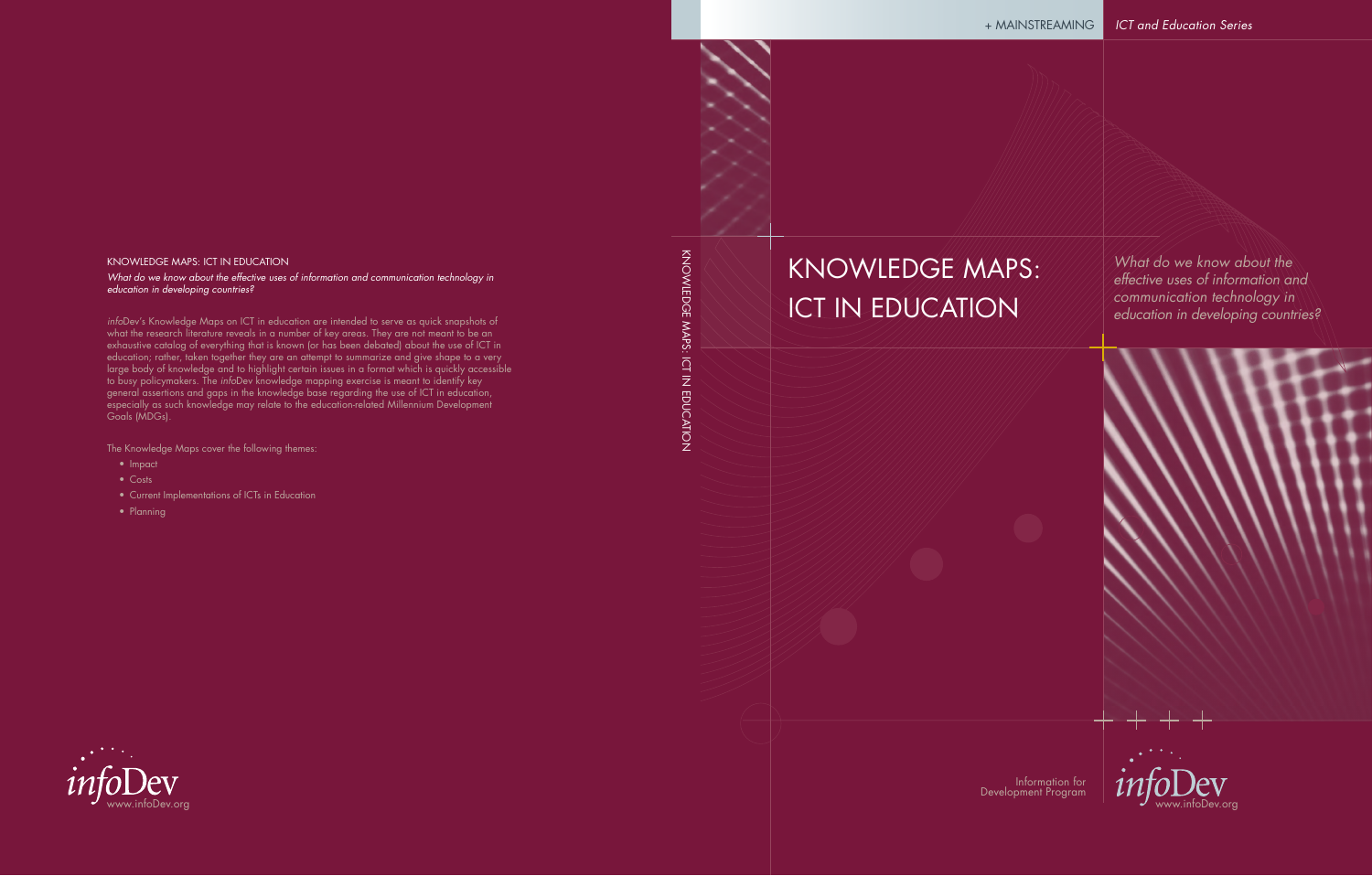| <b>KNOWLEDGE MAPS:</b><br><b>ICT IN EDUCATION</b>                                               | What do we know about the<br>effective uses of information and<br>communication technologies in<br>education in developing countries? |
|-------------------------------------------------------------------------------------------------|---------------------------------------------------------------------------------------------------------------------------------------|
| AN infoDev PUBLICATION PREPARED BY<br><b>Michael Trucano</b><br><b>ICT AND EDUCATION SERIES</b> |                                                                                                                                       |
| Information for<br>Development Program                                                          | $\overline{V}$<br>www.infoDev.org                                                                                                     |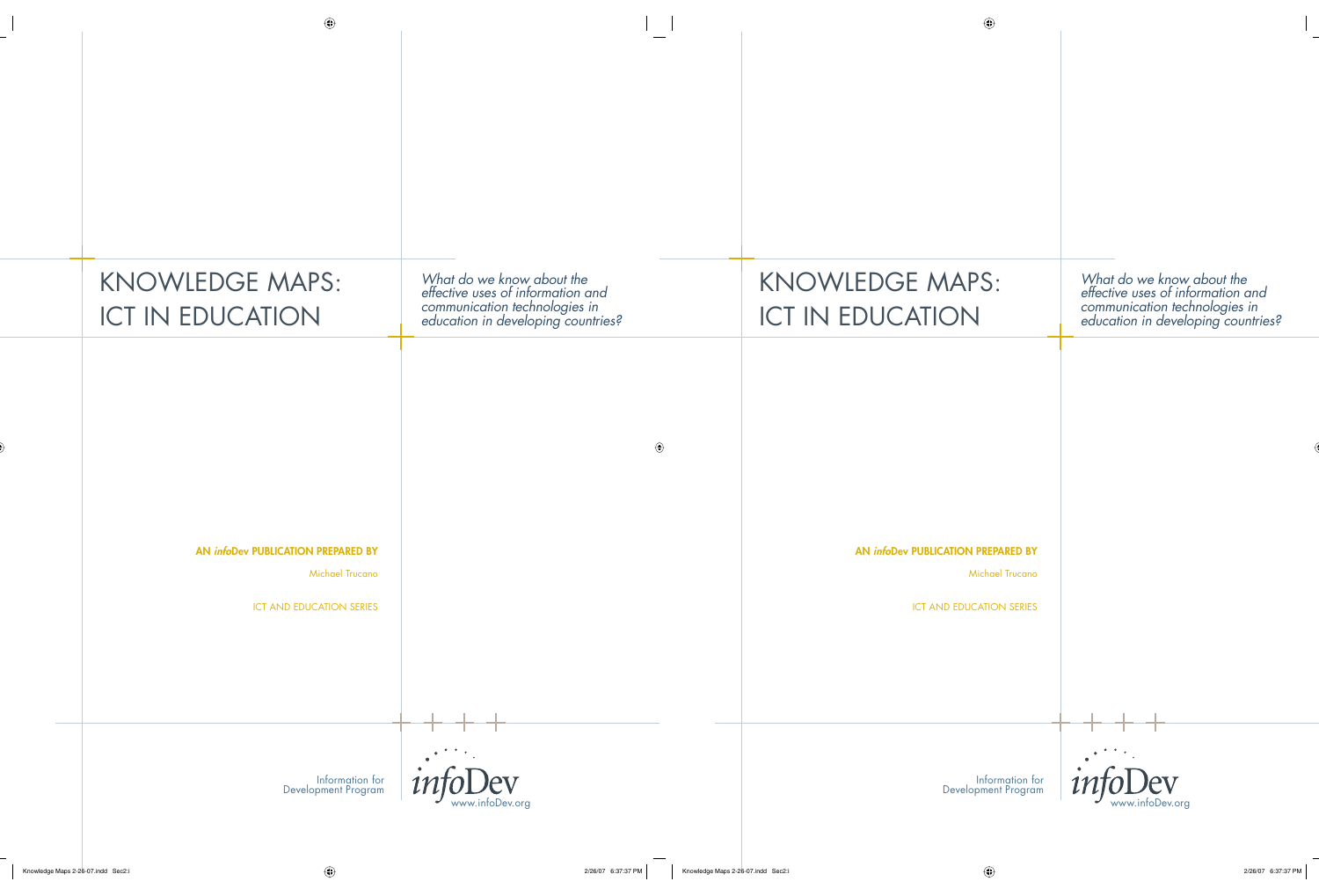**To cite this publication:** Trucano, Michael. 2005. *Knowledge Maps: ICT in Education*. Washington, DC: infoDev / World Bank. Available at: http://www.infodev.org/en/Publication.8.html

©2005 The International Bank for Reconstruction and Development/ The World Bank 1818 H Street, N.W. Washington, D.C. 20433 U.S.A.

#### **All rights reserved** Manufactured in the United States of America

The findings, interpretations and conclusions expressed herein are entirely those of the author(s) and do not necessarily reflect the view of *info*Dev, the Donors of *info*Dev, the International Bank for Reconstruction and Development/The World Bank and its affiliated organizations, the Board of Executive Directors of the World Bank or the governments they represent. The World Bank cannot guarantee the accuracy of the data included in this work. The boundaries, colors, denominations, and other information shown on any map in this work do not imply on the part of the World Bank any judgement of the legal status of any territory or the endorsement or acceptance of such boundaries.

The material in this publication is copyrighted. Copying or transmitting portions of this work may be a violation of applicable law. The World Bank encourages dissemination of its work and normally will promptly grant permission for use. For permission to copy or reprint any part of this work, please contact info@infodev.org.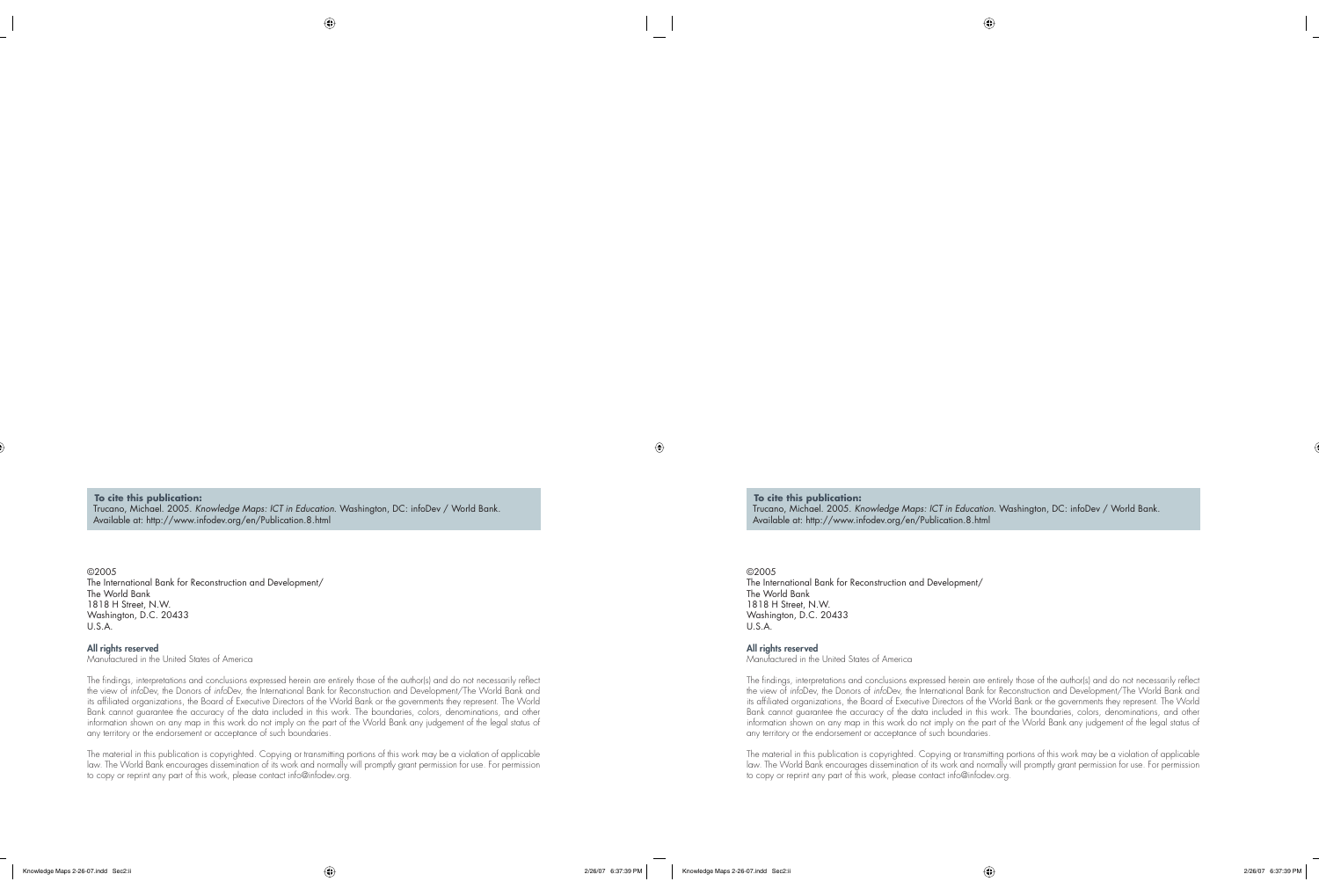# TABLE OF CONTENTS

| About these Knowledge Maps                                                                                                                                              |          |  |
|-------------------------------------------------------------------------------------------------------------------------------------------------------------------------|----------|--|
| Executive Summary: Key Findings                                                                                                                                         |          |  |
| Theme 1: Impact                                                                                                                                                         |          |  |
| Knowledge Map: Impact of ICTs on learning and achievement<br>Knowledge Map: Monitoring and evaluation issues<br>Knowledge Map: Equity issues: Gender, special needs and | 5<br>9   |  |
| marginalized groups                                                                                                                                                     | 13       |  |
| Theme 2: Costs                                                                                                                                                          |          |  |
| Knowledge Map: Costs                                                                                                                                                    | 19       |  |
| Theme 3: Current implementations of ICTs in education                                                                                                                   |          |  |
| Knowledge Map: Current projects and practices                                                                                                                           | 25       |  |
| Knowledge Map: Specific ICT tools used in education                                                                                                                     | 31       |  |
| Knowledge Map: Teachers, teaching and ICTs<br>Knowledge Map: Content and curriculum issues                                                                              | 35<br>41 |  |
| Theme 4: Planning                                                                                                                                                       |          |  |
| Knowledge Map: School-level issues                                                                                                                                      | 47       |  |
| Knowledge Map: ICT in education policy issues                                                                                                                           | 49       |  |
| Appendix:                                                                                                                                                               |          |  |
| Millennium development goals related to education                                                                                                                       | 55       |  |
| Bibliography                                                                                                                                                            |          |  |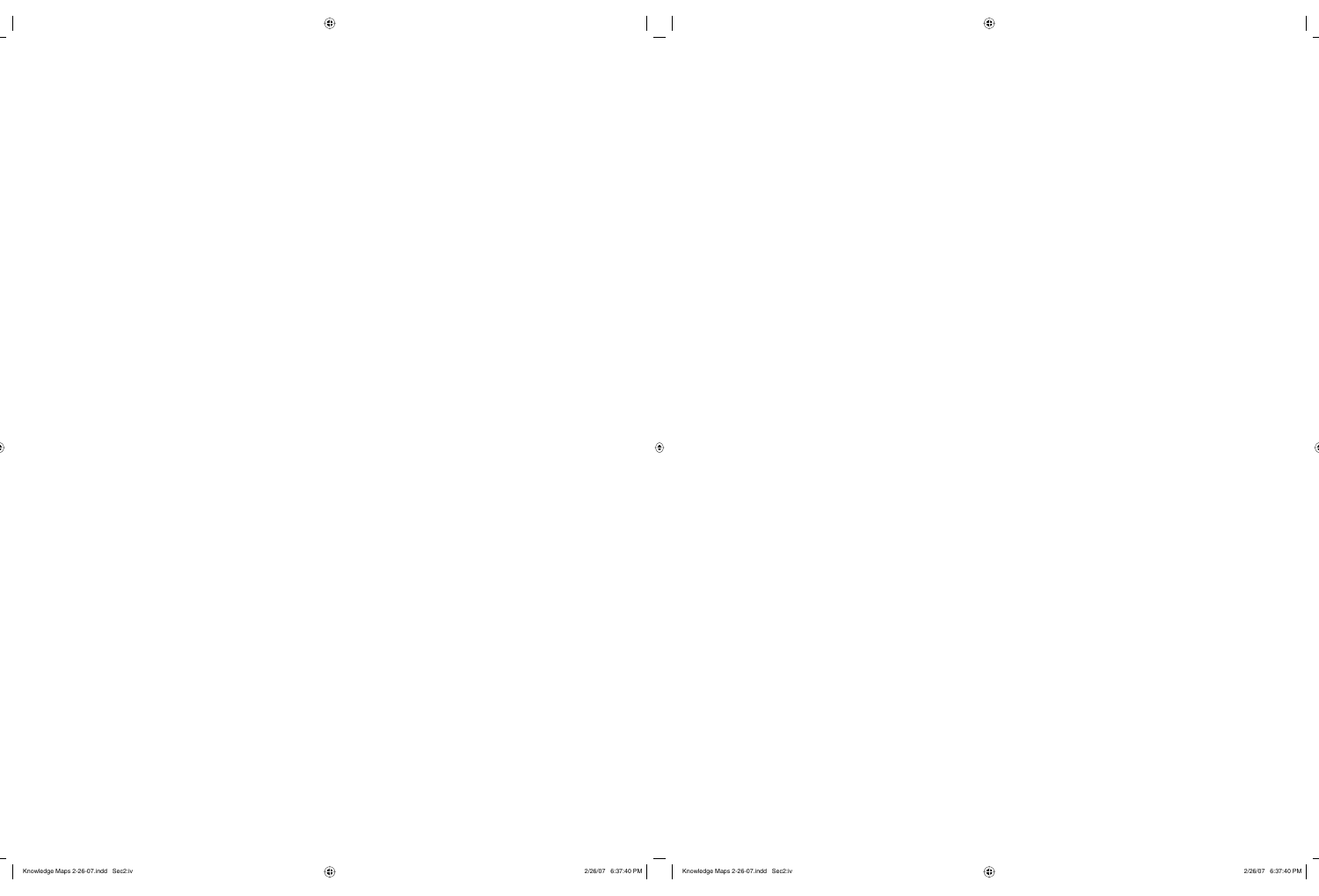# ABOUT THESE KNOWLEDGE MAPS

# STUDY BACKGROUND

Recent work at *info*Dev investigated what is known (and what isn't) about the uses of ICTs in various ways to benefit education in developing countries. Despite a decade of large investment in ICTs to benefit education in OECD countries, and increasing use of ICTs in education in developing countries, important gaps remain in the current knowledge base. In addition, there appears to be a dearth of useful resources attempting to translate what is known to work—and not work—in this field for policymakers and donor staff working on education issues in developing countries, especially those issues related to Education For All and other education-related Millennium Development Goals.

The "knowledge mapping" exercise investigated ten topics:

- impact of ICTs on learning and achievement;
- monitoring and evaluation; ■
- equity issues;
- costs;
- current projects and practices;
- specific ICT tools;
- teachers, teaching and ICTs;
- content & curriculum;
- school-level issues; and ■
- policy issues

the key findings of which were divided into four major themes: Impact, Costs, Current Implementation and Planning.

# GOALS AND PURPOSE

These "Knowledge Maps" outline where important gaps in received knowledge exist, and have been utilized in the formulation of recommendations in support of a series of related research projects and workshops at *info*Dev. Initially a series of internal documents, expressed demand from partner organizations and various donor staff focusing on education issues resulted in *info*Dev deciding to publish these knowledge maps, in the hope that a wider audience may find them useful as well.

The individual Knowledge Map briefing sheets are meant to serve as quick snapshots of *information* in key areas related to the use of ICTs in education. Taken together, they are not meant to be an exhaustive catalog of everything that is known (or has been debated) about this field; rather, they are an attempt to summarize and give shape to a very large body of knowledge.

Based on the findings of this knowledge mapping process, a series of related research, outreach activities, and policymaker workshops is being undertaken by *info*Dev in the coming years.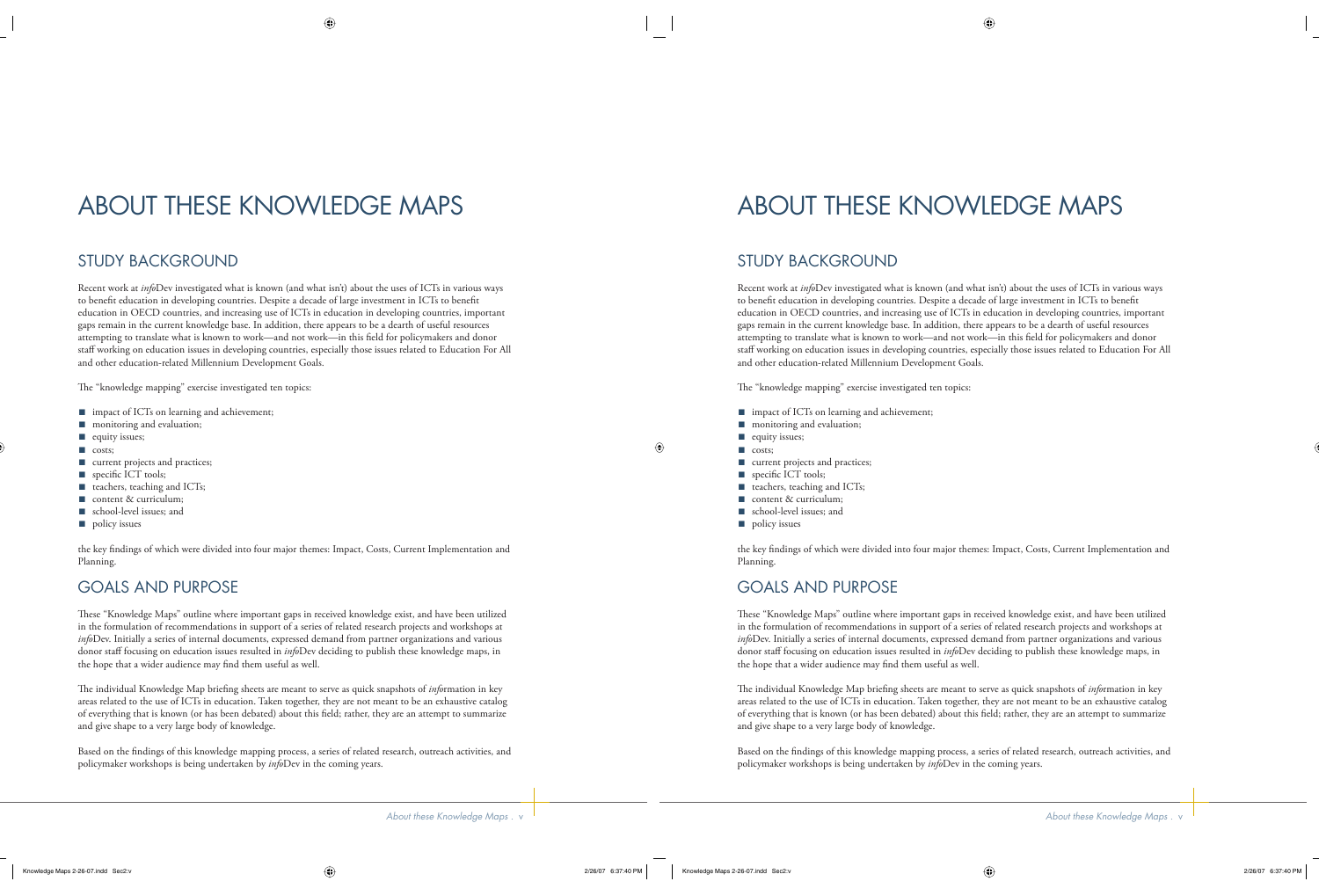# SOURCES

It should be noted that this knowledge mapping exercise relies entirely on existing research and literature, and borrows liberally from it. The knowledge maps were initially meant for internal use to aid in the development of work plans over a three year period, and so explicit individual citations from the research literature are, for the most part, not made. That said, a list of key recommended resources is provided with each knowledge map; these resources are the primary (although not exclusive) sources from which the information presented in each "knowledge map" was drawn, and could be considered "required reading" for someone wishing to get up to speed quickly on each topic. A full listing of useful resources consulted during the knowledge mapping exercise is also presented in a bibliography.

# A WORK IN PROGRESS

*info*Dev's series of Knowledge Maps on ICT in Education are a work in progress. They will be updated on a regular basis to reflect new developments and research. Comments and feedback are welcome at www. infodev.org/education.

## SPECIAL THANKS

Special thanks for comments and suggestions on the Knowledge Maps are due to the *info*Dev team, especially Kerry McNamara; the Distance and Open Learning and Information Technology thematic groups at the World Bank (DOLIT), especially Juan Manuel Moreno and Shobhana Sosale; Robert Hawkins of the World Bank Institute; Cedric Wachholz and the ICT in Education team at UNESCO-Bangkok; and the staff and organizations affiliated with the World Links programs around the world.

> Knowledge Maps: ICTs in Education prepared by Michael Trucano for *info*Dev Washington, DC USA November 2005

> > www.infodev.org/education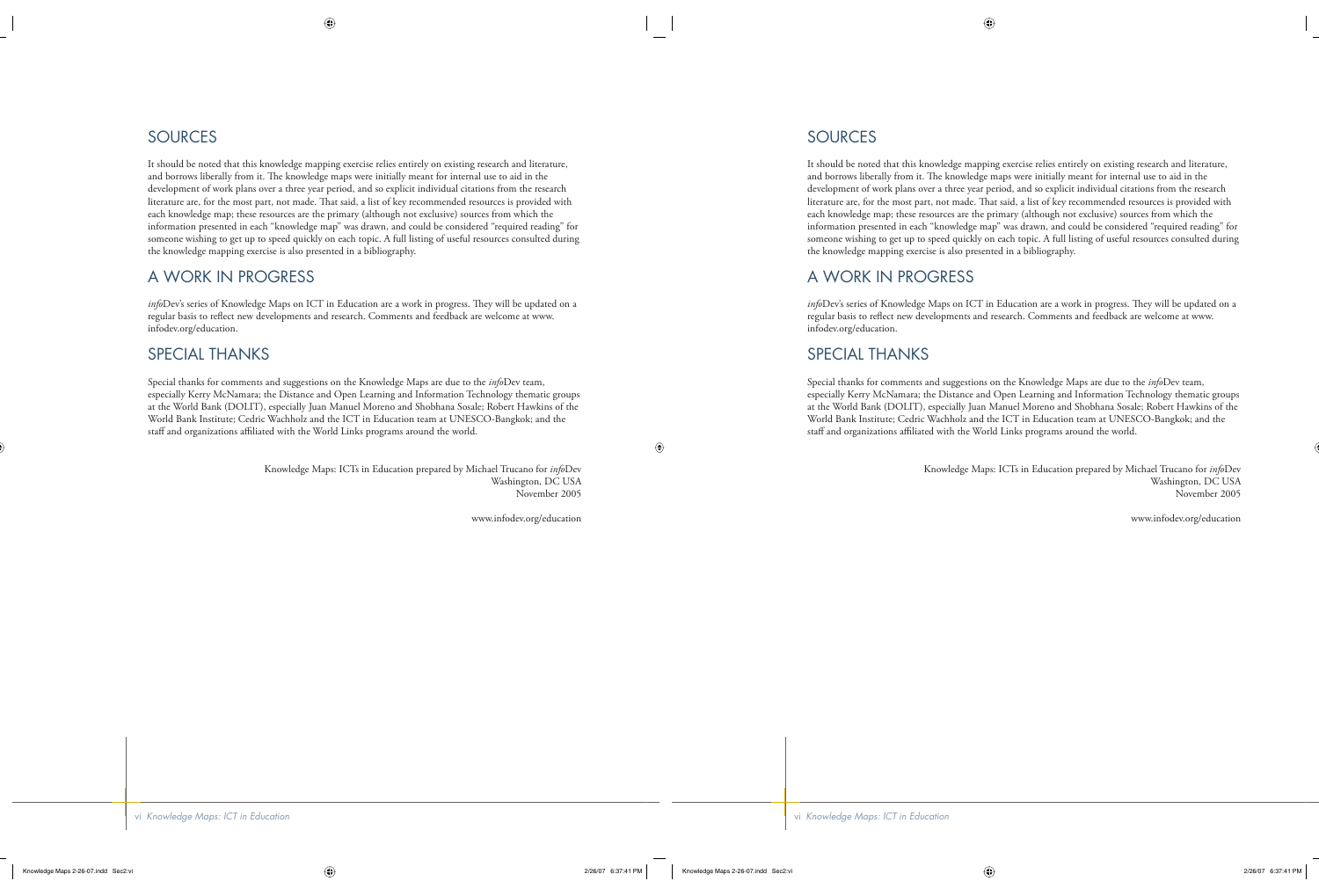# EXECUTIVE SUMMARY – KEY FINDINGS

*info*Dev has created a series of "Knowledge Maps" outlining what is known—and what isn't—about the use of information and communication technologies (ICTs) in education. Th ese knowledge maps reveal that, despite a decade of large investment in ICTs to benefi t education in OECD countries, and increasing use of ICTs in education in developing countries, important gaps remain in the current knowledge base. In addition, there appears to be a dearth of useful resources for policymakers and donor staff working on education issues in developing countries, identifying what is known to work—and not work—in this field, especially in support of Education For All (EFA) and other education-related Millennium Development Goals (MDGs).

The knowledge maps investigate ten topics (impact of ICTs on learning and achievement; monitoring and evaluation; equity issues; costs; current projects and practices; specific ICT tools; teaching and ICTs; content and curriculum; policy issues; and school-level issues). The key findings are divided into four major themes:

### *Key Findings: Impact*

- The impact of ICT use on learning outcomes is unclear, and open to much debate.
- Widely accepted, standard methodologies and indicators to assess impact of ICTs in education do not exist.
- A disconnect is apparent between the rationales most often presented to advance the use of ICTs in education (to introduce new teaching and learning practices and to foster 21st century thinking and learning skills) and their actual implementation (predominantly for use in computer literacy and dissemination of learning materials).

## *Key Findings: Costs*

■ Very little useful data exists on the cost of ICT in education initiatives, especially related to Total Cost of Ownership and guidance on how to conduct cost assessments.

#### *Key Findings: Current implementation of ICT in education*

■ Interest in and use of ICTs in education appear to be growing, even in the most challenging environments in developing countries.

### *Key Findings: Policy: Lessons learned and best practices*

■ Best practices and lessons learned are emerging in a number of areas, but with few exceptions (notably on 'schoolnet' development and general lessons learned), they have not been widely disseminated nor packaged into formats easily accessible to policy makers in developing countries, and have not been explicitly examined in the context of the education-related MDGs.

While much of the rhetoric about (and rationale for) using ICTs in education has focused on the potential for changing the teaching-learning paradigm, in practice, ICTs are most often used in education in LDCs to support existing teaching and learning practices with new (and, it should be noted, often quite expensive)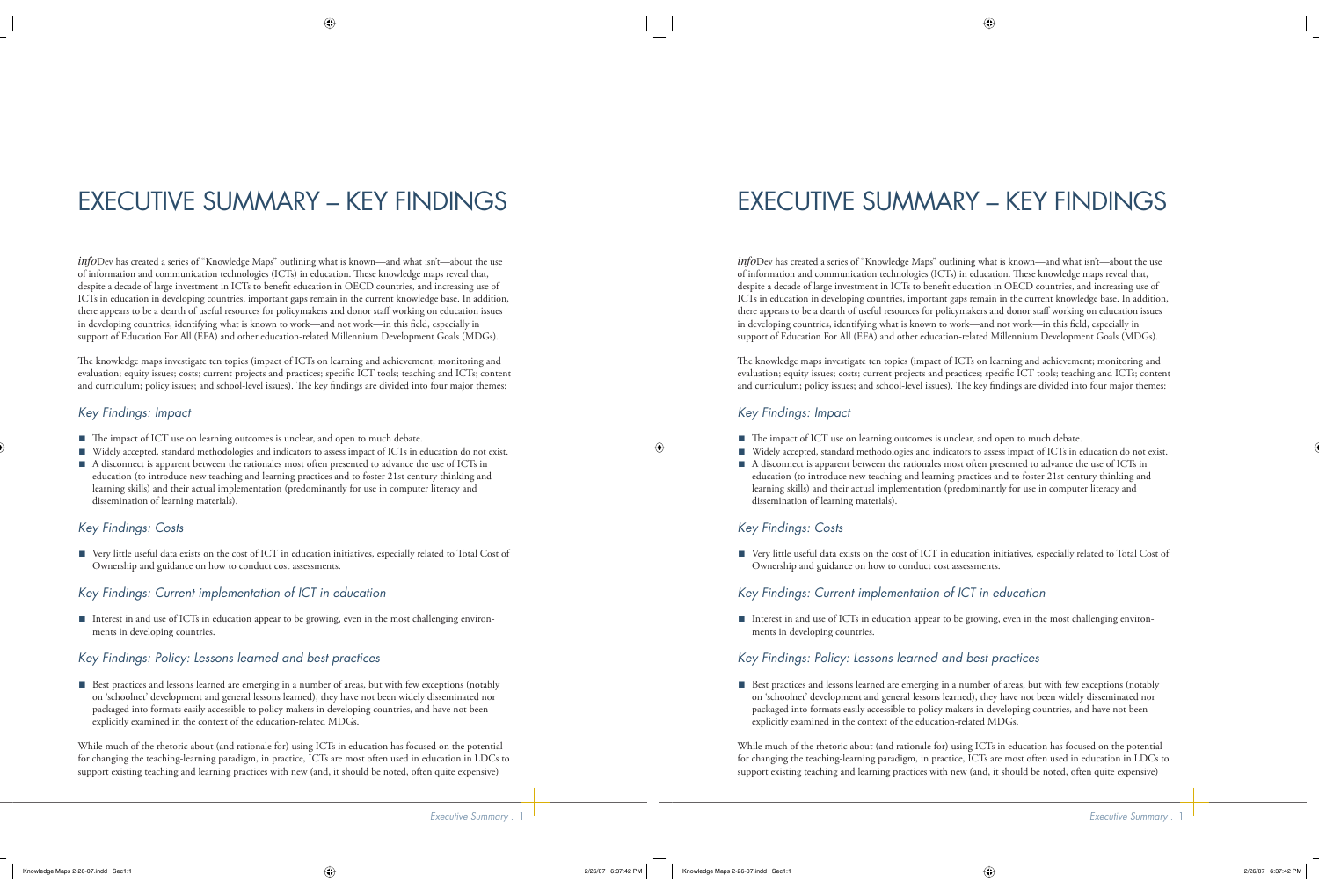tools. While impact on student achievement is still a matter of reasonable debate, a consensus seems to have formed that the introduction and use of ICTs in education can help promote and enable educational reform, and that ICT is a useful tool to both motivate learning and promote greater efficiencies in education systems and practices.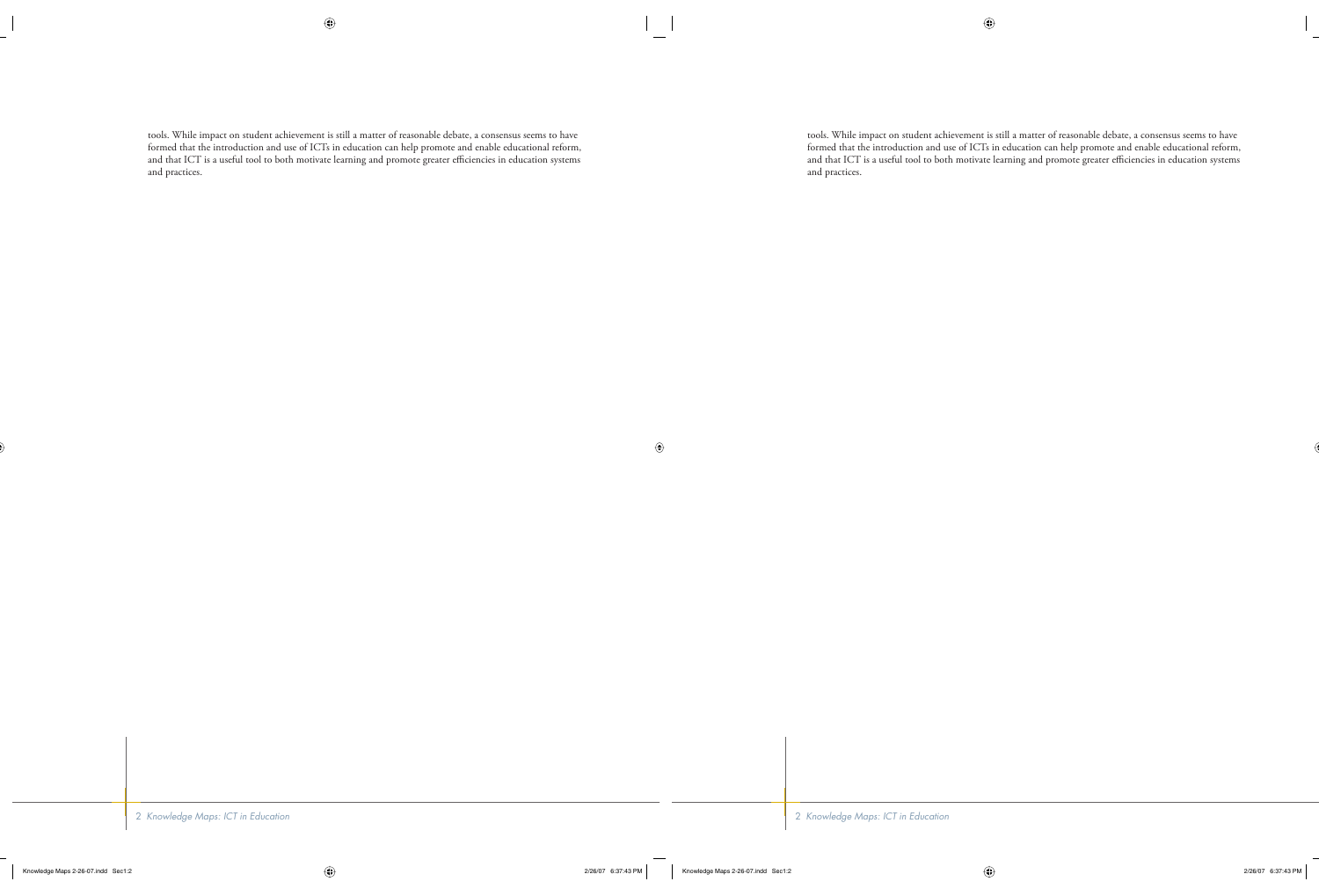# THEME 1: IMPACT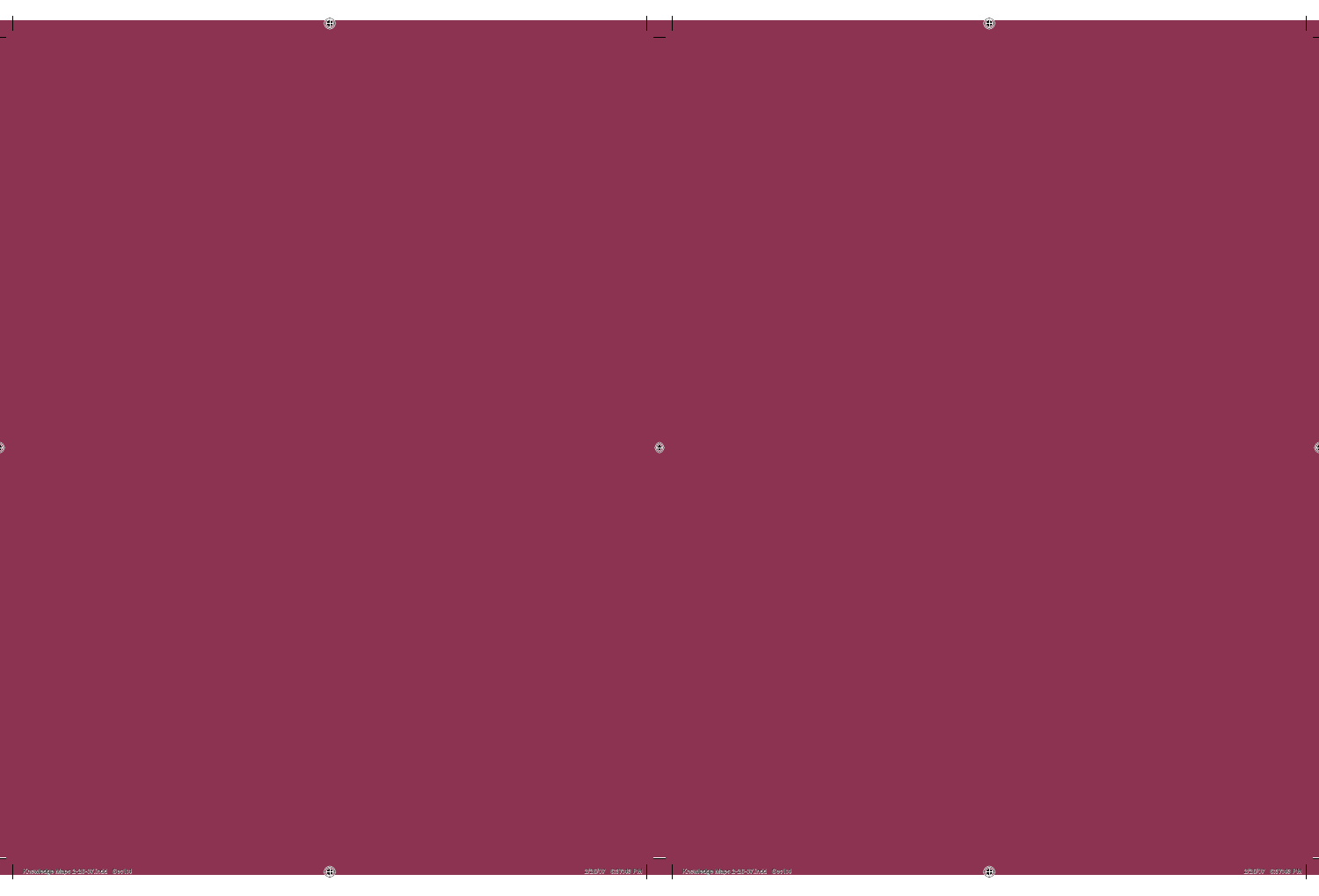# KNOWLEDGE MAP: IMPACT OF ICTs ON LEARNING AND ACHIEVEMENT

## GUIDING QUESTIONS:

- How are ICTs actually being used in education?
- What do we know about the impact of ICTs on student learning?
- What do we know about the impact of ICTs on student motivation and engagement for learning?

CURRENT **KNOWLEDGEBASE** *What we know, what we believe — and what we don't*

### *General*

■ It is generally believed that ICTs can **empower teachers and learners, promote change and foster the development of '21st century skills, but data to support these beliefs are still limited**



This Knowledge Map is an excerpt from the publication, *Knowledge Maps: ICTs in Education: What Do We Know About the Effective Uses of Information and Communication Technologies in Education in Developing Countries?* produced by the Information for Development Program (*info*Dev).

There is widespread belief that ICTs can and will empower teachers and learners, transforming teaching and learning processes from being highly teacher-dominated to student-centered, and that this transformation will result in increased learning gains for students, creating and allowing for opportunities for learners to develop their creativity, problem-solving abilities, informational reasoning skills, communication skills, and other higher-order thinking skills. However, there are currently very limited, unequivocally compelling data to support this belief.

■ ICTs are very rarely seen as central to the overall learning process Even in the most advanced schools in OECD countries, ICTs are generally not considered central to the teaching and learning process. Many ICT in education initiatives in LDCs seek (at least in their rhetoric) to place ICTs as central to teaching and learning. ■

**An enduring problem: putting technology before education** One of the enduring difficulties of technology use in education is that educational planners and technology advocates think of the technology first and then investigate the educational applications of this technology only later.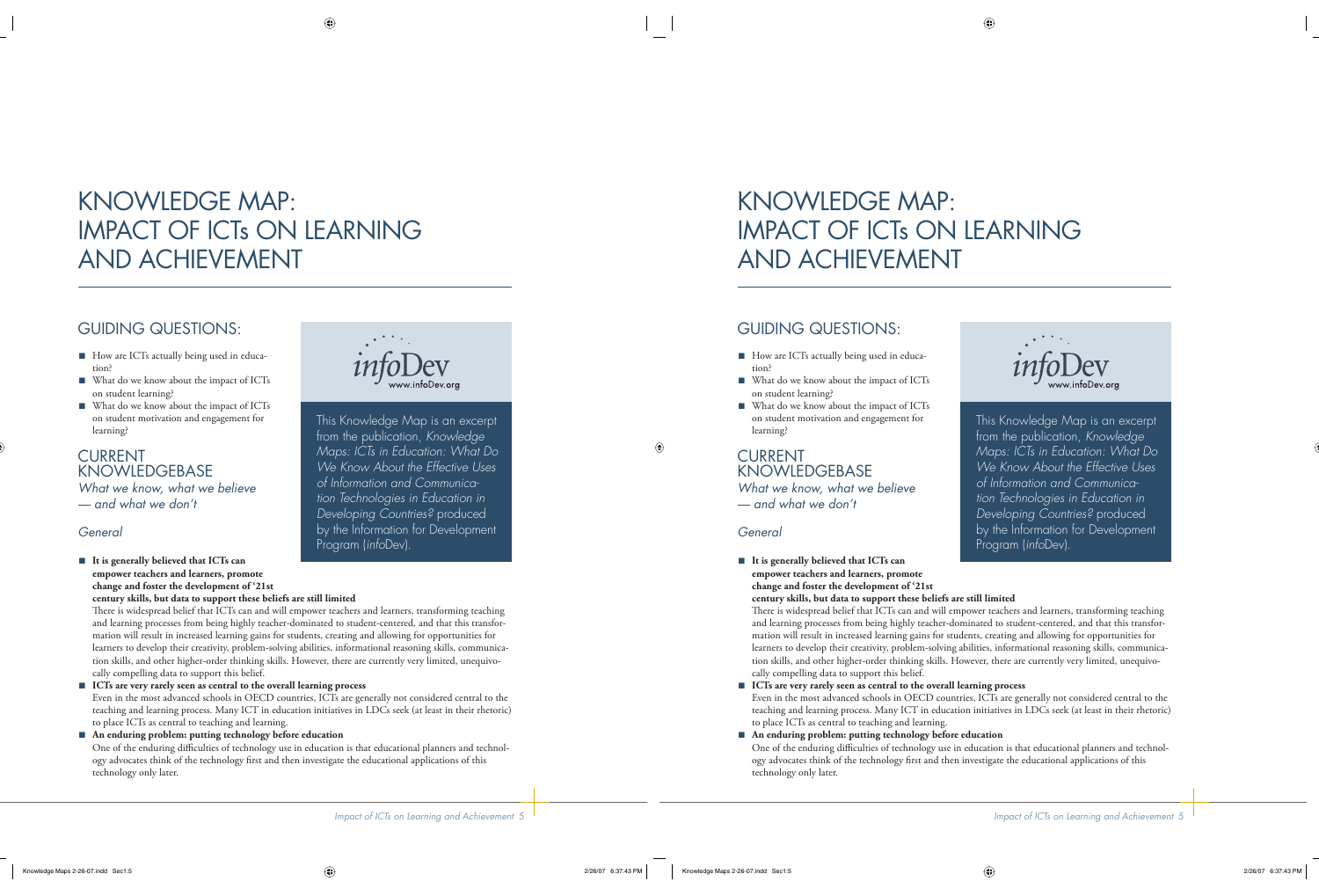#### *Impact on student achievement*

■ The positive impact of ICT use in education has not been proven

In general, and despite thousands of impact studies, the impact of ICT use on student achievement remains difficult to measure and open to much reasonable debate.

**Positive impact more likely when linked to pedagogy** ■

It is believed that specific uses of ICT can have positive effects on student achievement when ICTs are used appropriately to complement a teacher's existing pedagogical philosophies.

■ 'Computer Aided Instruction' has been seen to slightly improve student performance on multiple **choice, standardized testing in some areas**

Computer Aided (or Assisted) Instruction (CAI), which refers generally to student self-study or tutorials on PCs, has been shown to slightly improve student test scores on some reading and math skills, although whether such improvement correlates to real improvement in student learning is debatable.

**Need for clear goals** ■

> ICTs are seen to be less effective (or ineffective) when the goals for their use are not clear. While such a statement would appear to be self-evident, the specific goals for ICT use in education are, in practice, are often only very broadly or rather loosely defined.

- There is an important tension between traditional versus 'new' pedagogies and standardized testing Traditional, transmission-type pedagogies are seen as more effective in preparation for standardized testing, which tends to measure the results of such teaching practices, than are more 'constructivist' pedagogical styles.
- Mismatch between methods used to measure effects and type of learning promoted In many studies there may be a mismatch between the methods used to measure effects and the nature of the learning promoted by the specific uses of ICT. For example, some studies have looked only for improvements in traditional teaching and learning processes and knowledge mastery instead of looking for new processes and knowledge related to the use of ICTs. It may be that more useful analyses of the impact of ICT can only emerge when the methods used to measure achievement and outcomes are more closely related to the learning activities and processes promoted by the use of ICTs. ■

#### ICTs are used differently in different school subjects ■

Uses of ICTs for simulations and modeling in science and math have been shown to be effective, as have word processing and communication software (e-mail) in the development of student language and communication skills.

#### Access outside of school affects impact ■

The relationships between in class student computer use, out of class student computer use and student achievement are unclear. However, students in OECD countries reporting the greatest amount of computer use outside school are seen in some studies to have lower than average achievement (the presumption is that high computer use outside of school is disproportionately devoted to computer gaming).

Users believe that ICTs make a positive difference ■

In studies that rely largely on self-reporting, most users feel that using ICTs make them more effective learners.

#### *Impact on student motivation*

#### ■ **ICTs** motivate teachers and students

There appears to be general consensus that both teachers and students feel ICT use greatly contributes to student motivation for learning.

#### Access outside of school affects user confidence ■

(Not surprisingly) Students who use a computer at home also use them in school more frequently and with more confidence than pupils who have no home access.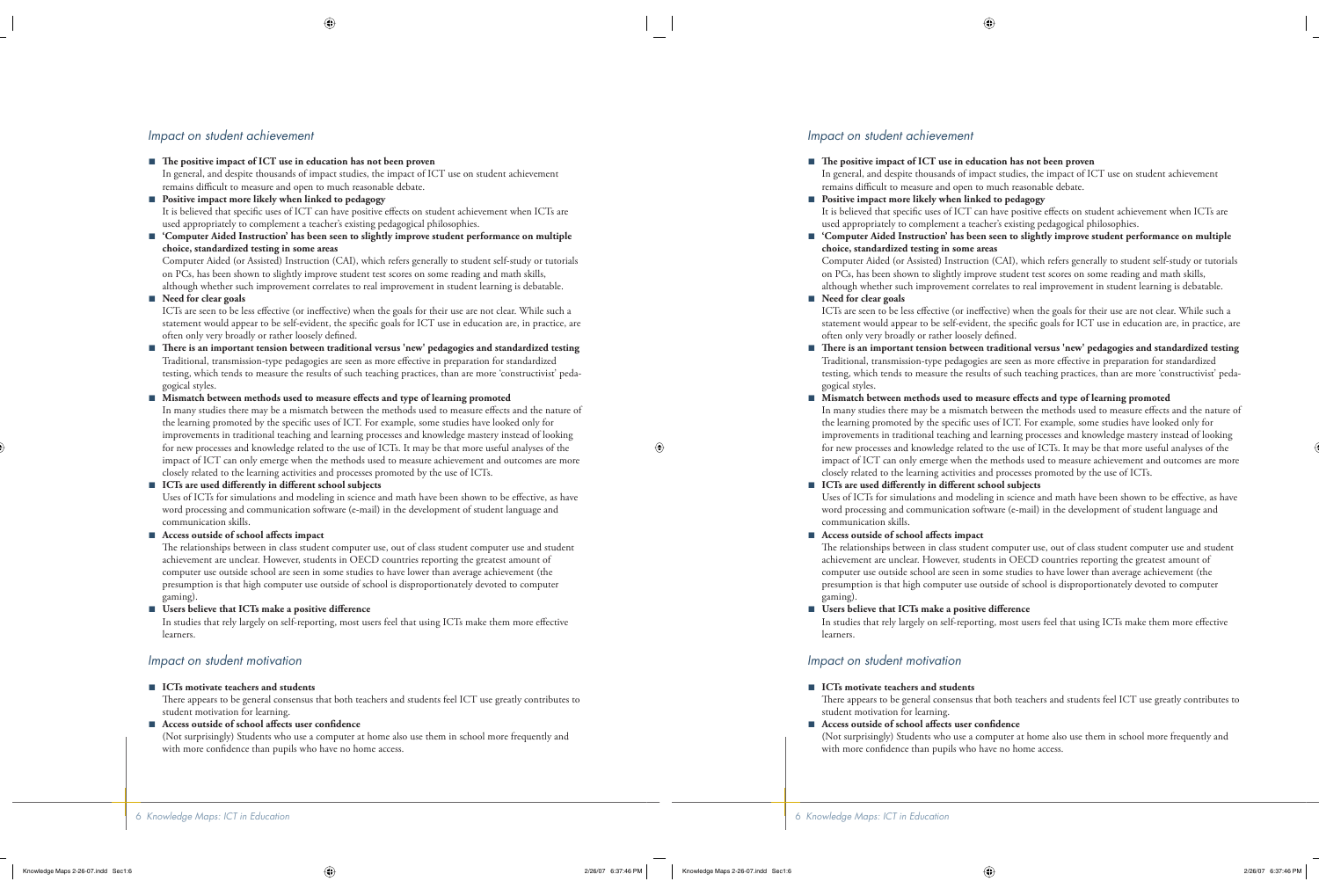## *ICT use in education*

#### ■ Placement of computers has an impact

Placing computers in classrooms — rather than separate computer laboratories — enables much greater use of ICTs for 'higher order' skills. Indeed, a smaller number of computers in classrooms may enable more actual use than a greater number of computers located in separate computer labs). Related to this is an increasing amount of attention, given by both teachers and students, to the use of laptops (and in some places, 'computers-on-wheels'), as well as, to a much lesser extent, the use of personal digital assistants and other mobile devices.

- **Models for successfully integrating ICT use in school and after school hours are still emerging** There are few successful models for the integration of student computer use at home or in other 'informal settings' outside of school facilities with use in school.
- The appropriate ages for introducing computers to students are hotly debated Generally speaking, appropriate ages for student ICT use in general are unclear. However, it is clear that certain uses are more or less appropriate, given student ages and abilities. Emerging research cautions against widespread use at younger ages.
- ICTs can promote learner autonomy Evidence exists that use of ICTs can increase learner autonomy for certain learners.
- Gender affects impact Uses of ICTs in education in many cases to be affected by the gender of the learner.
- The 'pilot effect' can be an important driver for positive impact Dedicated ICT-related interventions in education that introduce a new tool for teaching and learning may show improvements merely because the efforts surrounding such interventions lead teachers and students to do 'more' (potentially diverting energies and resources from other activities).

### **COMMENTS** *General comments*

- A review of the research on impacts of ICTs on student achievement yields few conclusive statements, pro or contra, about the use of ICTs in education. For every study that cites significant positive impact, another study finds little or no such positive impact.
- Many studies that find positive impacts of ICTs on student learning rely (to an often uncomfortable degree) on self-reporting (which may be open to a variety of positive biases).

## *Applicability to LDC/EFA context*

- Where ICTs are to be utilized to improve educational quality as measured by most standardized tests, few such gains are to be expected.
- With sufficient teacher training, and given the existence of a variety of enabling factors, ICTs can be used to impact the nature and types of learning in which students engage.

Some areas for further investigation and research

- How does exposure to and use of ICTs in school affect future employment?
- What is the impact of 'computer-literacy' instruction in schools?
- What is the gender impact of ICTs in education on access, use of, attitudes toward, and learning outcomes?
- How can ICTs be used to present, comment on and discuss student work, and what are the implications of such impact?
- Are some school subjects better suited for ICT integration than others?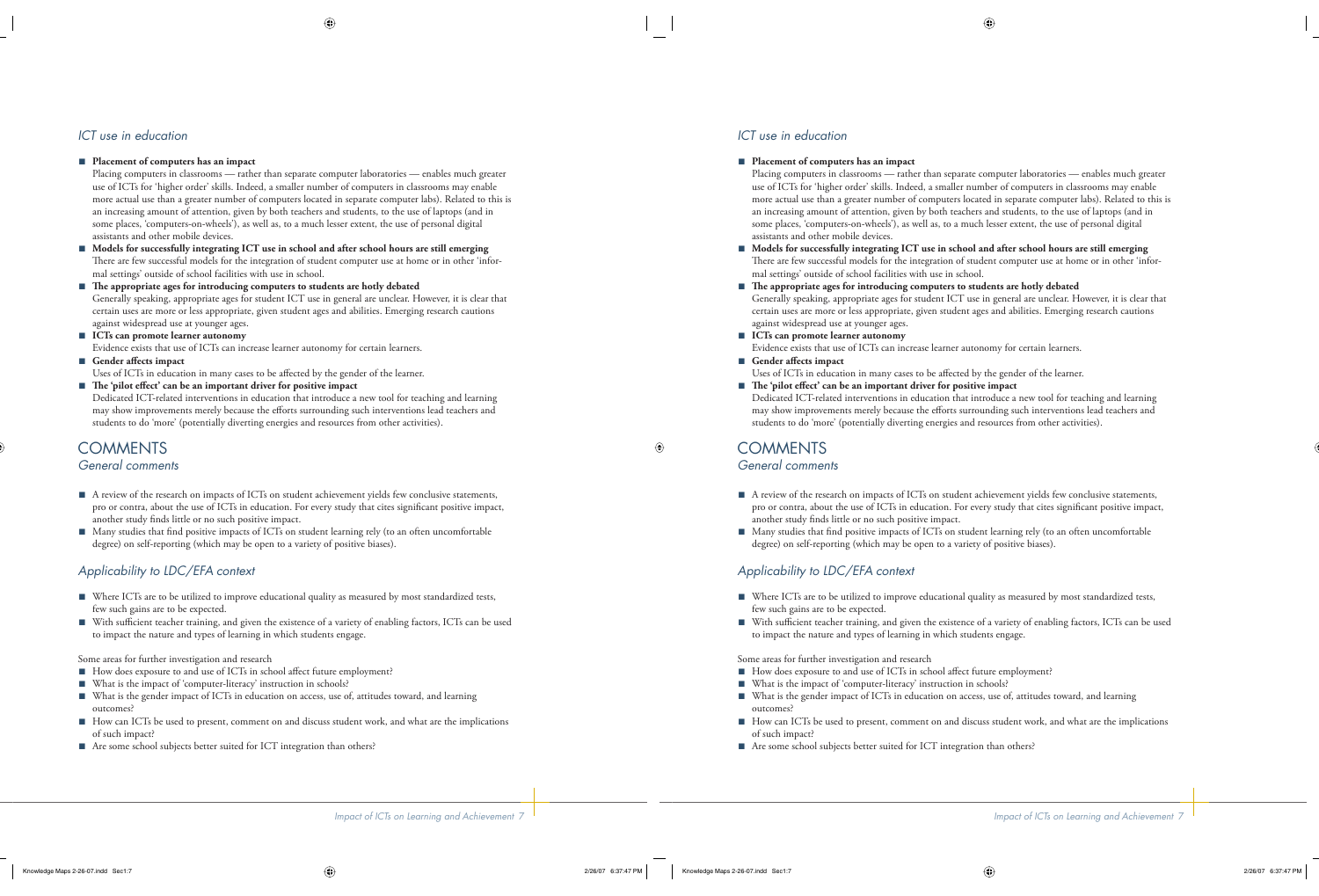#### *Some Recommended Resources*

*to learn more ….*

- *Assessing the Impact of Technology in Teaching and Learning* [Johnston 2002] ■
- *Changing the Conversation about Teaching, Learning and Technology: A Report on 10 Years of ACOT Research* [Apple Computer 1995] ■
- *Comparative International Research on Best Practice and Innovation in Learning* [Holmes 2000]
- *Consultative Workshop for Developing Performance Indicators for ICT in Education* [UNESCO-Bangkok 2002] ■
- *Developing and Using Indicators of ICT Use in Education* [UNESCO 2003] ■
- *The Digital Disconnect : The Widening Gap Between Internet-Savvy Students and Their Schools* [Levin 2002] ■
- *Findings from the Teaching, Learning, and Computing Survey: Is Larry Cuban Right?* [Becker 2000] ■
- *ICT and attainment: A review of the research literature* [Cox 2003] ■
- *ImpaCT2: Emerging Findings from the Evaluation of the Impact of Information and Communications Technologies on Pupil Attainment* [Becta 2001]
- *Impact of Educational Technology on Student Achievement—What Th e Most Current Research Has To Say* [Schachter 1999]
- *Th e Learning Return on our Educational Technology Investment—A Review of Findings from Research* [WestEd 2002] ■
- *Literacy Scores, human capital and growth across 14 OECD countries* [Statistics Canada 2004]
- Monitoring and Evaluation of Research in Learning Innovations—MERLIN [Barajas 2003] ■
- Report on the OECD PISA Student ICT Survey [Australian Council for Educational Research 2002] ■
- The Second Information Technology in Education Study: Module 2 (SITES: M2) Case Reports [ISTE 2003] ■
- Technology and Classroom Practices: An International Study [Kozma 2003] ■
- Technology, Innovation, and Educational Change—A Global Perspective [Kozma 2003] ■
- *Using ICT to Develop Literacy and Numeracy: Research Summary* [Institute of Education, University of London 2001]
- *West Virginia Story—Achievement Gains from a Statewide Comprehensive Instructional Technology Program* [Mann 1999]

#### About these Briefing Sheets:

*info*Dev's Knowledge Maps on ICTs in education are intended to serve as quick snapshots of what the research literature reveals in a number of key areas. They are not meant to be an exhaustive catalog of everything that is known (or has been debated) about the use of ICTs in education in a particular topic; rather, taken together they are an attempt to summarize and give shape to a very large body of knowledge and to highlight certain issues in a format quickly accessible to busy policymakers. The *info*Dev knowledge mapping exercise is meant to identify key general assertions and gaps in the knowledge base of what is known about the use of ICTs in education, especially as such knowledge may relate to the education-related Millennium Development Goals (MDGs).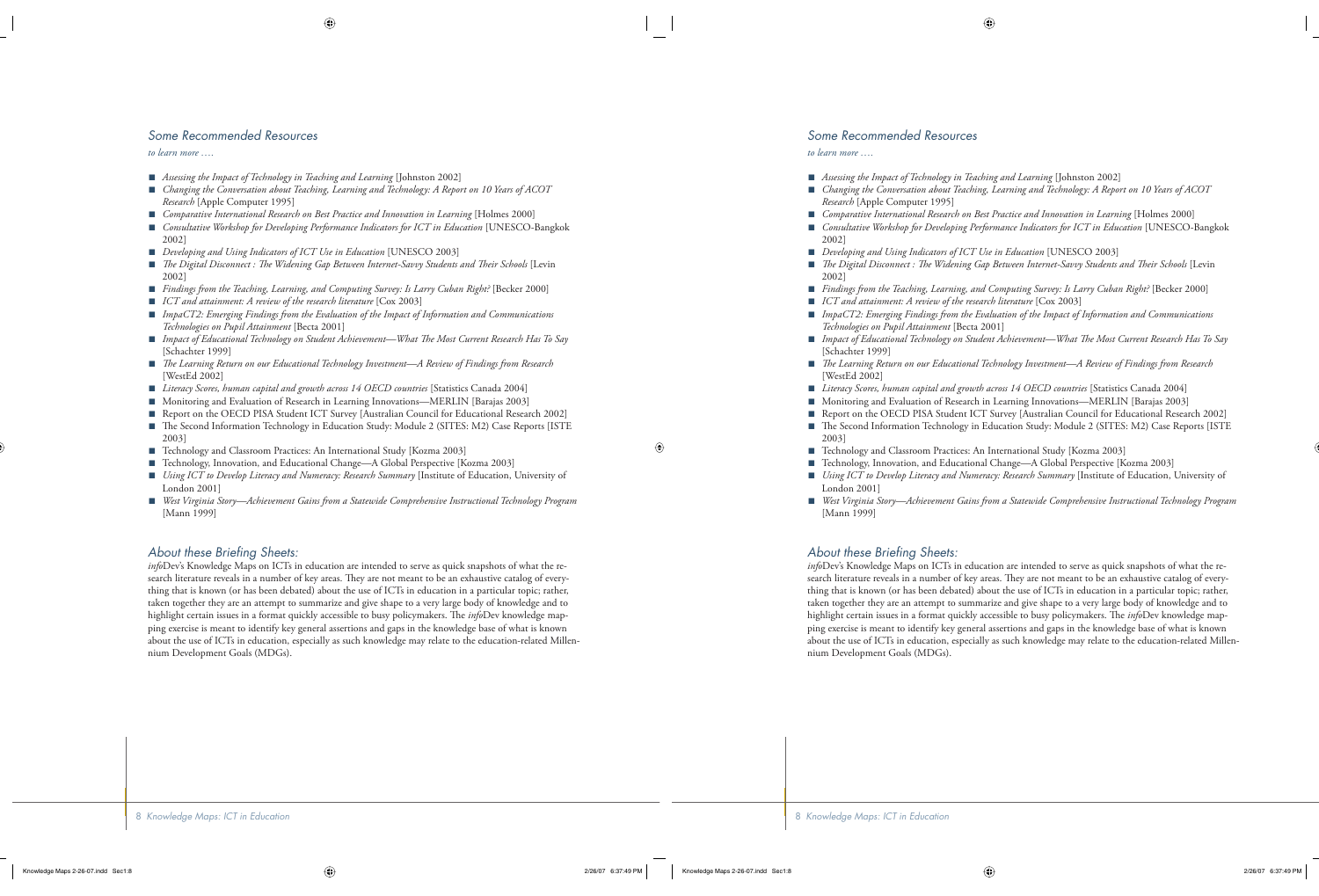# KNOWLEDGE MAP: MONITORING AND EVALUATION

# GUIDING QUESTIONS:

- What do we know about effective monitoring and evaluation practices and studies related to the uses of ICTs in education?
- What large scale comparative studies of ICT uses in education exist, and what do they tell us about the monitoring and evaluation process?
- What do we know about useful indicators related to the uses of ICTs in education?

## CURRENT KNOWLEDGEBASE

 *What we know, what we believe — and what we don't*

■ Monitoring and evaluation is not receiving **the attention it warrants**

A consensus holds that insufficient attention is



This Knowledge Map is an excerpt from the publication, *Knowledge Maps: ICTs in Education: What Do We Know About the Effective Uses of Information and Communication Technologies in Education in Developing Countries?* produced by the Information for Development Program (*info*Dev).

paid to monitoring and evaluation issues and feedback loops during the program design process of most ICT in education initiatives.

#### ■ The issues are known, but tools and data are missing

In general, many of the issues and challenges associated with ICT in education initiatives are widely known by experts and advanced practitioners in the field (although this general awareness does not appear to extend to most policymakers, donor staff and educators new to ICT use in education). However, data on the nature and extent of these issues remain limited in most places because of the lack of monitoring and evaluation tools and methodologies dealing with the use of ICTs in schools and their impact on teaching and learning.

#### ■ Much of the work done to date may suffer from important positive biases

Where evaluation data is available and monitoring and evaluation projects have occurred, much of such work is seen to suffer from important biases.

#### ■ No common set of indicators

There are no common international usage, performance and impact indicators for ICTs in education. Examples of monitoring and evaluation indicators and data collection methods exist from many countries. The process for the development of ICT in education indicators is the same as the process for the development of indicators in other fields.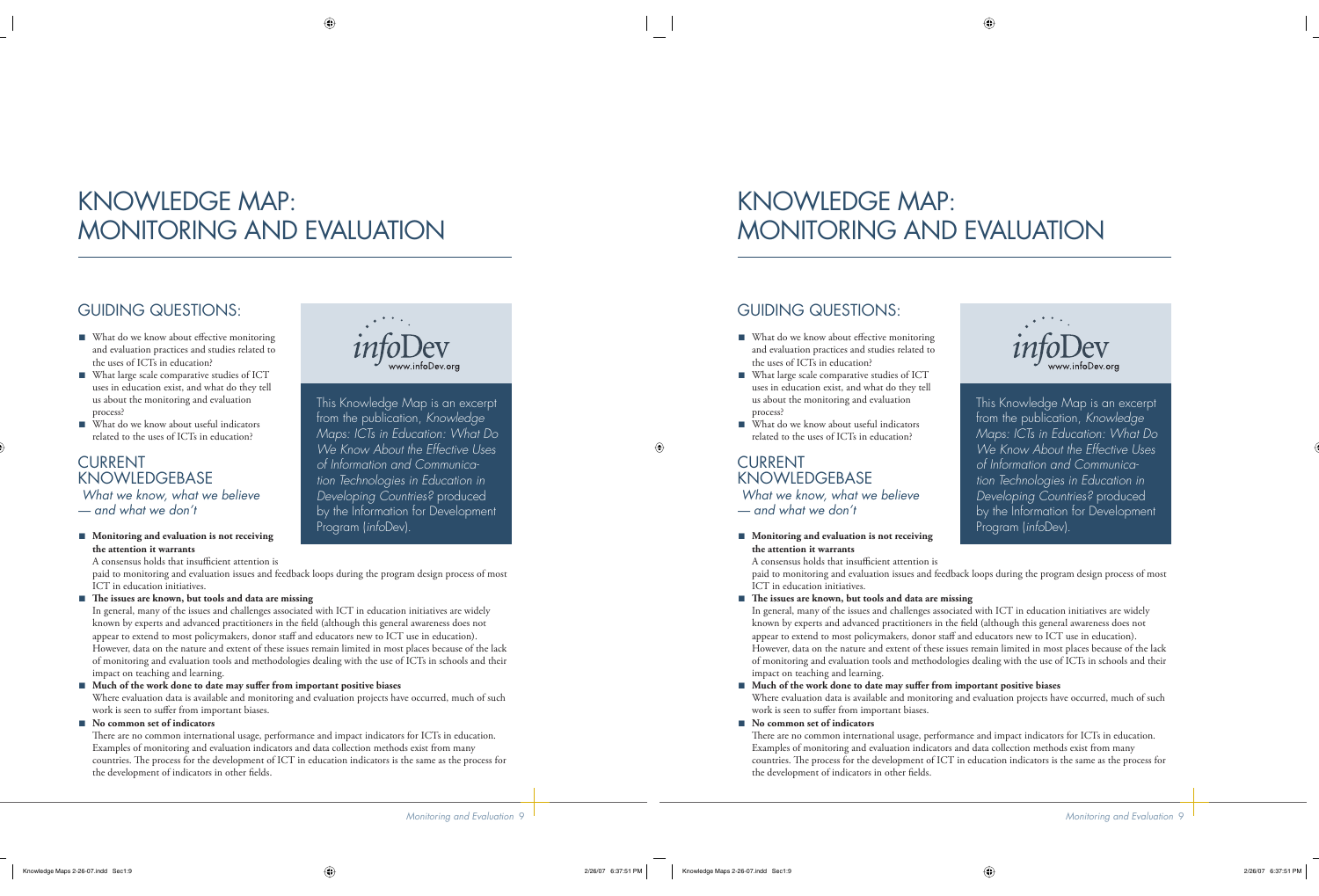#### **Few international comparative evaluations have been done** ■

There have been very few international evaluations of impact of ICT use in education. Those that exist rely in large part on self-reported data.

■ Quantitative data related to infrastructure has been the easiest to collect

Quantitative data, typically related to the presence and functionality of ICT-related hardware and software, are seen as the easiest to collect, and most monitoring and evaluation indicators and collection efforts have focused on such data. In general, there has been a greater emphasis on technical infrastructure issues than on program design, monitoring and evaluation, training and on-going maintenance/ upgrades issues.

**Data collection methods are varied** ■

Data collection methods are quite varied. The use of the Internet to collect data, and for self-assessment, especially in LDCs, has not been very successful and is seen as problematic.

- **A reliance on self-reported data** Qualitative indicators have focused to a large report on self-reported data.
- **ICTs are not being well used in the M&E process** ■

There is a general belief that the communication potential of ICTs to facilitate feedback from findings of monitoring and evaluation work, to create and sustain communities of interest/practice, and to provide information and communication linkages with other communities is being under-utilized.

## **COMMENTS**

#### *General comments*

- *Simply put*: **A** lot of work needs to be done in this area if ICTs are to become effective and integral tools in education, and if impact is to be demonstrated to donors and communities financing ICT**related initiatives in education!**
- Bias is a very real issue in most of the monitoring and evaluation work done of ICT in education issues across the board. Such biases are often introduced at the monitoring and evaluation design stage, and include a lack of relevant and appropriate control groups, biases on the part of 'independent evaluators' (who often have a stake in seeing positive outcomes), and biases on the part of those evaluated (who may understandably seek to show that they have made good use of investments in ICTs to benefi t education). The opportunity for such biases (which are usually positive biases) are especially acute where there a great reliance on self-reported data. ■
- There appears to be a lack of institutional and human resource capacity to carry out independent evaluations of ICT in education initiatives by local organizations in LDCs (which increases the cost of such activities and potentially decreases the likelihood that the results will be fed back into program design locally). ■
- A general lack of formal monitoring and evaluation activities inhibits the collection and dissemination of lessons learned from pilot projects and the useful formation of necessary feedback loops for such lessons learned to become an input into educational policy. Where such activities have occurred, they focus largely on program delivery, and are often specific to the project itself. ■

#### *Applicability to LDC/EFA context*

- The issues highlighted above are particularly acute in most developing countries.
- Developing in-country capacity for monitoring and evaluation work will be vital if ICT in education investments are to be monitored and evaluated at less cost. ■
- The opportunity costs of monitoring and evaluation work related to ICT in education interventions are potentially great, as there is typically a limited number of people able to do such work, and schools typically have little room in their calendars to participate in such activities. This is especially true where control groups are needed for interventions in rural and/or hard to reach areas—particular areas of interest for educational investments targeting education-related MDGs. That said, given the potential implications ■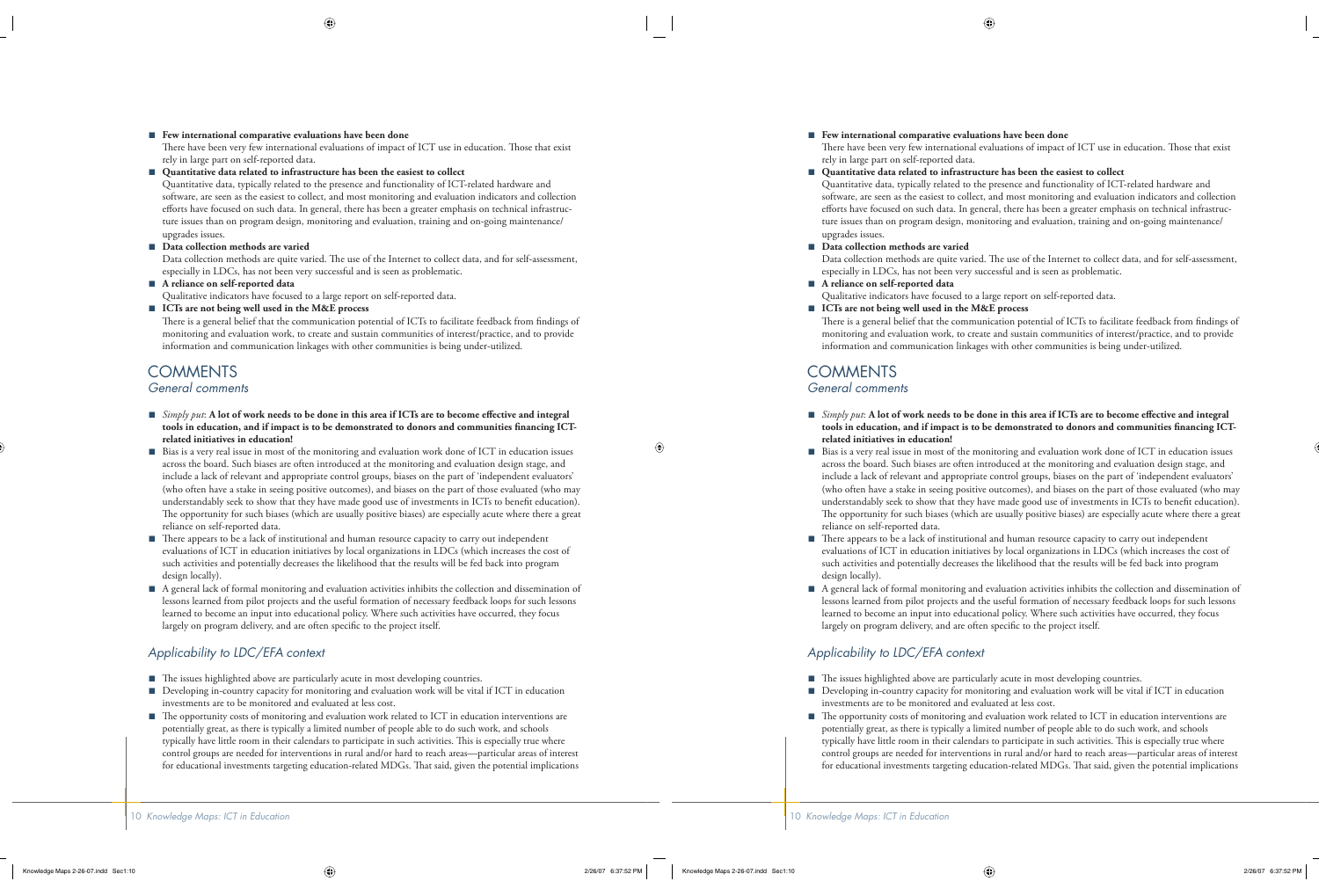of costly mistakes in this field, especially in countries with education budgets that are severely constrained, investing in monitoring and evaluation in this field should be considered money well spent.

Attention to equity issues needs to be included in all monitoring and evaluation efforts related to the uses of ICTs in education. While the introduction of ICTs in LDCs is seen as a mechanism to reduce the so-called 'digital divide', in most cases such introductions serve to increase such divides, at least initially. ■

#### *Some areas for further investigation and research*

- In general, there is a pressing need for additional work related to performance indicators to monitor the use and impact of ICTs in education.
- What would be a useful set of 'core' indicators that could be used across countries?
- How have monitoring and evaluation studies related to the uses of ICTs in education been conducted in LDCs, and what can we learn from this?
- How should monitoring and evaluation studies of the impact of ICTs in education in LDCS be conducted? ■

#### *Some Recommended Resources*

*to learn more ….*

- *Assessing the Impact of Technology in Teaching and Learning: A Sourcebook for Evaluators* [Johnston 2002] ■
- *Comparative International Research on Best Practice and Innovation in Learning* [Holmes 2000] ■
- *Consultative Workshop for Developing Performance Indicators for ICT in Education* [UNESCO- Bangkok 2002]
- *Developing and Using Indicators of ICT Use in Education* [UNESCO 2003] ■
- The Flickering Mind: The False Promise of Technology in the Classroom and How Learning Can Be Savea [Oppenheimer 2003]
- *Monitoring and Evaluation of Research in Learning Innovations—MERLIN* [Barajas 2003] ■
- *Th e Second Information Technology in Education Study: Module 2* (SITES: M2) [ISTE 2003] ■
- *Technology, Innovation, and Educational Change—A Global Perspective. A Report of the Second Information Technology in Education Study, Module 2* [Kozma 2003]
- *World Links for Development: Accomplishment and Challenges, Monitoring and Evaluation Reports* [Kozma 1999, 2000] ■

#### About these Briefing Sheets:

*info*Dev's Knowledge Maps on ICTs in education are intended to serve as quick snapshots of what the research literature reveals in a number of key areas. They are not meant to be an exhaustive catalog of everything that is known (or has been debated) about the use of ICTs in education in a particular topic; rather, taken together they are an attempt to summarize and give shape to a very large body of knowledge and to highlight certain issues in a format quickly accessible to busy policymakers. The *info*Dev knowledge mapping exercise is meant to identify key general assertions and gaps in the knowledge base of what is known about the use of ICTs in education, especially as such knowledge may relate to the education-related Millennium Development Goals (MDGs).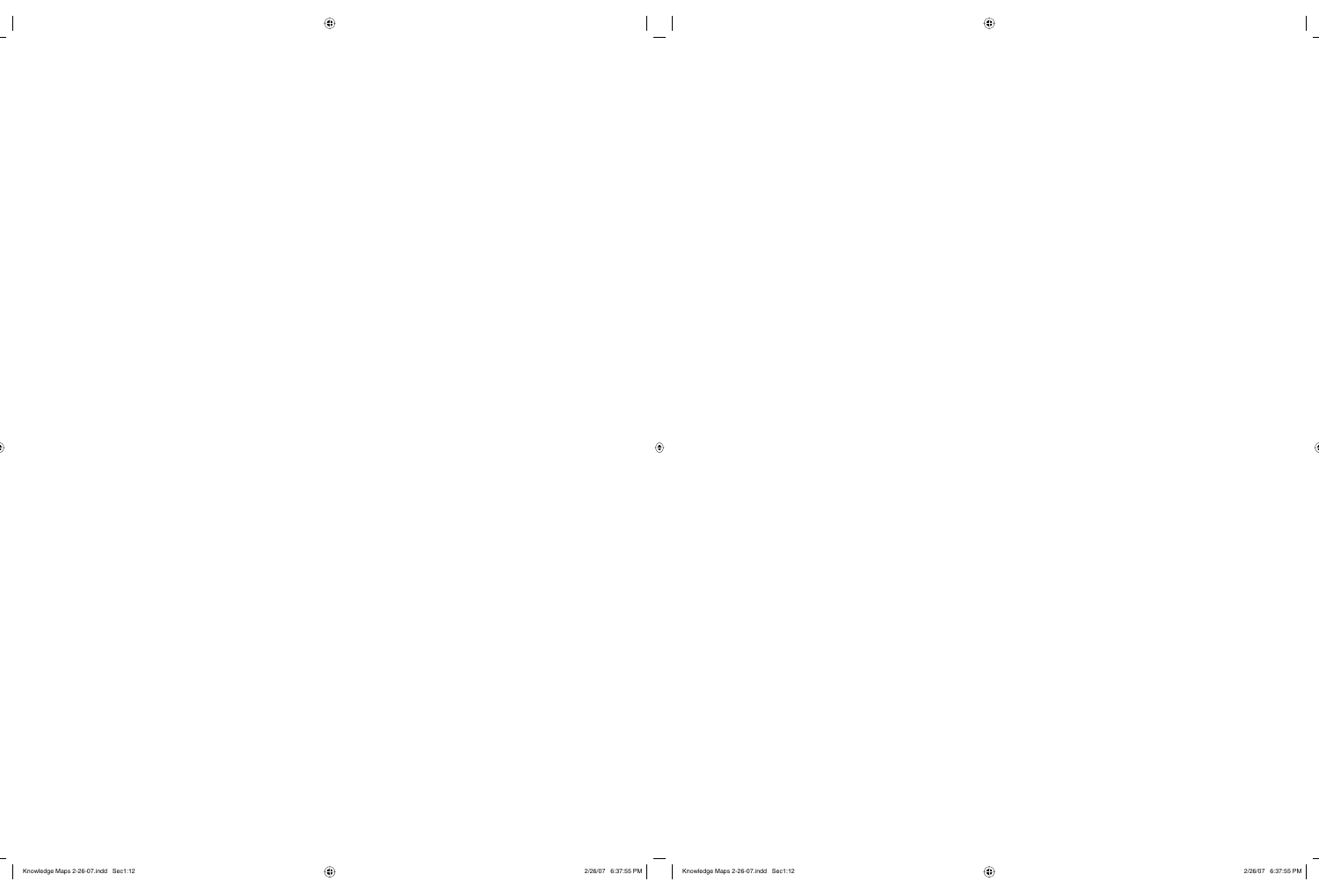# KNOWLEDGE MAP: EQUITY ISSUES: GENDER, SPECIAL NEEDS AND MARGINALIZED GROUPS

## GUIDING QUESTIONS:

- What do we know about equity issues as they relate to ICTs in education, and how they are being / can be addressed?
- What is known about how ICTs can be used to reach marginalized groups (economic, linguistic, cultural, gender) to benefit education, and how ICT use may have differential impact on such groups?

## CURRENT KNOWLEDGE-**BASE**

*What we know, what we believe - and what we don't*

### *General*

■ Equity issues are critical **— and acute** 

It is clear that there are critical equity issues related to the uses of ICTs in education. There



This Knowledge Map is an excerpt from the publication, *Knowledge Maps: ICTs in Education: What Do We Know About the Effective Uses of Information and Communication Technologies in Education in Developing Countries?* produced by the Information for Development Program (*info*Dev).

is a real danger that uses of ICTs can further marginalize groups already excluded or marginalized from existing educational practices and environments. That said, ICT use also holds very real promise for facilitating greater inclusion of such groups into existing educational practices and environments as well.

## *Special Needs and Disabilities*

#### ■ Solid documentation from OECD countries

There is a richly documented history of what works – and what doesn't – related to the uses of ICTs to assist in the education of students with a variety of disabilities, both cognitive and physical based on OECD experience. Certain applications of ICTs have been shown to have positive and important effects on the educational development of students exhibiting a great variety of special needs (including blind, deaf, and learning disabled students).

#### **Accessibility issues well documented** ■

There is a large and rich literature of best practices and lessons learned related to accessibility issues related to the use of ICTs in education based on OECD experience.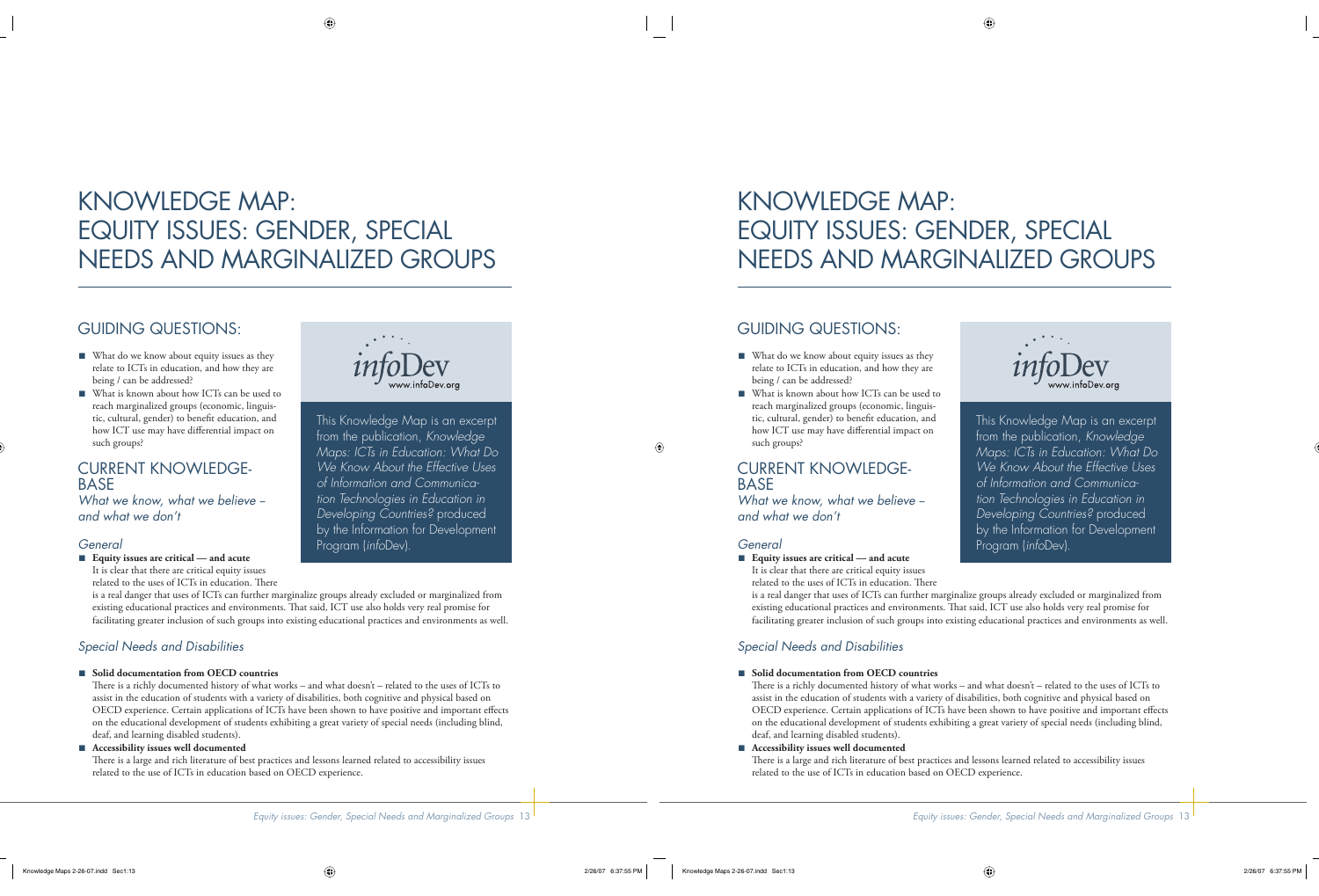#### **Applicability to LDC context under-studied** ■

That said, there is very little study of uses of ICTs as they relate to the educational requirements and circumstances of 'special needs' students in LDCs.

#### ■ Impact on motivation varies

While ample evidence exists that ICT use can have a positive impact on student motivation, such gains in motivation tend to correlate most closely with students who are already the most academically motivated and highest achievers.

#### *Gender*

**Lots of research from OECD countries** ■

There is a large and robust research literature on gender issue related to ICTs in education (access to, attitudes towards, uses of, and impact of) in OECD countries.

- **Some research from LDC experience** There is limited but emerging quality research into such issues in LDCs. ■
- **What is known has not been mainstreamed** ■

There appears to be little mainstreaming of lessons learned in this area into educational practice of using ICTs in LDCs, although the need to do so is almost universally acknowledged.

#### *Marginalized & indigenous groups*

**Impact on marginalized groups is being studied, but lessons are slow to emerge** ■

While ICTs are increasingly being used in pilot projects to aid in the education of marginalized and/or indigenous groups in LDCs, there is very little impact data to date on impact and cost effectiveness of such programs, and there have not been many nor case studies and lessons learned from such programs (many of which are on-going).

**Some useful lessons from OECD experience** ■

That said, there is literature on the use of ICTs to 'reach out' to marginalized and indigenous groups in OECD countries, most notably from Canada and Australia.

#### **Cultural context is all important** ■

It is clear that ICT in education interventions targeting marginalized and indigenous groups must place ICT-related interventions within the broader cultural and social contexts that frame education in issues in such groups more generally. Failure to do so may result in minimal (or deleterious) results from such programs.

## **COMMENTS**

#### *General comments*

- To date, much of the research in this area has focused on access-to-ICT issues as they relate to equity. However, less work has been done surrounding how specific types of uses of ICTs impact equity issues as well.
- Much research has focused on the impact of ICTs on learning outcomes (which, in the case of special needs students, are in many cases more compelling than for the 'average' student), but less on the impact of ICT of on psychological, emotional and cultural issues of teachers and learners.

### *Applicability to LDC/EFA context*

- If education-related MDGs are to be realized, new and innovative methods for reaching out to disadvantaged and special needs students need to assume greater prominence.
- At the same time, where ICTs are used in education to help meet education-related MDGs, care must be taken that such use does not further marginalize already marginalized groups.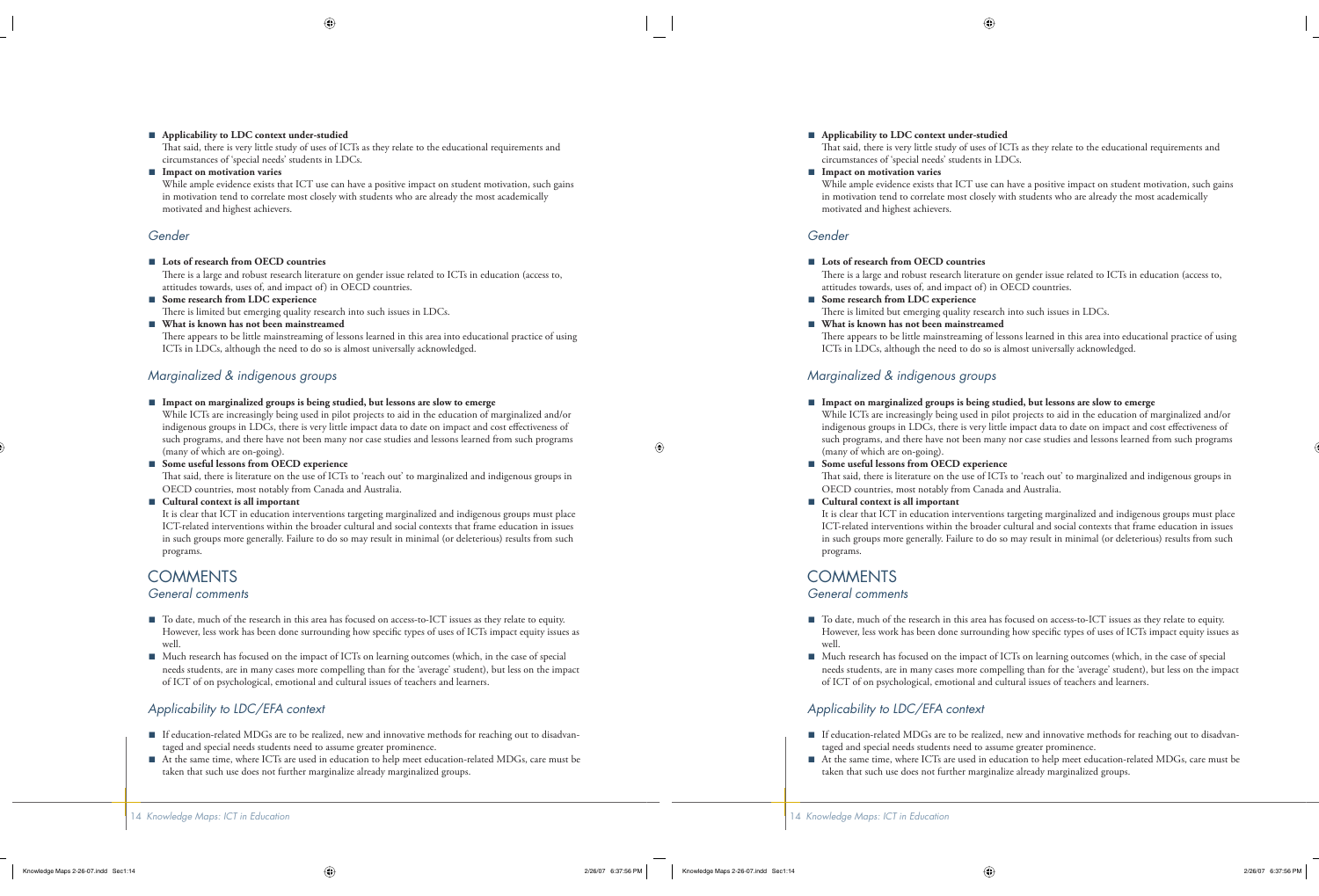## *Some areas for further investigation and research*

- What is the gender impact of ICTs in education on access, use of, attitudes toward, and learning outcomes?
- How can/should educational content for dissemination via ICTs be produced to ensure inclusion?
- How do the types of learning strategies fostered by the use of ICTs impact special needs and disadvantaged students, and how do they differ by gender?
- How do different ICT applications, audio/verbal versus visual representations of educational content, and communicative modes impact communicative practices and create/reinforce/ameliorate various exclusions and inclusions as curriculum and communication methods are moved on-line?
- What are the best practices for producing, disseminating, and using educational content in audio format (including via radio) for deaf students?
- How can issues related to ICT use for special needs and disadvantaged students by introduced into teacher professional development activities, and what are best practice examples of such activities?
- What are the emotional, psychological and cultural impacts of ICT use on learners from disadvantaged, marginalized and/or minority communities? ■
- What is the impact of the promotion of collaborative activities in groups facilitated by ICTs on students with little interest or background in computers, and what practices can better promote their inclusion?
- Are there differential impact of ICT use in education on identifiable sub-groups of boys and girls?
- How can ICTs be utilized to attract and retain out-of-school and at-risk students (for example, through improved communication and provision of alternative modes of learning)?
- How can ICTs be used to reach out to and teach illiterate youth?

#### *Some Recommended Resources*

*to learn more ….*

- Effective Use of Information and Communication Technology (ICT) to Enhance Learning for Disadvantaged *School Students* [Blackmore 2003]
- *Engendering ICT: Ensuring Gender Equality In ICT for Development* [World Bank 2003] ■
- *Gender issues in the use of computers in education in Africa* [Derbyshire 2003] ■
- *ICT Based Solutions for Special Educational Needs in Ghan*a [Casely-Hayford 2003] ■
- *Inclusive Learning and Teaching ILT for Disabled Learners* [Becta 2003] ■
- Overcoming the Gender Digital Divide: Understanding ICTs and their Potential for the Empowerment of *Women* [Huyer 2000]
- *Preparing Disadvantaged Youth for the Workforce of Tomorrow* [Teens and Technology Round Table 2002]
- *A Review of Good Practice in ICT and Special Educational Needs for Africa* [Casely-Hayford 2003]
- *Special Educational Needs and ICT provision* [Becta 2003] ■
- Understandings of Education in an African Village: The Impact of Information and Communication *Technologies* [Pryor 2003]
- *What the Research Says about Special Education Needs* [Becta 2003] ■

### About these Briefing Sheets:

*info*Dev's Knowledge Maps on ICTs in education are intended to serve as quick snapshots of what the research literature reveals in a number of key areas. They are not meant to be an exhaustive catalog of everything that is known (or has been debated) about the use of ICTs in education in a particular topic; rather, taken together they are an attempt to summarize and give shape to a very large body of knowledge and to highlight certain issues in a format quickly accessible to busy policymakers. The *info*Dev knowledge mapping exercise is meant to identify key general assertions and gaps in the knowledge base of what is known about the use of ICTs in education, especially as such knowledge may relate to the education-related Millennium Development Goals (MDGs).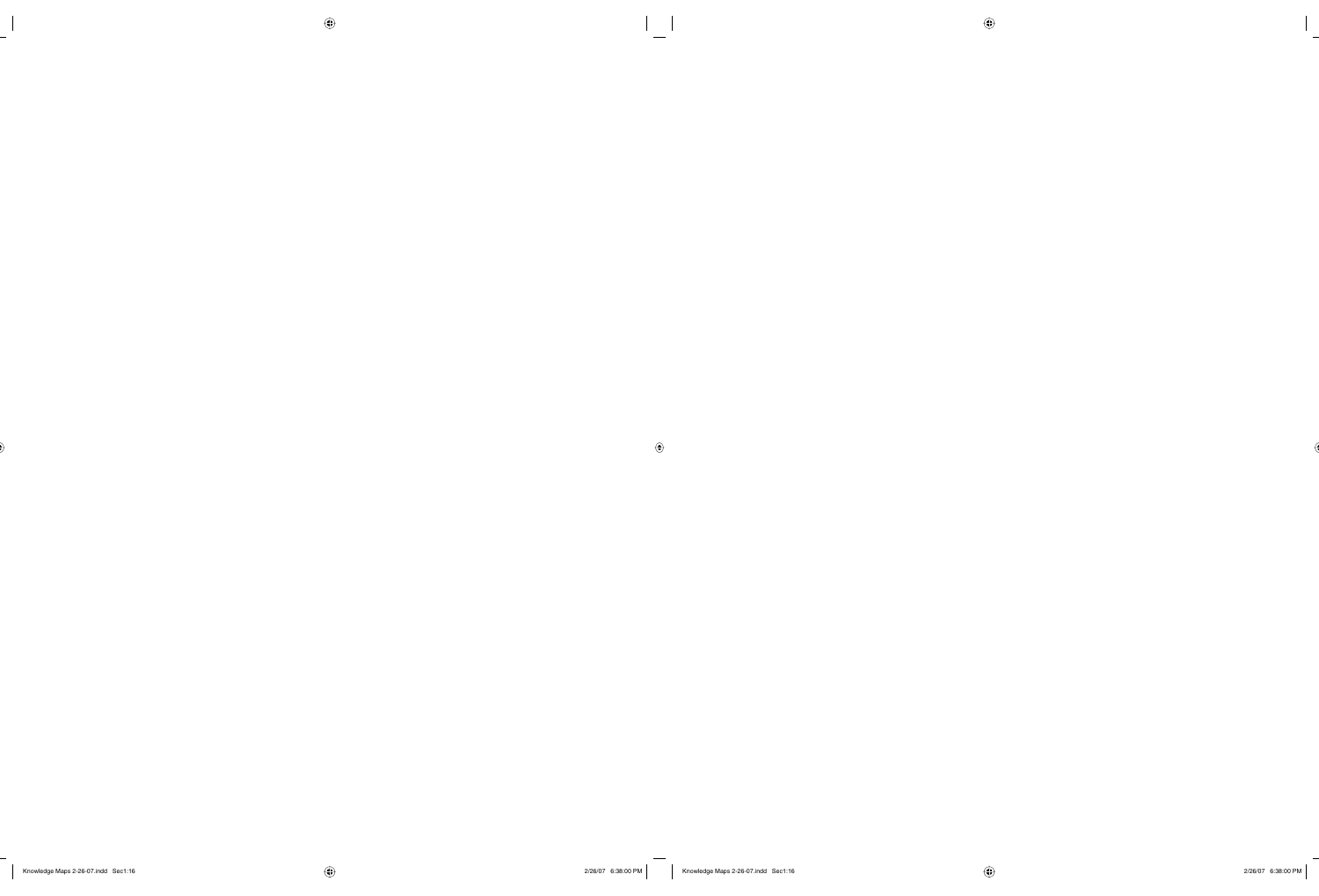# THEME 2: **COSTS**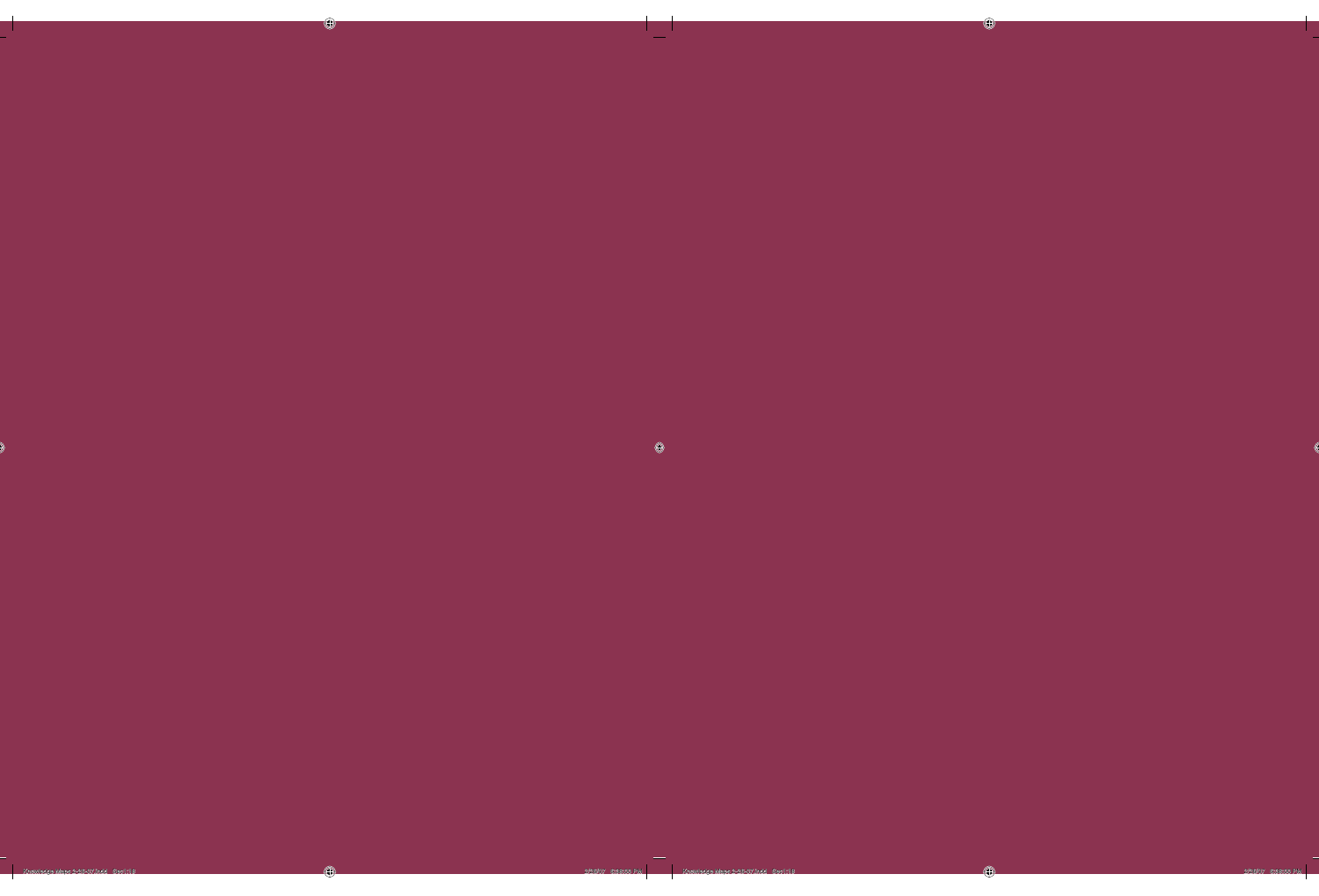# KNOWLEDGE MAP: COSTS

# GUIDING QUESTIONS:

- What is known about the cost of using ICTs in education?
- What is known about costing and budgeting for ICT use in education?
- What is known about the costs of ICTenhanced distance learning?

## CURRENT KNOWLEDGE BASE

*What we know, what we believe - and what we don't*

### *General*

■ Little is known about the true costs of ICTs **in education**

Few good, rigorous cost studies of ICTs in education exist in LDCs (and surprisingly few in OECD countries as well).

- Even less is known about cost effectiveness, especially in LDCs Even fewer studies of cost-effectiveness of ICT in education initiatives in LDCs exist.
- Opportunity costs under-studied as well

Little research exists into opportunity costs related to ICT in education investments – this is especially relevant, and problematic, given the resource scarcities that define many LDCs seeking to meet education-related MDGs.

■ ICTs seen as playing a useful role in many LDCs by driving efficiencies in the sector as a whole It may be that the most cost effective uses of ICTs to benefit education in LDCs at this time – at least in the near term – may be in their roles to improve organizational and systemic efficiencies (including use as tools to combat corruption in the education sector).

**Widespread roll-out of ICTs in education in LDCs generally felt to be too expensive** ■ Given existing resources constraints and lack of adequate supporting technical, commercial and human infrastructure, widespread, ubiquitous uses of ICTs in education are not believed to be currently possible in most LDCs.

■ More compelling evidence for use at secondary, tertiary and higher education levels For cost reasons alone, UNESCO has concluded that, in many countries it is probably unrealistic to consider deploying computers in primary schools. At secondary level, where there may be strong



This Knowledge Map is an excerpt from the publication, *Knowledge Maps: ICTs in Education: What Do We Know About the Effective Uses of Information and Communication Technologies in Education in Developing Countries?* produced by the Information for Development Program (*info*Dev).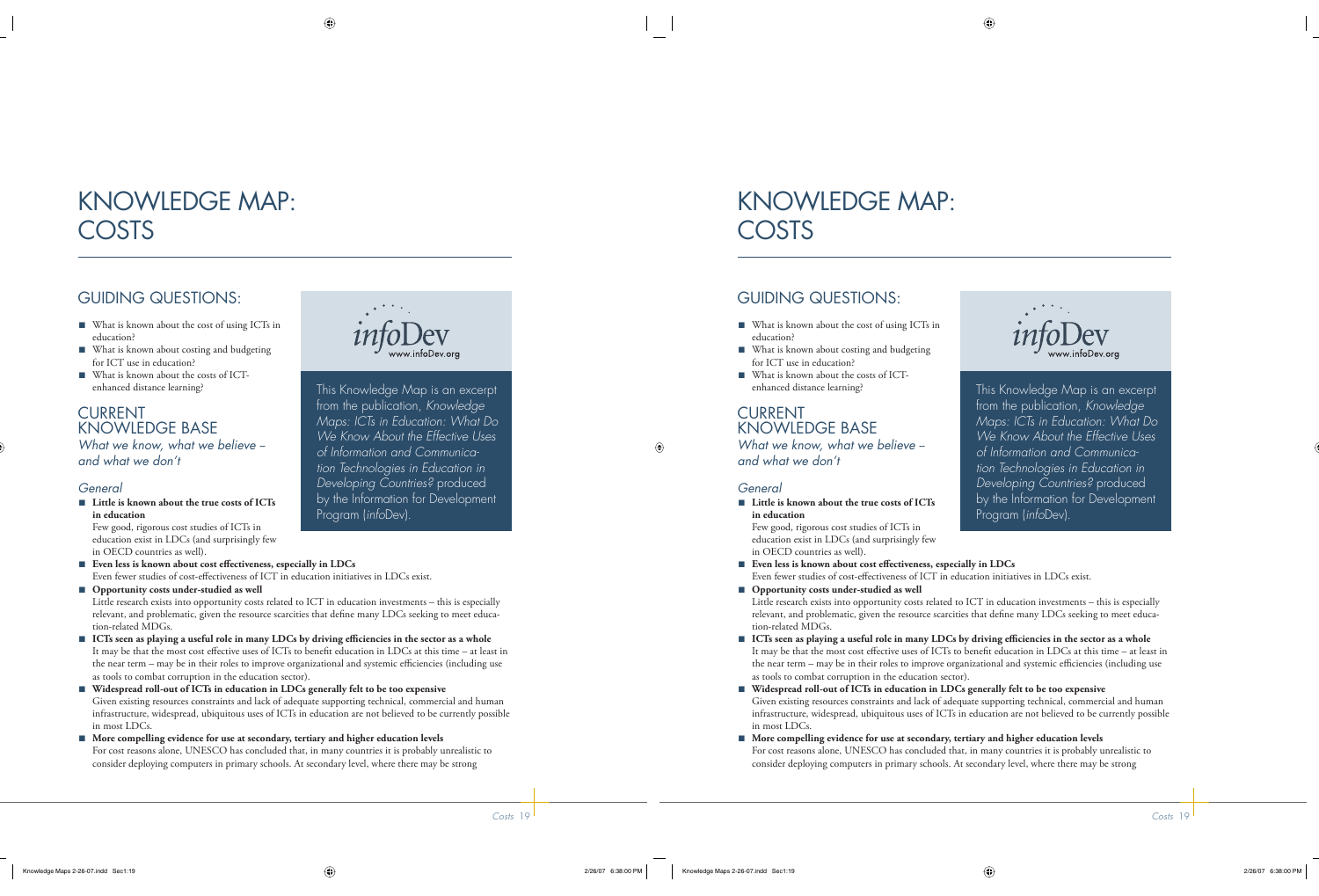curricular arguments for some investment, this is likely to make for significant increases in total educational expenditure if it is to allow students more than rare and occasional access to computers.

- Computers in schools may be most cost-effective when placed in common areas The few available cost figures suggest that many countries may want to deploy computers in school libraries, in teacher-training institutions and perhaps in community telecentres (although these may possibly be school-based), but stop short of seeking to do so in every classroom. ■
- Best treatment of cost issues was published in 2001 The best general examination of relative costs of ICT initiatives to help realize education-related MDGs can be found in Applying New Technologies and Cost-Effective Delivery Systems in Basic Education; published in 2001, it remains little improved upon today.

#### *Distance education*

- **Economies of scale are available in distance education, but have large up-front costs** Economies of scale are achievable in distance education investments; such investments typically require large up-front costs (which may make them good candidates for donor support).
- There is compelling evidence for use of distance education in teacher training Teacher professional development has been shown to be less costly when delivered through distance education. ■
- **Cost per graduate may be much higher than cost per participant** Given higher drop-out rates associated with some distance learning initiatives, costs per graduate may be much higher than cost per learner.
- **Distance education provides opportunity for cost shifting** ■

Distance education often allows some costs to be shifted from the public sector onto participants/ learners themselves (and/or their communities). While this reduces public expenditure, it may give rise to equity issues.

#### *Total Cost of Ownership (TCO)*

#### **TCO is typically underestimated in planning exercises** ■

"Total cost of ownership" (TCO) is often underestimated, sometimes grossly, when calculating costs of ICT in education initiatives. Estimates of initial costs to overall costs vary widely, typically they lie between 10-25% of total cost.

**TCO toolkits exist in OECD countries** ■

TCO toolkits for education exist, based on circumstances in OECD countries. Little evidence exists of their use in LDC environments.

■ On-going recurrent costs are under-studied

Little research exists regarding on-going recurrent costs over time of ICT in education initiatives in LDCs.

■ There are real costs associated with successful planning for these types of initiatives

Costs of planning for ICT use in education are often overlooked or underestimated, but are essential. ■ Training costs are not uniform

Training costs of both end users and those involved in infrastructure maintenance related to ICT in education investments in LDCs vary quite widely.

■ Different types of costs vary over time

Hardware costs typically decrease, often quite dramatically, over time. Software costs are typically quite low as a percentage of overall investment, and remain so over time. Maintenance and training costs vary greatly, and typically do not decrease over time.

**Lack of guidance on how to conduct TCO studies** ■

In addition to lack of data, there is a lack of case studies and toolkits on how to conduct TCO and cost effectiveness research. Where such case studies and toolkits exist, they have largely been designed for corporate settings and/or for OECD circumstances.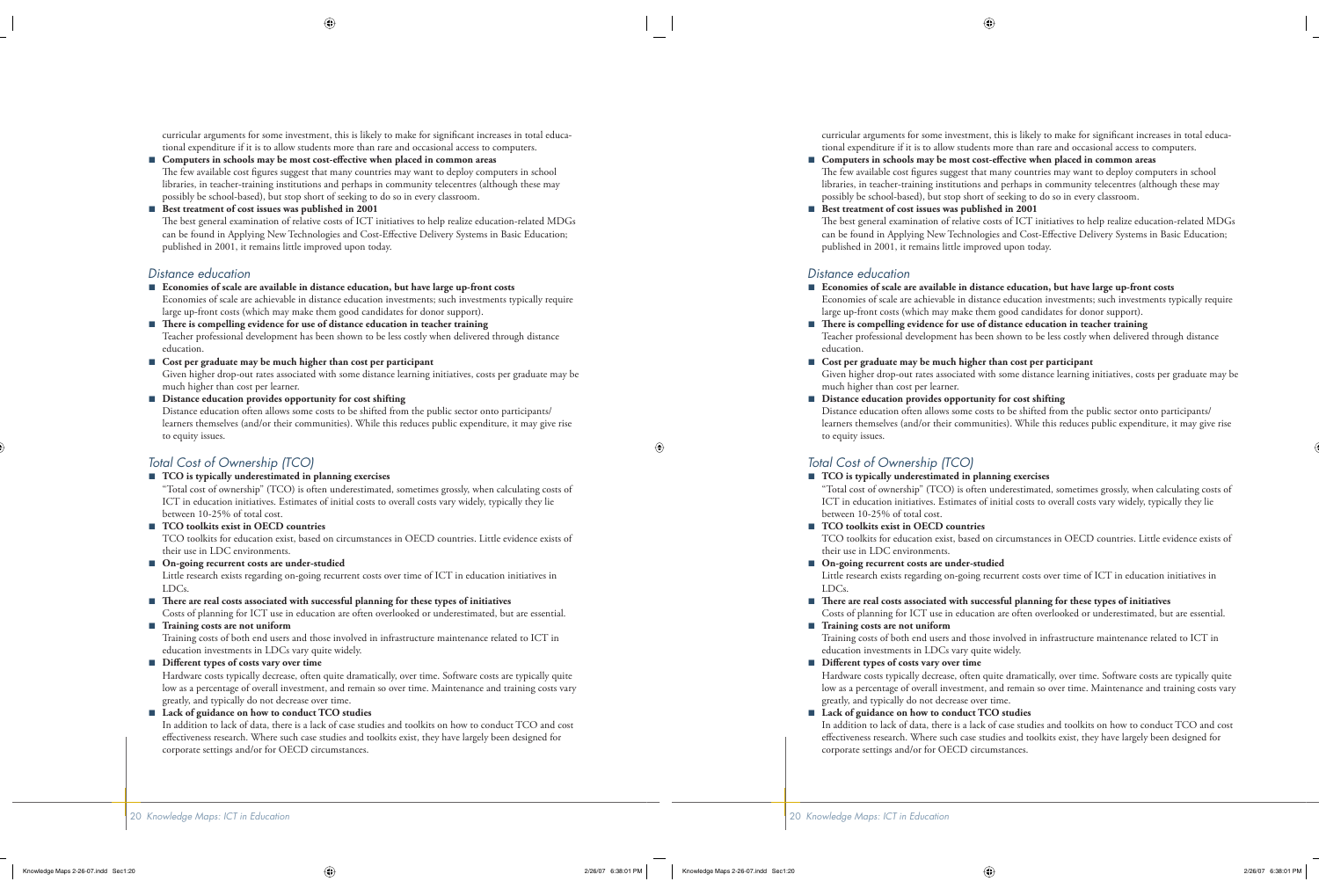#### *Internet*

#### ■ Internet connectivity costs vary tremendously

Costs related to the provision of Internet connectivity appear to vary greatly, both between and within countries, and depend on a wide variety of factors, including existence of existing delivery infrastructure, nature of Internet provider (public/private/monopoly), and the nature of Internet technology (dial-up, lease line, ADSL, cable, satellite, wireless).

■ e-Rates can improve access

"E-rates", or special national/regional tariffs for Internet access by schools, have been shown to increase Internet access in OECD countries, although resulting cost data may not be relevant to LDCs environments.

#### *Costs associated with specific types of ICTs*

#### ■ Radio may be the most cost-effective form of ICT

Interactive radio instruction (IRI) has been shown to offer significant cost savings in some circumstances. Computers are seen to be much more costly (up to ten times more expensive), as is television.

**Cost savings from open source and thin client solutions are (as yet) unproven** ■ Many claims about cost savings from the use of "open source" software and "thin client solutions") in education have been made, but little reliable and/or persuasive hard cost data exist to support such assertions.

- Donated and refurbished equipment can carry significant costs The use of donated computer equipment contains many hidden costs that may make their usage more expensive over time than the purchase of new equipment.
- **ICT-related costs often viewed on a marginal cost basis in OECD countries** Use of ICTs in education is often treated on a marginal cost basis, with quality/impact gains possible as ICTs supplement/complement existing programs.

### *Financing mechanisms*

#### ■ Financing mechanisms are varied

Financing mechanisms for ICT in education initiatives are quite varied. Due to the high up-front costs and large recurrent costs, countries and communities typically employ a great variety of financing and cost recovery mechanisms.

- Costs savings from public-private partnerships are unclear Public-private partnerships are seen as an important component of financing mechanisms for ICT in education initiatives, although little research has been done in this area.
- **Cost recovery at user level is attractive, but problematic** Cost recovery at the user level is seen as an important tool to finance and maintain ICT in education initiatives, although many barriers (legal, regulatory, administrative, cultural, and equity) exist complicating attempts at cost recovery.

# **COMMENTS**

#### *General comments*

- Much work needs to be done related to the costs of ICT in education investments.
- The lack of reliable cost data in virtually all areas is quite striking.
- Given the lack of reliable cost data, the lack of reliable cost effectiveness studies should come as little surprise.

### *Applicability to LDC/EFA context*

- Before large scale investments in ICTs to benefit education and to help meet education-related MDGs, much more work needs to be done on the cost issue.
- The relevance of existing cost data related generated in OECD countries related to ICT use in education in OECD countries is questionable for many reasons. *For example*: While labor costs in general are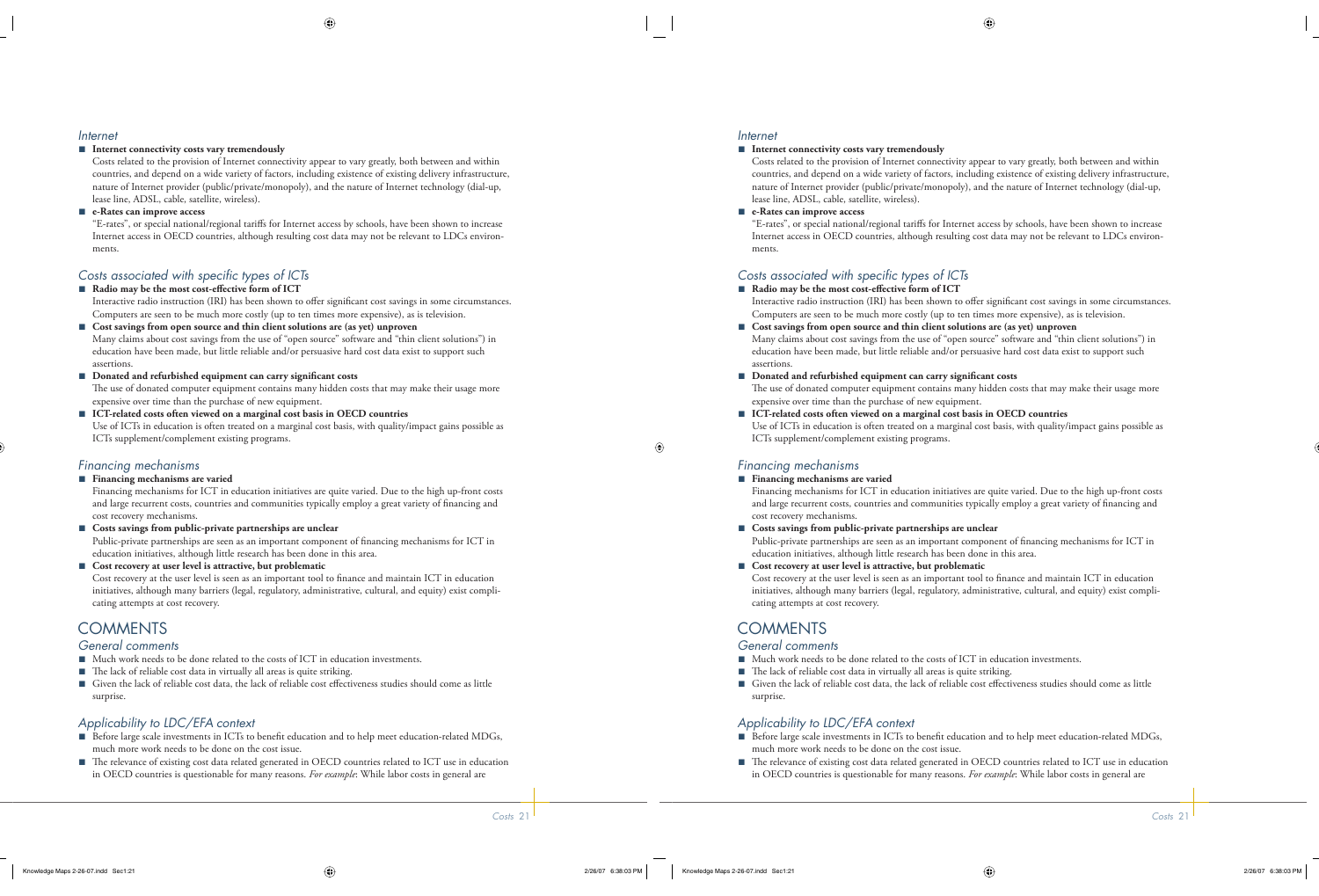typically lower in LDCs, labor costs in LDCs related to the ICT sector may be much higher compared to other costs in the education sector. In addition, hardware costs may in many cases be higher in LDCs than in OECD countries, due to important restrictions, customs, taxes, less competition among vendors, etc.

■ Toolkits, based on OECD experience, exist to help in measuring costs of ICT use in education, but do not appear to have been widely used in LDC contexts.

#### *Some areas for further investigation and research*

- Significant work needs to be done related to the costs of ICT in education initiatives in LDCs. All of the claims listed above found in current literature deserve additional scrutiny. Most cost studies neglect to ask perhaps the most fundamental question: Can you reach the same educational goals and objectives in a different manner at less cost *without using ICTs*?
- What is the Total Cost of Ownership (TCO) for computers in a variety of educational settings, at both the school and system level? How should we calculate such figures? ■
- What are the costs/benefits of situating ICTs for use in schools outside of computer classroom?
- How can public-private partnerships be used to 'cut costs' and what are the resulting cost savings (if any)?

#### *Some Recommended Resources*

#### *to learn more ….*

- *A Chance to Learn: Knowledge and Finance for Education in Sub-Saharan Africa* [World Bank 2001]
- Applying New Technologies and Cost-Effective Delivery Systems in Basic Education. World Education Forum *Education For All 2000 Assessment* [Perraton 2001]
- *Computers in secondary schools in developing countries: An analysis of costs* [Cawthera 2001]
- *Cost analysis of information technology projects in education: experiences from developing countries. Measuring and managing the costs of ICTs in Latin American schools* [Potashnik 1996]
- *The Costs of Computers in Classrooms Data from Developing Countries* [Bakia 2000]
- *Enhancing Learning Opportunities in Africa: Distance Education and Communication Technologies for Learning* [Murphy 2002]
- *Fighting Corruption To Improve Schooling: Evidence From a Newspaper Campaign In Uganda* [Reinikka 2004] ■
- *Financing of Education in East Asia: EFA and beyond* [Rose 2002] ■
- *Sustainability Challenge Taking EdTech to the Next Level* [EDC 2003] ■
- *Taking TCO to the Classroom* [COSN 2000] ■
- *Teacher Education through Distance Learning: Technology, Curriculum, Evaluation and Cost* [UNESCO 2001] ■
- *Total cost of ownership (TCO): A review of the literature* [Scrimshaw 2003] ■
- *The True Cost of Ownership* [McKenzie 2003] ■

#### About these Briefing Sheets:

*info*Dev's Knowledge Maps on ICTs in education are intended to serve as quick snapshots of what the research literature reveals in a number of key areas. They are not meant to be an exhaustive catalog of everything that is known (or has been debated) about the use of ICTs in education in a particular topic; rather, taken together they are an attempt to summarize and give shape to a very large body of knowledge and to highlight certain issues in a format quickly accessible to busy policymakers. The *info*Dev knowledge mapping exercise is meant to identify key general assertions and gaps in the knowledge base of what is known about the use of ICTs in education, especially as such knowledge may relate to the education-related Millennium Development Goals (MDGs).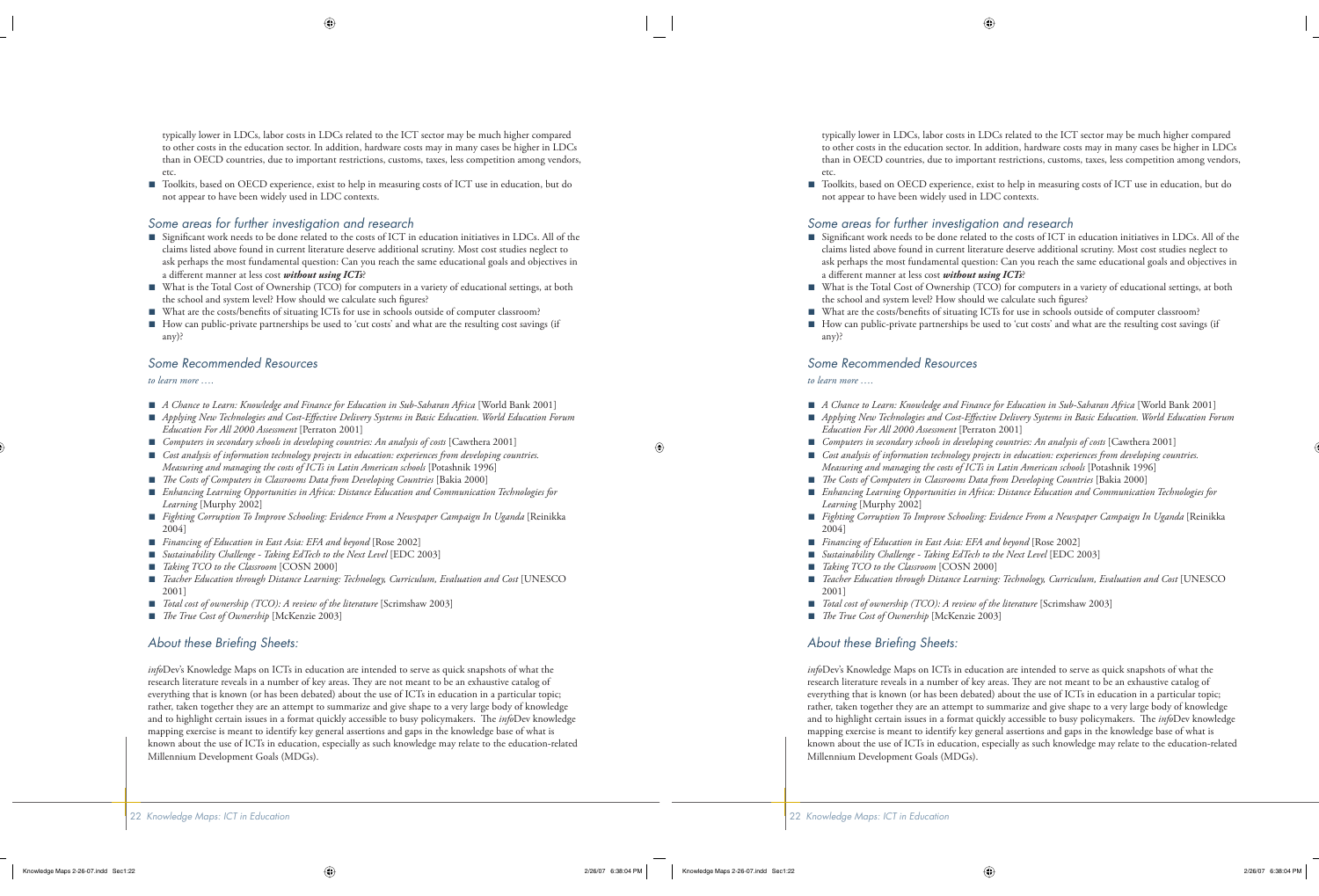# THEME 3: CURRENT IMPLEMENTATIONS OF ICTs IN EDUCATION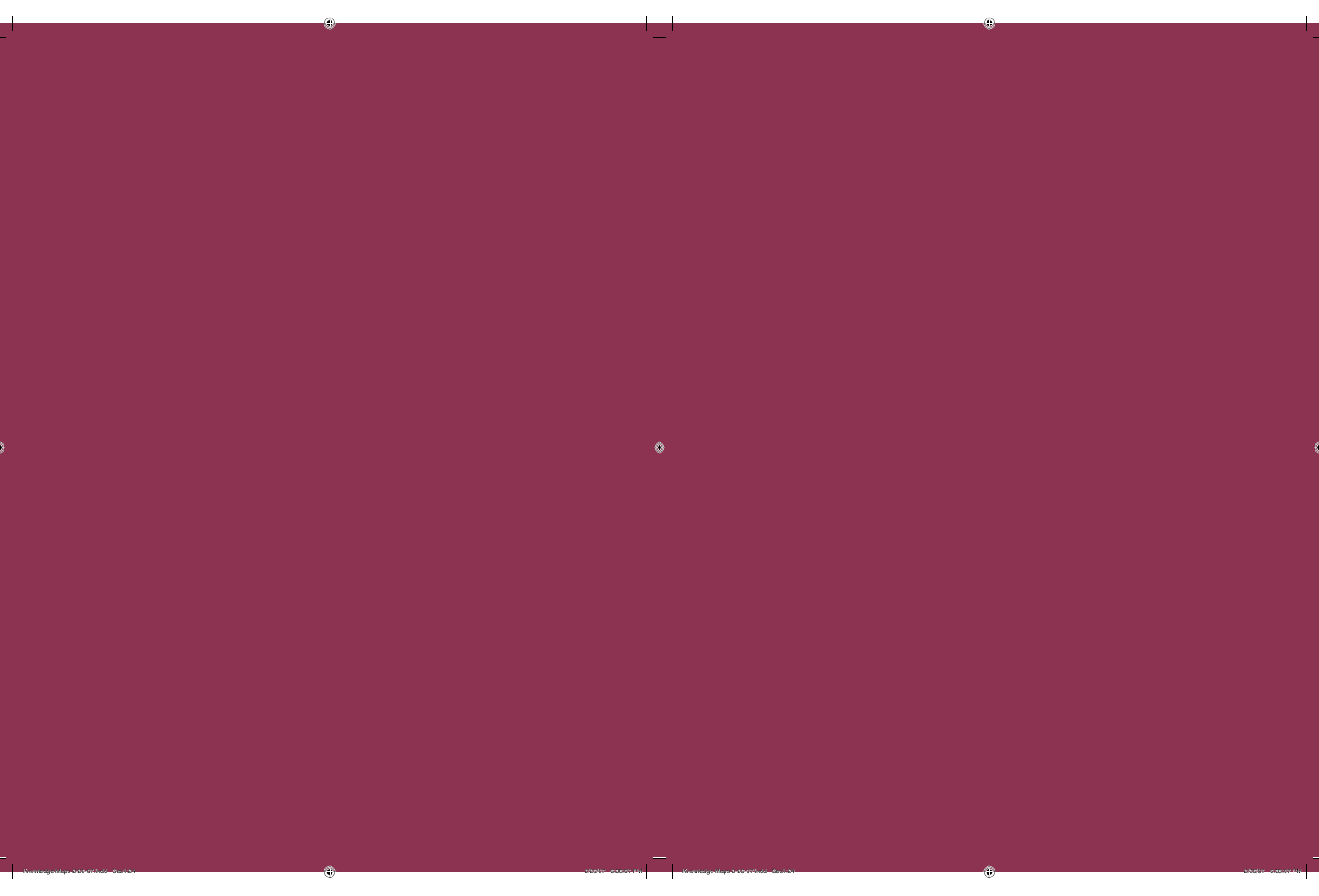# KNOWLEDGE MAP: CURRENT PROJECTS AND PRACTICES

# GUIDING QUESTIONS:

- What do we know about how ICTs are being used for teaching and learning?
- What do we know about how ICTs are currently being used in education in developing countries?
- What is known about donor investments in ICTs as part of their support for education?

## CURRENT **KNOWLEDGEBASE**

*What we know, what we believe — and what we don't*

### *How ICTs are currently being used in schools*



This Knowledge Map is an excerpt from the publication, *Knowledge Maps: ICTs in Education: What Do We Know About the Effective Uses of Information and Communication Technologies in Education in Developing Countries?* produced by the Information for Development Program (*info*Dev).

- ICT use is increasing In general, uses of ICTs in education in both OECD countries and LDCs are seen as increasingly widespread and continuously growing. That said ...
- **ICTs are typically used only for brief periods each month** In general we know that there is limited contact time per month using ICTs by both teachers and students, and even less time spent with reliable internet access, even in OECD countries. Contact time with ICTs and teacher- and student/ICT ratios vary widely.

#### **ICT use in schools in the United States is not great** ■

Even in the United States, in the areas where one would expect to see the largest potential gains students acquiring information, demonstrating and communicating content understanding in specific school subjects—ICTs are used only rarely. Reasons for this include scheduling issues inhibiting access to ICTs, lack of congruence between curriculum demands and ICT use, and lack of convenient access to ICTs.

#### **Most common uses in the United States can be grouped into four categories** ■

In the United States, frequent computer experiences occur primarily in four contexts: computer education (basic ICT literacy); business/vocational preparation; exploratory uses in primary school; and word processing and presentation software.

#### **Very little is known about just how (and how often) ICTs are used in LDCs** While there is a great deal of knowledge about how ICTs are (and are not) being used in OECD countries, there is not much data on how ICTs are being used in schools in LDCs. ■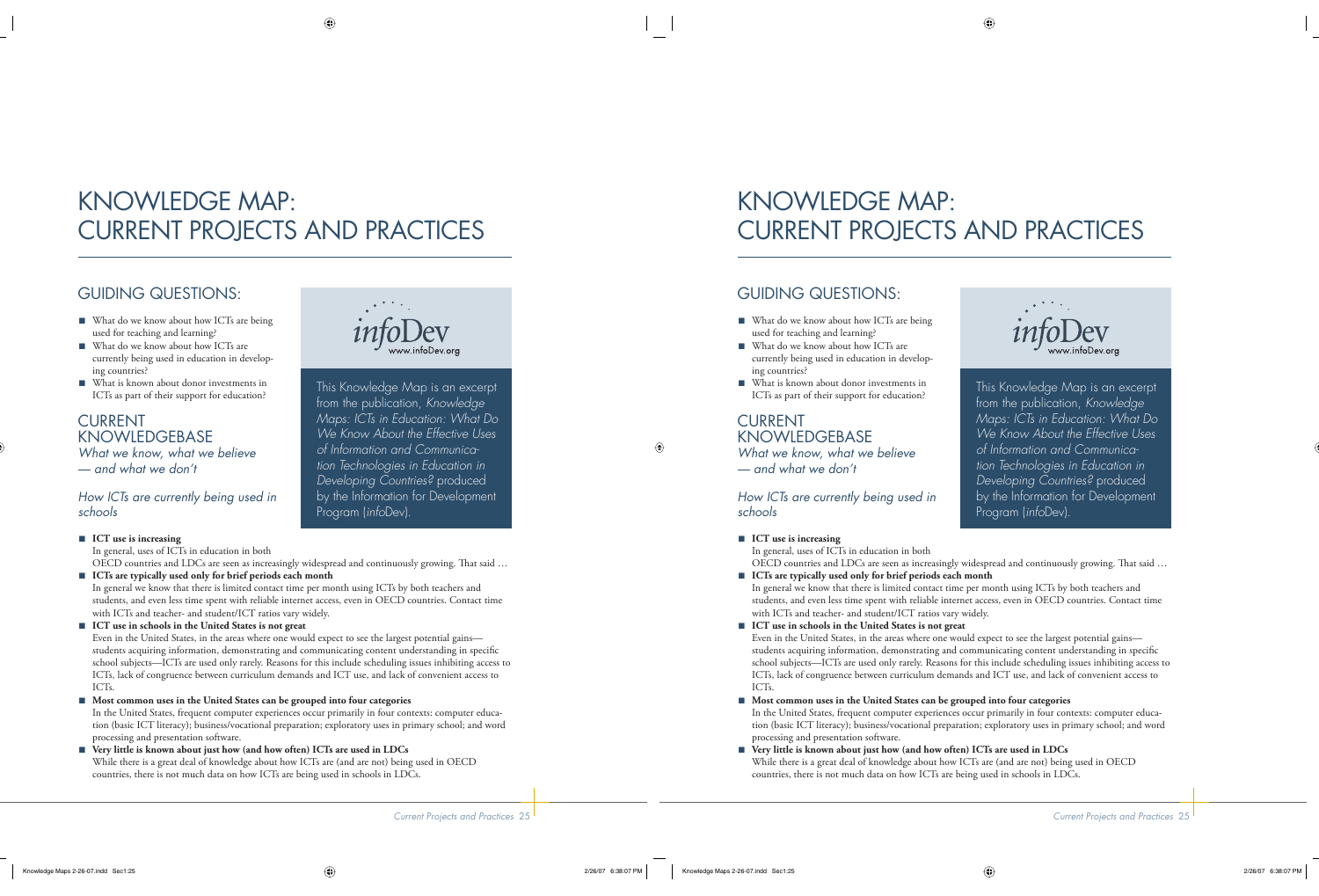#### ■ Content filtering has important impacts

utilized in education environments.

Even where Internet access is reliable, content filtering affects access in important ways. Where internet access is available, it is often limited in frustrating ways for teachers and students, by content filters designed to protect students from inappropriate material. Where filters are not available, there is a greater reluctance to access the internet in school because of fear of exposure to inappropriate material.

**Teacher use lags behind student abilities** ■ Students use ICTs in much more sophisticated ways than teachers. In OECD countries, students themselves are figuring out ways to take advantage of the communication potential of ICTs for learning in a self-organized, ad hoc manner that correlates closely with their own personal uses of ICTs in their daily lives. Communication tools and applications (such as chat, e-mail and SMS) appear to be under-

#### **Use by teachers and administrators outside of school under-studied** ■

There is little knowledge of teacher and school administrator use of ICTs outside of school, and how this relates to in-school use of ICTs.

#### *Landscape of initiatives*

■ ICT in education programs in Asia-Pacific are fairly well mapped

ICT in education initiatives in developing countries in Asia-Pacific have been well mapped and recently documented by UNESCO's Bangkok office. ICTs are being used quite extensively throughout the region in education activities.

**ICT in education programs in Africa have been mapped to a decent extent** ■

In Africa, Schoolnet Africa and Imfundo (through its KnowledgeBank) have done a decent job of cataloguing ICT in education initiatives in Africa, although most data appears to be a few years old. It is notable that, even in some of the most challenging environments, such as those found in the first twelve countries participating in the so-called Fast Track Initiative (FTI), most of which are in sub-Saharan Africa, ICTs are being used to help meet education objectives. Interestingly, ICTs are mentioned explicitly (if obliquely) in the official government requests to participate in the FTI. That said, most such initiatives are small pilot projects, loosely (if at all) coordinated with other education initiatives (and the Ministry of Education), and often in partnership with outside NGOs and donor agencies.

#### **Less is known about ICT use in education other developing countries** ■

No comprehensive mapping exists of ICT in education initiatives throughout Latin America (although initiatives in some individual countries are quite well documented), the Caribbean or Eastern Europe/ Central Asia.

It is very difficult to identify ICT components in donor-supported education projects It is extremely difficult to identify where donor-supported education initiatives, including those funded by the World Bank, utilize ICT components and, where such components are identifiable, it is quite difficult to identify the size of such investments, for a variety of reasons. ■

**Donor education experts often have little knowledge of ICT use in education issues** Many task managers working on education projects in donor agencies have incomplete knowledge of uses of ICTs for education in their countries. It is surmised that this relates to the fact that most ICT interventions in the education sector in many developing countries – especially the poorest, and especially in Africa – have been through small, uncoordinated pilot projects. In addition, there is a tension in many donor organizations between those who feel that the use of ICTs in education is an unaffordable luxury for countries struggling to meet Education For All (EFA) targets, and those who feel that, given the pressing and often seemingly intractable challenges faced by these countries, it is hard to see how some targets can be reached without considering the use of ICTs. ■

#### *Typical uses for ICTs in education in donor-supported projects*

■ ICT components in donor-supported education projects can be divided into five categories Where large scale donor-supported education projects exist that utilize ICTs in the target countries to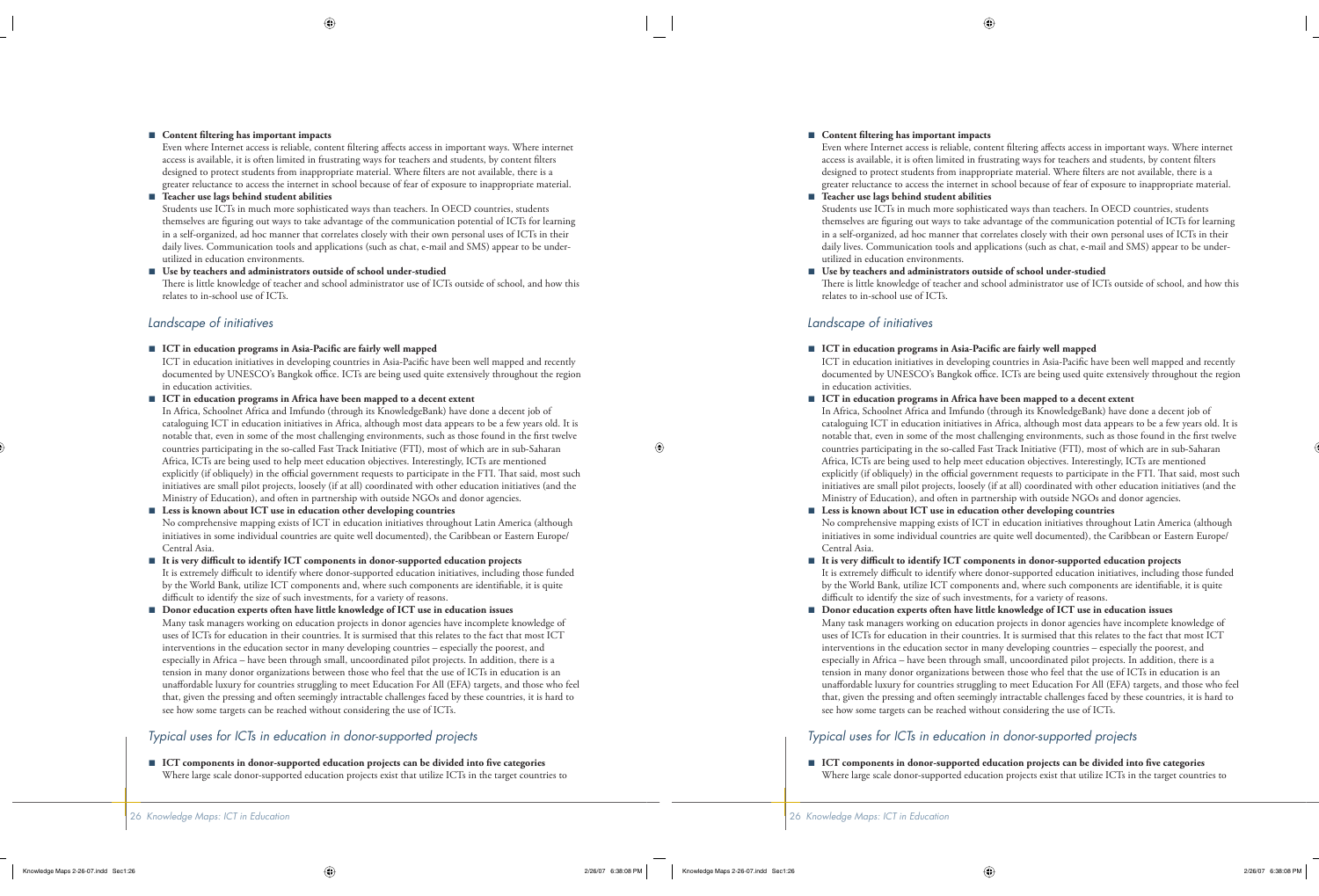benefit education, ICT components typically help in (a) supplying computers and connectivity and building school computer labs; (b) enabling instruction in computer programming and computer literacy; (c) (to a lesser extent) developing and disseminating new curricula in electronic format; (d) distance learning (especially as it relates to teacher professional development); and (e) enabling better administration in the education sector (particularly through the development of education management information systems, or EMIS).

Where ICTs are used for learning, they are chiefly used to present and disseminate information Where ICTs are used in donor-supported projects at a large scale in teaching, to support subjects other than computer programming and computer literacy in the target countries, they are typically used as tools for presentation. The justification for and rhetoric surrounding such implementations often cite the potential role of ICTs to promote and develop a set of "twenty-first century skills" related to critical thinking, information evaluation and reasoning, collaboration, and international awareness. However, in most cases ICTs are largely used in schools to teach ICT skills. ■

### *Issues in identifying ICT components in World Bank (and other donor-supported) education projects*

#### **No common vocabulary for ICT use in education projects** ■

There is a lack of consensus about definitions of ICTs as used in education. Perhaps for this reason, no comprehensive mandated standards exist with which ICT components in education projects can be coded.

#### **Existing data is dicey** ■

Existing World Bank studies and figures related to the ICT components in World Bank education projects are problematic. The methodologies used in the studies are either highly questionable and/or very difficult to reproduce, and never explicit. Internal World Bank data is incomplete and/or confusing relating to the uses of ICTs in World Bank education projects.

#### **No standard coding at the World Bank** ■

There is no standard coding for ICT components in World Bank, or other donor-supported, projects. Where codes have been developed, they typically focus more on the presence of easily identifiable, physical information infrastructure components (computers, routers, televisions, software purchases) than on other 'softer' components, especially those related to services (training, curriculum development, systems integration, custom software development, on-going maintenance). In addition, procurement guidelines and thresholds often obfuscate the presence of ICT components, which are often believed to be purchased piecemeal and/or combined with other goods or services. This is true for the World Bank as for other donors (including the Asian Development Bank and the European Commission/Union).

#### **EMIS** implementations are widely used and easy to find ■

Documentation relating to the use of EMIS, explicitly mentioned in official EFA documents as important ICT tools to use related to EFA goals, is easy to find. Based on feedback from World Bank education task managers and other ICT in education practitioners, such components of education projects are mostly of less interest than the uses of ICTs as teaching and learning tools.

#### The PAD is the best source of information at the World Bank ■

The best source of information about the existence of ICT components in World Bank education projects is the "project appraisal document" (PAD). However, anecdotal evidence suggests that ICT components in such projects, even when they are identifiable, are often not implemented as outlined in the PAD, and it is difficult to determine where such changes have occurred, given current reporting guidelines and practices.

#### **ICT investments are often multi-sectoral** ■

By their very nature, investments in ICTs are often multi-sectoral, and thus uses of ICTs to benefit education can be found in projects mapped to other sectors (considered to be 'outside' the education sector). This is an artificial / bureaucratic distinction that may well result in a systematic underestimation of the impact of ICTs investments on education in donor-financed projects.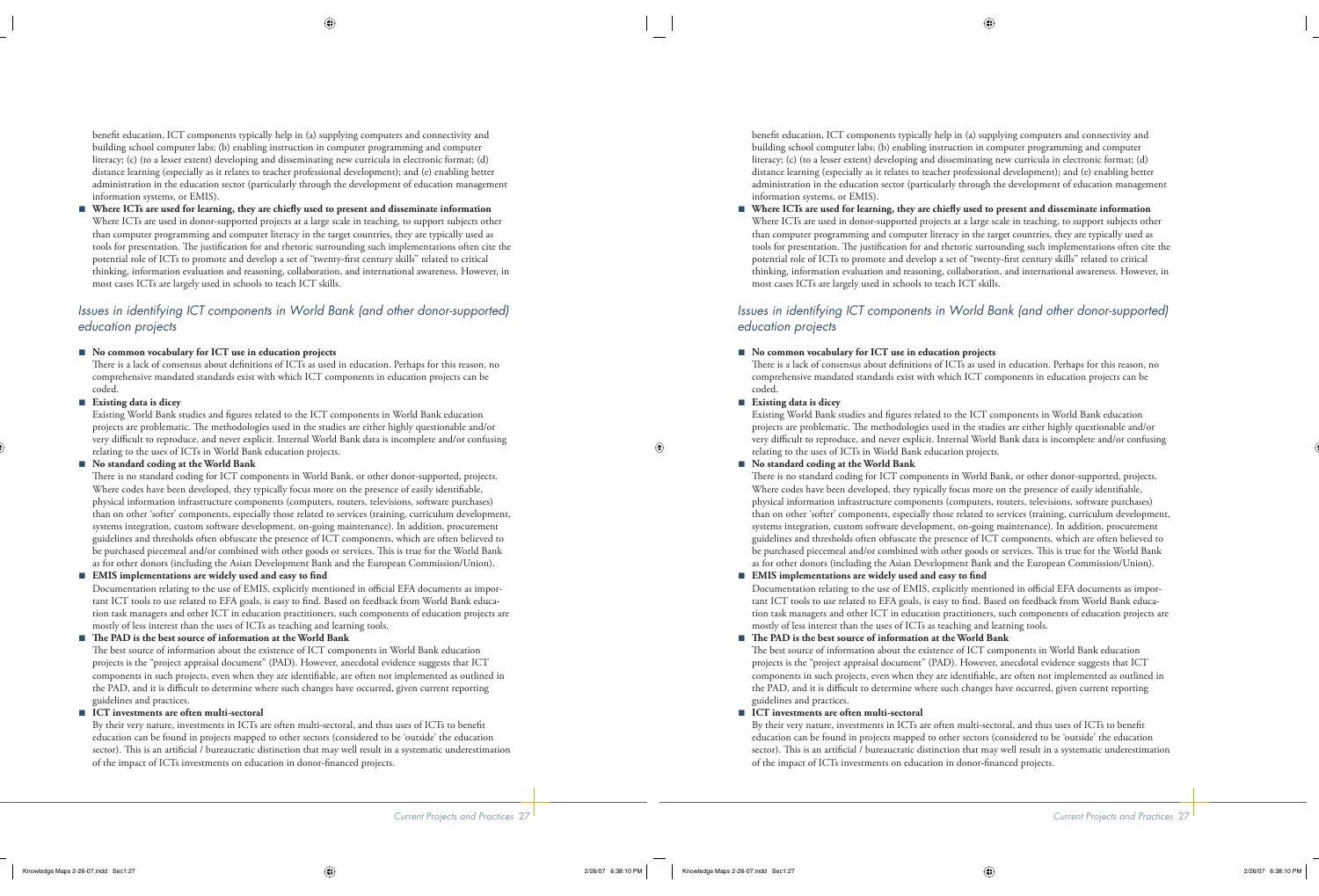## **COMMENTS**

#### *General comments*

- Locating and identifying the uses of ICTs to benefit education in developing countries is a tedious, difficult, time-consuming and ad hoc task.
- No standard reference or methodology exists for identifying such investments. ■
- Observations and conclusions on how ICTs are actually used in schools are drawn almost exclusively from OECD experience. Little such data exists for LDCs, and essentially none for countries most at risk of meeting education-related MDGs. ■

#### *Applicability to LDC/EFA context*

- If ICTs are to be useful in helping to meet education-related MDGs, it will be necessary to identify where such investments have been made, and their magnitude, so that comparative and cost/benefit analyses can be conducted. At present, this is not an easy task.
- Emerging evidence from OECD countries suggests that even massive investments in ICTs in schools may not bring about the desired changes in teaching and learning processes unless such investments are supported by similar initiatives to improve access to ICTs outside of the school environment. This may be especially important for uses of ICTs to support EFA goals, as effective use in school may require high levels of access outside school if gains in such investments are to be maximized, especially where ICTs are to be used for communication purposes.

#### *Some areas for further investigation and research*

- How should ICT components in education projects supported by donors be identified and quantified?
- How does access to and use of ICTs outside school impact the use and impact of ICT use in school?

#### *Some Recommended Resources*

*to learn more ….*

- *Best Practices for Technology Utilization in High Schools: A Delphi Research Report* [Clark 2003]
- *COL Experiences in ICT for School Education* [Menon 2003] ■
- *Distance Education and Technology in Sub-Saharan Africa* [Saint 2000] ■
- *Experts' Meeting for Documenting Experiences in the Use of ICT in Education and SchoolNet Operations* [UNESCO 2003] ■
- *ICTs in African Schools Workshop: Workshop Report* [SchoolNet Africa 2003] ■
- *Information and Communication Technologies @ the World Bank: Overview of Roles of Central Units* [World Bank 2004]
- *IICTs and MDGs: A World Bank Perspective* [World Bank Group, 2003] ■
- *Information Infrastructure: The World Bank Group's Experience* [Barbu 2001
- *Imfundo KnowledgeBank* [imfundo 2004] ■
- *Integrating ICTs into Education: Lessons Learned* [UNESCO-Bangkok 2004] ■
- *Metasurvey on the use of Technologies in Education in Asia and the Pacific (2003-2004)* [Glen Farrell 2003]
- *New Perspectives for Learning: Insights from European Union funded Research on Education and Training* [European Commission DG for Research 2003] ■
- *Task Managers' ICT Toolkit: A Route Map for ICT Components In World Bank Projects* [World Bank 2004] ■
- *Task Managers' ICT Toolkit: Good Practice for Planning, Delivering, and Sustaining ICT Product* [World Bank 2004]
- *Ten Lessons for ICT and Education in the Developing World* [Hawkins 2000] ■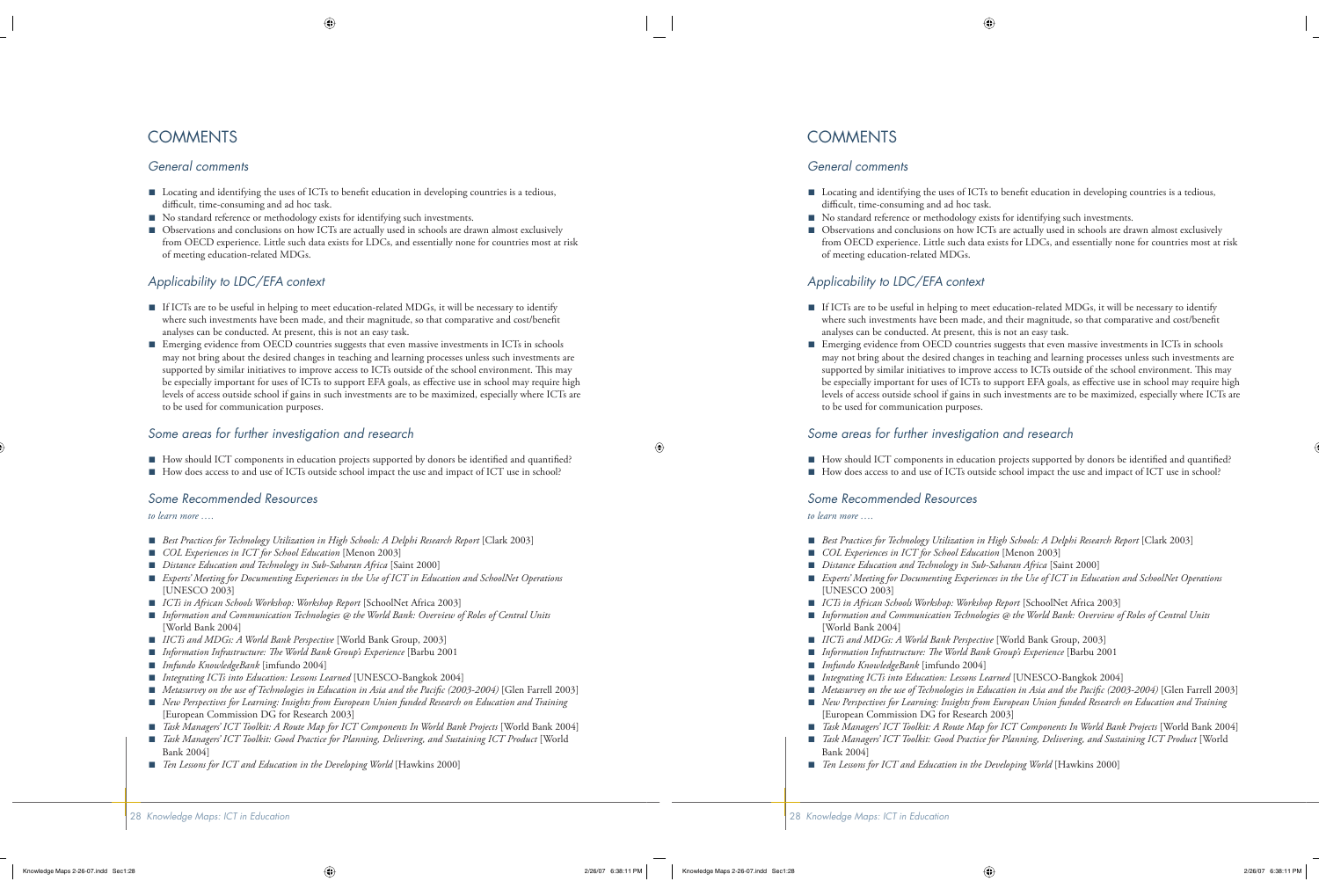- *Technology in World Bank Education Projects: An Operational Review Fiscal Years 1997 to 2000*  [Georgiades, unpublished]
- *World Bank Projects Database* [World Bank 2004] ■

### About these Briefing Sheets:

*info*Dev's Knowledge Maps on ICTs in education are intended to serve as quick snapshots of what the research literature reveals in a number of key areas. They are not meant to be an exhaustive catalog of everything that is known (or has been debated) about the use of ICTs in education in a particular topic; rather, taken together they are an attempt to summarize and give shape to a very large body of knowledge and to highlight certain issues in a format quickly accessible to busy policymakers. The *info*Dev knowledge mapping exercise is meant to identify key general assertions and gaps in the knowledge base of what is known about the use of ICTs in education, especially as such knowledge may relate to the education-related Millennium Development Goals (MDGs).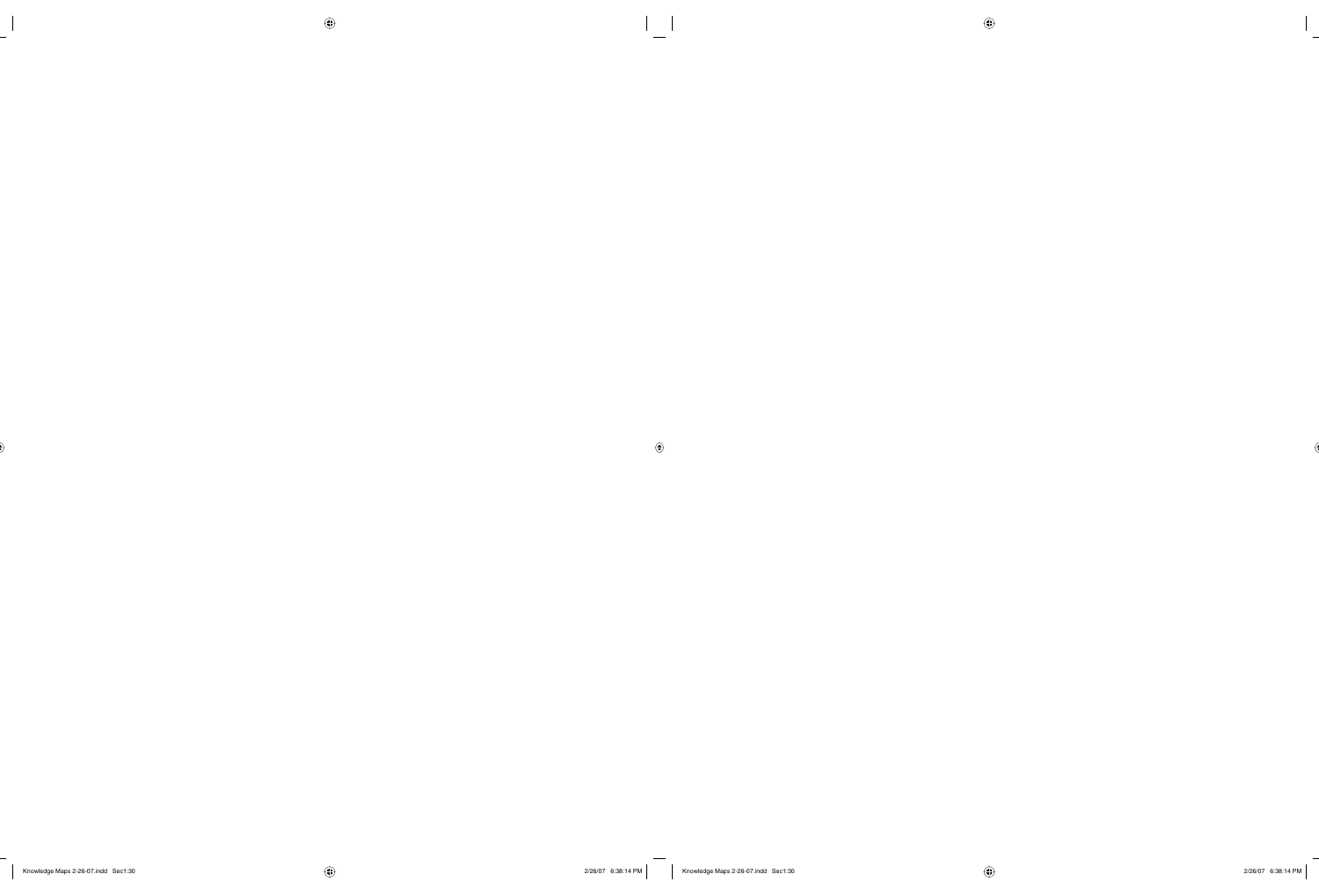# KNOWLEDGE MAP: SPECIFIC ICT TOOLS

# GUIDING QUESTIONS:

- What do we know about which ICTs are most useful to benefit education?
- What do we know about the usefulness, appropriateness and efficacy of specific ICTs (including radio television, handheld devices, computers, networked computers and the Internet) for educational purposes?
- What do we know about the use of open source and free software in education?

### CURRENT **KNOWLEDGEBASE** *What we know, what we believe - and what we don't*

### *General*

#### ■ The Internet is not widely available in most **LDCs; radio and TV are**



This Knowledge Map is an excerpt from the publication, *Knowledge Maps: ICTs in Education: What Do We Know About the Effective Uses of Information and Communication Technologies in Education in Developing Countries?* produced by the Information for Development Program (*info*Dev).

Broadcast technologies such as radio and television have a much greater penetration than the Internet throughout much of the developing world, and this substantial gap is not expected to be closed soon.

- **Radio and TV can have high start-up costs, and reinforce existing pedagogical styles** Educational initiatives that utilize radio and television typically have quite high initial start-up/capital costs, but once they are up and running, on-going maintenance and upgrade costs are much lower (making initiatives utilizing radio and TV for distance learning in the educations sector particularly appealing for donor support in many cases). One-to-many broadcast technologies like radio and television (as well as satellite distribution of electronic content) are seen as less 'revolutionary' ICTs in education, as their usage is seen as reinforcing of traditional instructor-centric learning models, unlike computers, which many see as important tools in fostering more learner-centric instructional models. ■
- **Radio instruction has been used widely and is reasonably well-studied** Radio instruction in formal education has been well-studied, especially the links between the use of radio in combination with school-based educational resources and a variety of pedagogical practices.

#### **TV has been used with success in a few places** ■

Television has been utilized successfully as a mechanism for reaching out-of-school youth in a number of countries, especially in Latin America and China, and the results of such projects have been widely disseminated.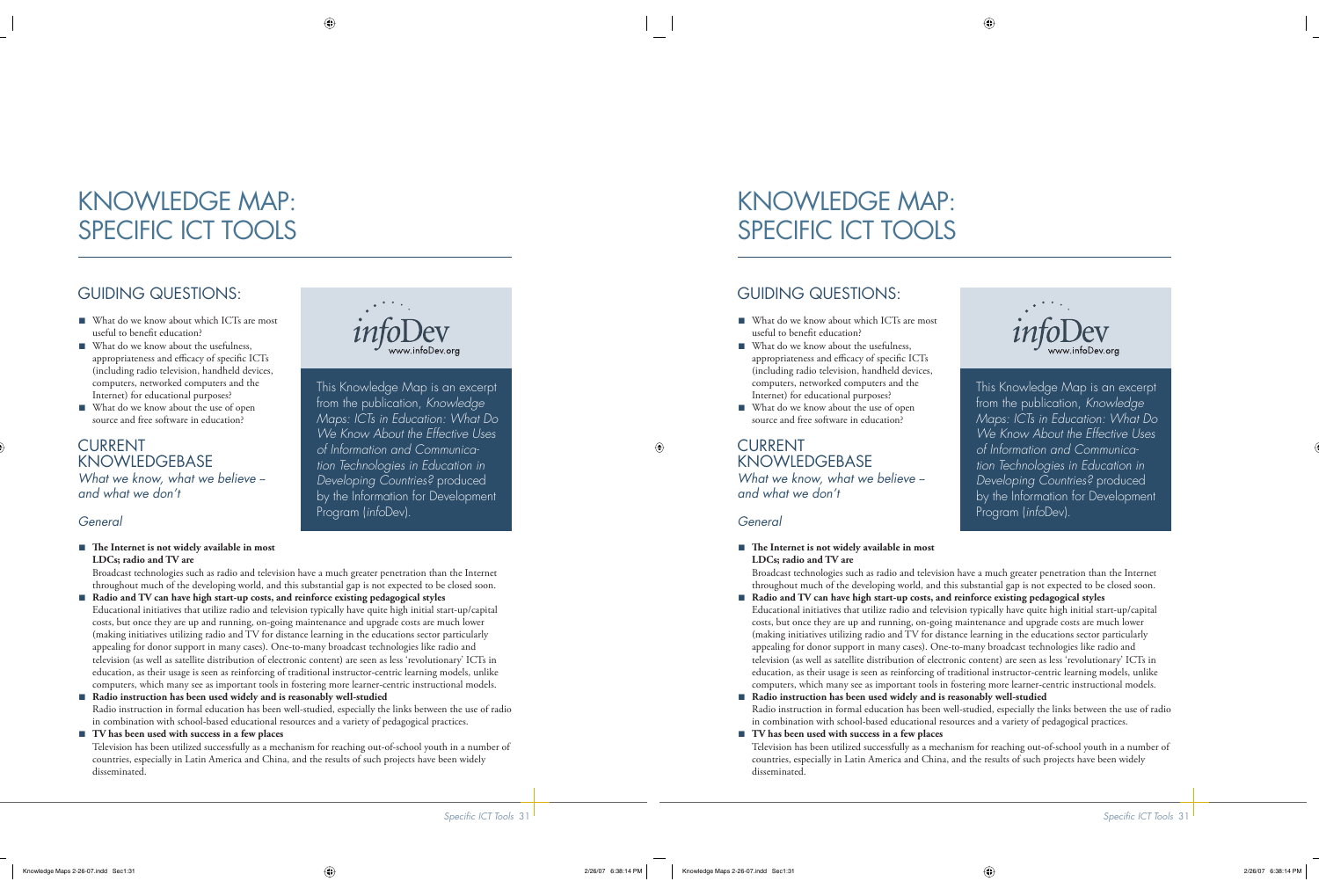■ In some cases, where markets have been liberalized, ICTs are used to distribute educational content **regionally within a country**

Market liberalization has in many countries allowed for the development of locally- (as opposed to centrally-) controlled distribution channels that utilize ICTs (like radio and the Internet, and to a lesser extent television) to create and broadcast educational content more targeted to the needs of specific communities, and as a result have a greater flexibility to employ local languages.

■ CAI is not highly regarded by experts and in OECD countries, but still receives much interest in **LDCs**

The usefulness of computer-aided instruction (CAI), in which computers are seen as simple replacements for teachers, has been largely discredited, although there appears to still be great interest in CAI in many LDCs where computers are being introduced.

It is unclear where to place computers to make sure they are used most efficiently There is very little research on the most appropriate placement of computers in schools, or in the community, used to achieve various learning objectives. ■

#### **Multi-channel learning is a useful concept** ■

The emerging practice of 'multi-channel learning', which focuses on enriching the educational experience by engaging all resources that are available to help effect incremental change by coordinating the various ways to connect learners with information, knowledge, and stimulation, and to mediate those interactions, provides valuable insight into how blended learning approaches can be delivered and tailored in areas of great resource scarcity.

#### **Satellite is much hyped, but under-studied** ■

While satellite broadcasting of electronic educational resources is thought to hold much promise, there are few case studies of successful implementation of satellite broadcasting to small LDCs.

**New Internet technologies hold promise, but are not yet operational** ■

Emerging Internet technologies, especially recent and emerging wireless protocols (including 802.11, and shortly WiMax), are thought to hold much promise for providing connectivity to remoter areas, but projects utilizing such technologies are for the most part in pilot or planning stages, and face many regulatory hurdles.

#### ■ Mobile Internet centers (vans, etc.) are being deployed as a way to reach rural areas A number of educational initiatives utilizing mobile Internet centers have been piloted in the past decade, but little cost and impact data has emerged from such projects.

- **Community telecenters are a hot topic, but successful, replicable models have not yet emerged** Community telecenters (sometimes based in schools) have be touted as important tools to provide access to learners (including teachers engaged in personal enrichment and professional development opportunities) to ICTs outside of formal school settings.
- The use of handheld devices is just now receiving serious widespread attention Little research has been done on uses of handheld devices (including personal digital assistants and mobile phones) in education.
- **'Free software' holds promise, but costs and impact are still not well documented** The use of 'free software' is widely touted as a cost effective alternative to the uses of proprietary software (especially Microsoft products), but research in this area is largely advocatory in nature.

# **COMMENTS**

#### *General comments*

- We know that technology changes—rapidly—and newer, more cost-effective and powerful technologies will continue to emerge with potential use in education. At the same time, evidence shows that, once installed in schools, ICTs continue to be used for the functioning life of the technology, whether or not newer, more cost effective and powerful technologies emerge (especially as upgrade paths are seldom part of initial planning).
- Much of the publicly available information about the effectiveness of particular ICT tools is generated by the companies who market such products and related services. ■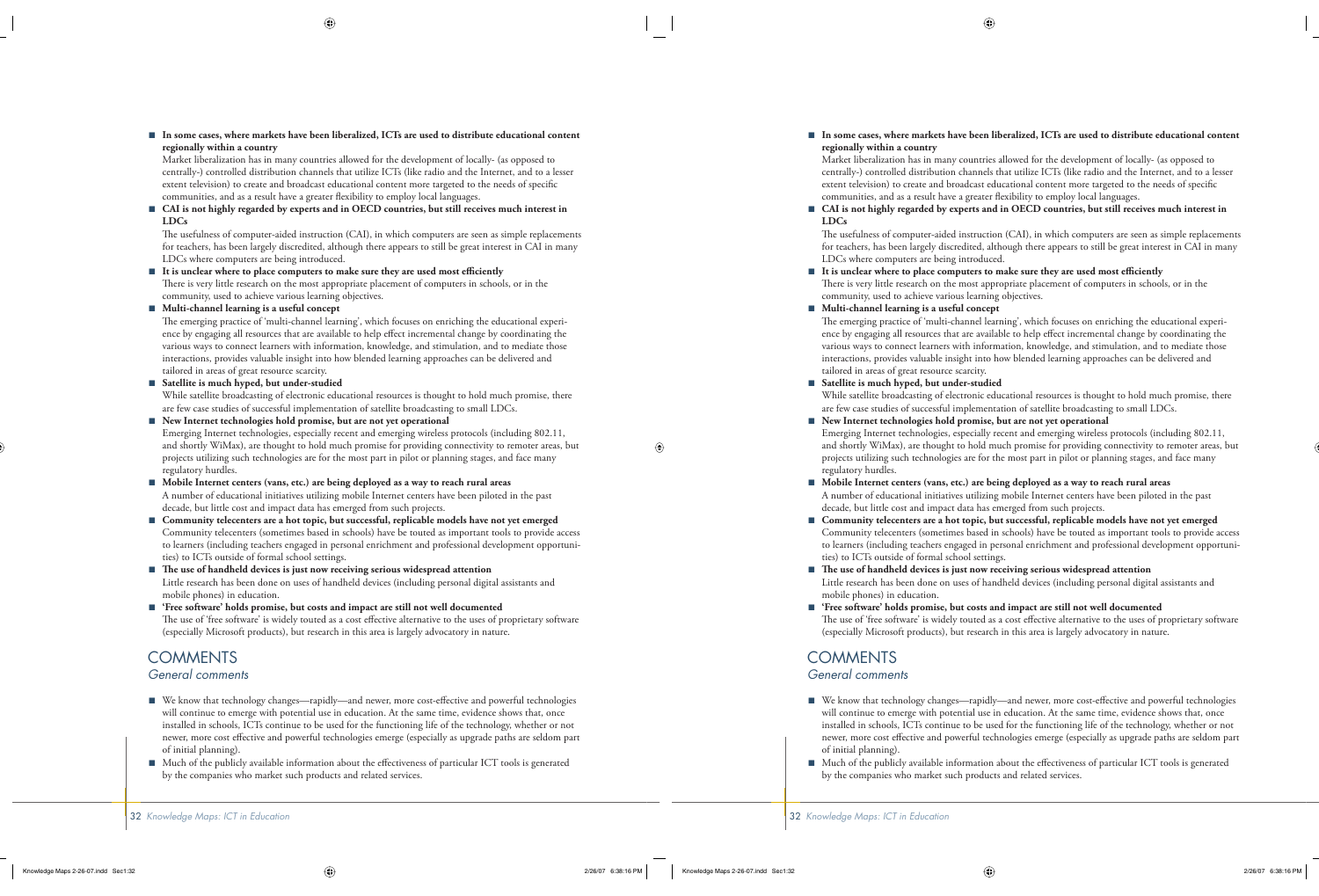## *Applicability to LDC/EFA context*

■ While it is clear that it is the application of various ICTs that are the most important determinants of the effectiveness of such tools in education, the choices of tools are quite varied, and each has its own advantages and disadvantages. Policymakers and donor staff are often bombarded by information and studies from vendors on the suitability of their products or services, and there is a need for further, independent research on the appropriateness on specific tools with potential to help meet education-related MDGs.

### *Some areas for further investigation and research*

- What models exist for the effective utilization of ICTs to support on-going professional development for educators?
- What are the best practices for mainstreaming pilot projects involving interactive radio instruction (IRI) at the Ministry of Education, and how are such projects managed and maintained over time? ■
- Where should computers reside if they are to have the greatest learning impact in education?
- Is the use of ICTs as in-class presentation mechanisms a cost-effective use of technology?
- How have/can handheld devices (including SMS-enabled mobile phones) be used to support education (especially related to the professional development of teachers and school administration), and what are the emerging best practices?
- How can existing community and interactive radio networks outside the education sector be used to benefit education?
- What successful models exist for opening ICT facilities in schools to the wider community?
- Does the use of so-called "open source software" offer compelling benefits in education? ■
- What models exist on effective public-private-community partnerships in education for ICT equipment provision and maintenance? ■

#### *Some Recommended Resources*

#### *to learn more ….*

- *African Tertiary Institutions Connectivity Study* (Draft Report) [Steiner 2004]
- Applying New Technologies and Cost-Effective Delivery Systems in Basic Education. World Education Forum *Education For All 2000 Assessment* [Perraton 2001]
- *Free Open Source Software A General Introduction* [Wong 2004] ■
- *Interactive Radio Instruction: Twenty-three Years of Improving Educational Quality* [Bosch 1997] ■
- *Integrating ICTs into Education: Lessons Learned* [UNESCO-Bangkok 2004] ■
- *Learning With Handhelds: Findings From Classroom Researc*h [Vahey 2003] ■
- *Open Source as Appropriate Technology for Global Education* [Carmichael 2004] ■
- *Schoolnet Toolkit* [UNESCO-Bangkok 2004] ■
- *Th e Use of Information and Communications Technology (ICT) in Learning and Distance Education* [Intelecon Research 2000]

### About these Briefing Sheets:

*info*Dev's Knowledge Maps on ICTs in education are intended to serve as quick snapshots of what the research literature reveals in a number of key areas. They are not meant to be an exhaustive catalog of everything that is known (or has been debated) about the use of ICTs in education in a particular topic; rather, taken together they are an attempt to summarize and give shape to a very large body of knowledge and to highlight certain issues in a format quickly accessible to busy policymakers. The *info*Dev knowledge mapping exercise is meant to identify key general assertions and gaps in the knowledge base of what is known about the use of ICTs in education, especially as such knowledge may relate to the education-related Millennium Development Goals (MDGs).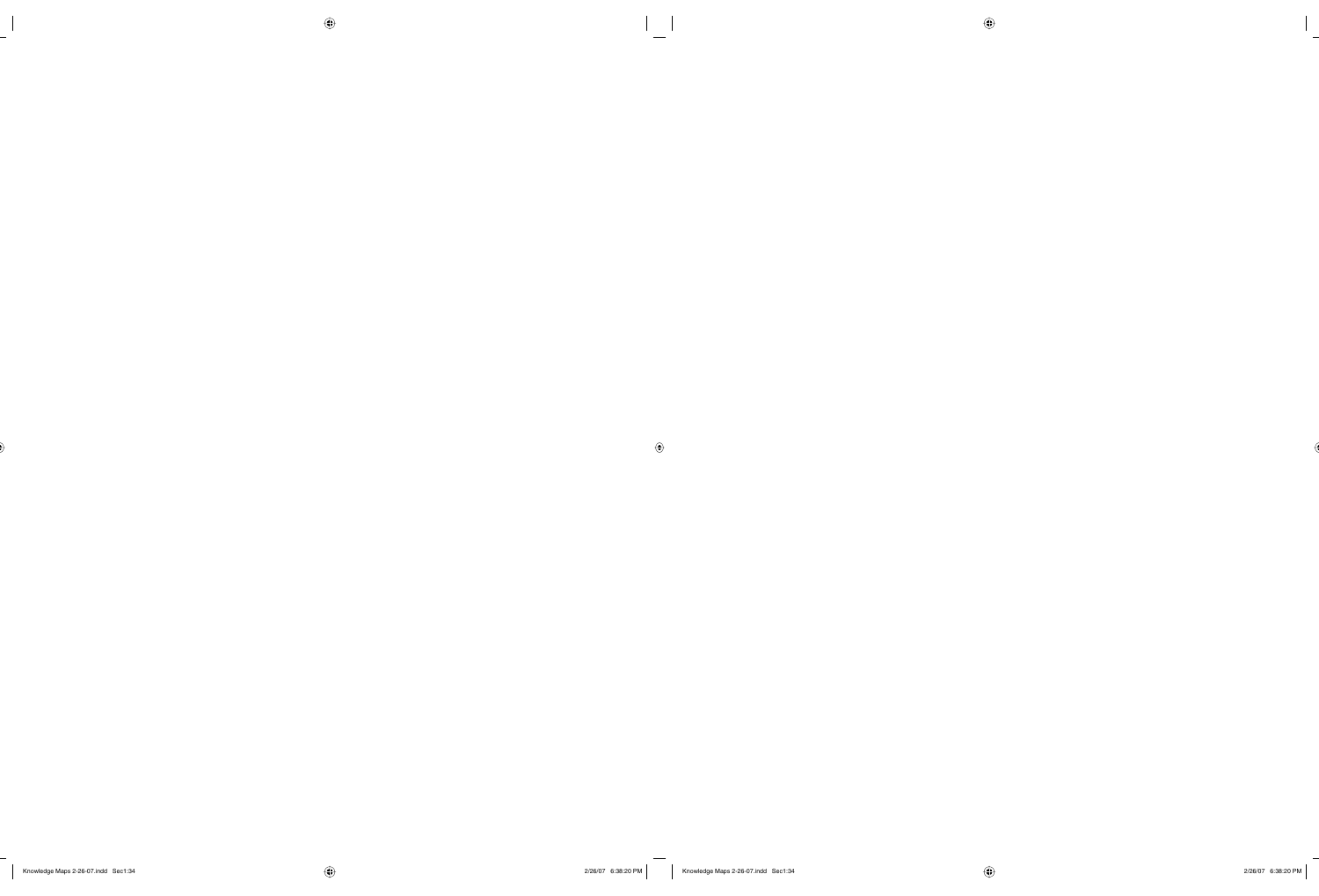# KNOWLEDGE MAP: TEACHERS, TEACHING AND ICTs

# GUIDING QUESTIONS:

- What do we know about successful pedagogical strategies utilizing ICTs for teaching and learning?
- What is known about effective teacher professional development?
- What do we know about the impact of ICTs on teacher performance?
- What do we know about the impact of ICTs on teacher motivation?

CURRENT **KNOWLEDGEBASE** *What we know, what we believe — and what we don't*

### *General*

#### ■ Training is key



This Knowledge Map is an excerpt from the publication, *Knowledge Maps: ICTs in Education: What Do We Know About the Effective Uses of Information and Communication Technologies in Education in Developing Countries?* produced by the Information for Development Program (*info*Dev).

Teacher training and on-going, relevant professional development are essential if benefits from investments in ICTs are to be maximized.

## *Role of the teacher*

#### ■ Teachers remain central to the learning process

A shift in the role of a teacher utilizing ICTs to that of a facilitator does not obviate the need for teachers to serve as leaders in the classroom; traditional teacher leadership skills and practices are still important (especially those related to lesson planning, preparation and follow-up).

■ Lesson planning is crucial when using ICTs Teacher lesson planning is vital when using ICTs; where little planning has occurred, research shows that student work is often unfocused and can result in lower attainment.

## *Pedagogy*

**Introducing technology alone will not change the teaching and learning process** ■ The existence of ICTs alone does not transform teacher practices. However, ICTs can enable teachers to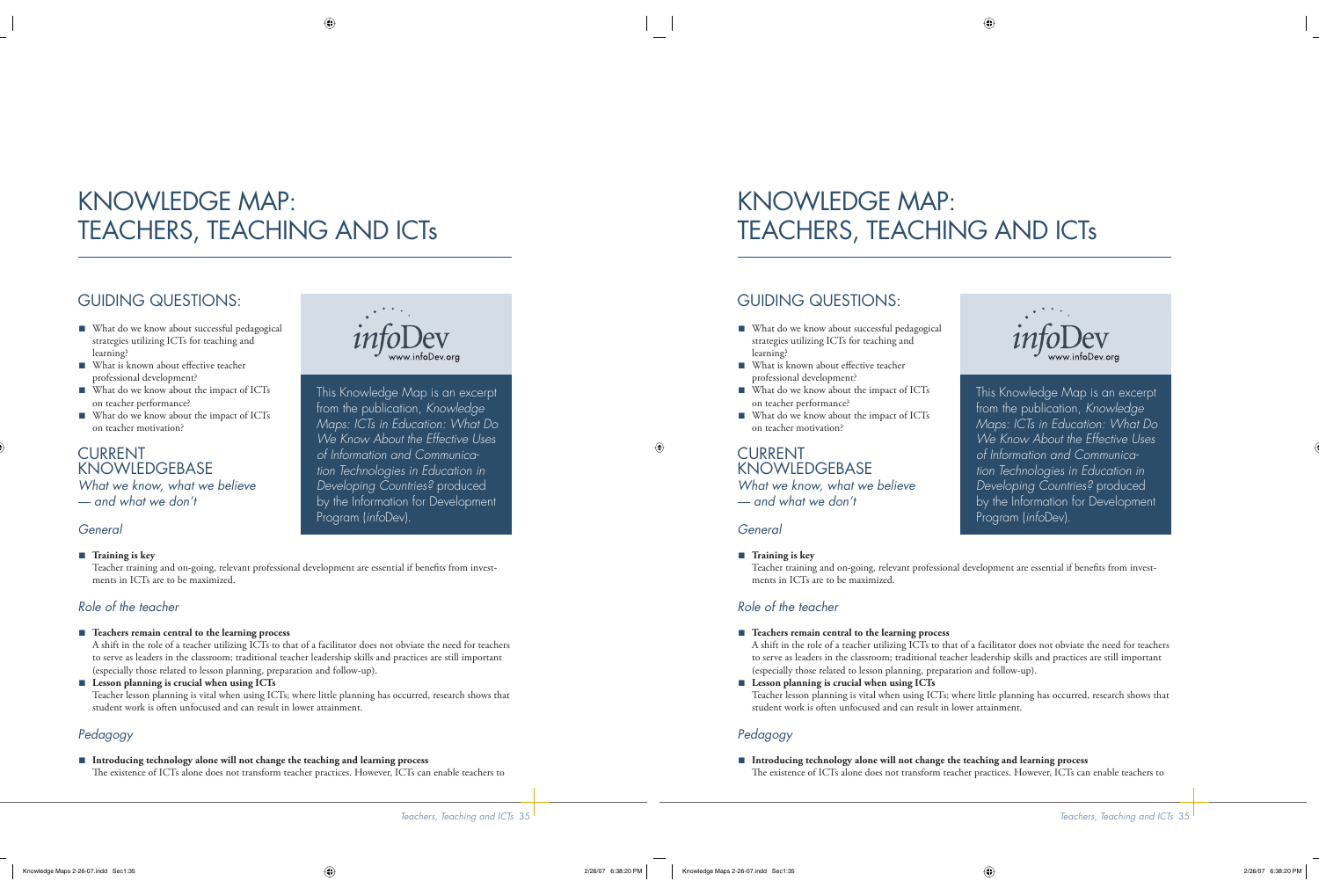transform their teacher practices, given a set of enabling conditions. Teachers' pedagogical practices and reasoning influence their uses of ICTs, and the nature of teacher ICT-use impacts student achievement.

- **ICTs seen as tools to help teachers create more 'learner-centric' learning environments** In OECD countries, research consensus holds that the most effective uses of ICT are those in which the teacher, aided by ICTs, challenge pupils' understanding and thinking, either through whole-class discussions or individual/small group work using ICTs. ICTs are seen as important tools to enable and support the move from traditional 'teacher-centric' teaching styles to more 'learner-centric' methods. ■
- **ICTs can be used to support change and to support/extend existing teaching practices** Pedagogical practices of teachers using ICTs can range from only small enhancements of teaching practices, using what are essentially traditional methods, to more fundamental changes in their approach to teaching. ICTs can be used to reinforce existing pedagogical practices as well as to change the way teachers and students interact. ■

#### ■ Using ICTs as tools for information presentation is of mixed effectiveness

The use of ICTs as presentation tools (through overhead and LCD projectors, television, electronic whiteboards, guided "web-tours", where students simultaneously view the same resources on computer screens) is seen to be of mixed effectiveness. While it may promote class understanding of and discussion about difficult concepts (especially through the display of simulations), such uses of ICTs can re-enforce traditional pedagogical practices and divert focus from the content of what is being discussed or displayed to the tool being utilized.

#### *Teacher technical abilities and knowledge of ICTs*

■ Preparing teachers to benefit from ICT use is about more than just technical skills

Teacher technical mastery of ICT skills is a not a sufficient precondition for successful integration of ICTs in teaching.

■ 'One-off training' is not sufficient

Teachers require extensive, on-going exposure to ICTs to be able to evaluate and select the most appropriate resources. However, the development of appropriate pedagogical practices is seen as more important that technical mastery of ICTs.

#### **Few teachers have broad 'expertise' in using ICTs in their teaching** ■

Even in the most advanced school in OECD countries, very few teachers typically have a comprehensive knowledge of the wide range of ICT tools and resources.

■ In OECD countries, the use of ICTs to promote 'computer literacy' is seen as less important than **in using ICTs as teaching and learning tools**

In OECD experience, the use of technology in everyday teaching and learning activities appears to be more important than specific instruction in "computer classes". While the development of technology skills is seen to have a role in the teaching and learning process, it is more important as an enabler of other teaching and learning practices, and not too important in and of itself. Schools that report the highest levels of student ICT-related skills and experience are often not those with heavy computer course requirements, but rather ones that made use of ICTs on a routine basis throughout the teacher professional development and the teaching and learning process.

#### **Students are more sophisticated in their use of technology than teachers** ■

In OECD countries, there appears to be a great disconnect between student knowledge and usage of ICTs the knowledge and abilities of teacher to use ICTs. This suggests that teacher inexperience and skill deficiencies may often be an important factor inhibiting the effectiveness of ICT use in education by students.

#### *Teacher usage of ICTs*

#### **Teachers most commonly use ICTs for administrative tasks** ■

Teachers most often use ICTs for 'routine tasks' (record keeping, lesson plan development, information presentation, basic information searches on the Internet).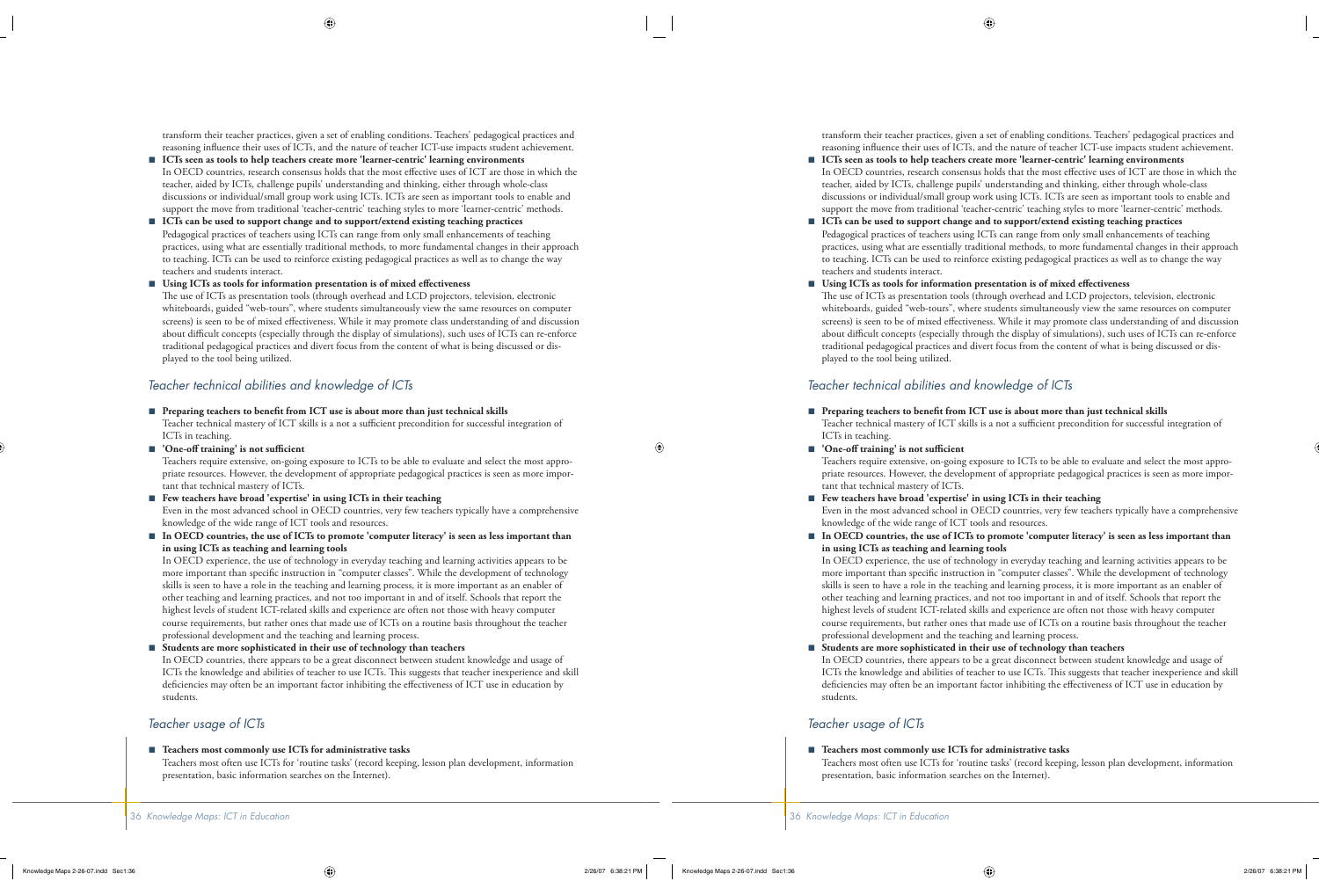#### **More knowledgeable teachers rely less on "computer assisted instruction"** ■

Teachers more knowledgeable in ICTs use utilize computer assisted instruction less than other teachers who use ICTs, but utilize ICTs more overall.

#### **How teachers use ICTs is dependent on their general teaching styles** ■

Types of usage of ICTs correlate with teacher pedagogical philosophies. Teachers who use ICTs the most—and the most effectively—are less likely to use traditional 'transmission-method' pedagogies. Teachers who use more types of software tend to practice more "constructivist" pedagogies.

#### **Teaching with ICTs takes more time** ■

Introducing and using ICTs to support teaching and learning is time consuming for teachers, both as they attempt to shift pedagogical practices and strategies and when such strategies are used regularly. Simply put: Teaching with ICTs takes more time (estimates vary on how much extra time is required to cover the same material; 10% is a common estimate).

#### *Teacher confi dence and motivation*

■ Few teachers are confident users of **ICTs** 

Few teachers are confident in using a wide range of ICT resources, and limited confidence affects the way the lesson is conducted.

■ Fear prevents many teachers from using ICTs In OECD countries, many teachers still fear using ICTs, and thus are reluctant to use them in their teaching.

#### ■ ICTs motivate (some) teachers, at least at the start

At least initially, exposure to ICTs can be an important motivation tool to promote and enable teacher professional development.

■ Incentives must be developed to promote effective teacher participation in continuing professional **development**

Teachers require additional motivation and incentives to participate actively in professional development activities. A variety of incentives can be used, including certification, professional advancement, pay increases, paid time off to participate in professional development, formal and informal recognition at the school and community levels and among peers, reduced isolation, and enhanced productivity.

#### ■ Access to ICTs is the most significant factor in whether teachers use them

The most significant factor for continuing the development of teachers' ICT-related skills is for them to have regular access to functioning and relevant ICT equipment.

#### *Subject knowledge*

- Teachers' subject knowledge influences how ICTs are used The way ICTs are used in lessons is influenced by teachers' mastery of their subjects, and how ICT resources can be utilized and related to them.
- Teacher content mastery and understanding of student comprehension make ICT use more **effective**

The evidence shows that when teachers use their knowledge of both the subject and the way pupils understand the subject, their use of ICTs has a more direct effect on student achievement.

- Exposure to new/additional information via ICTs is not enough The effect on attainment is greatest when pupils are challenged to think and to question their own understanding, rather than on exposure to new and additional information.
- ICTs can aid teacher self-learning in subject matter By providing access to updated and additional learning resources, ICTs can enable teacher self-learning in his/her subject area.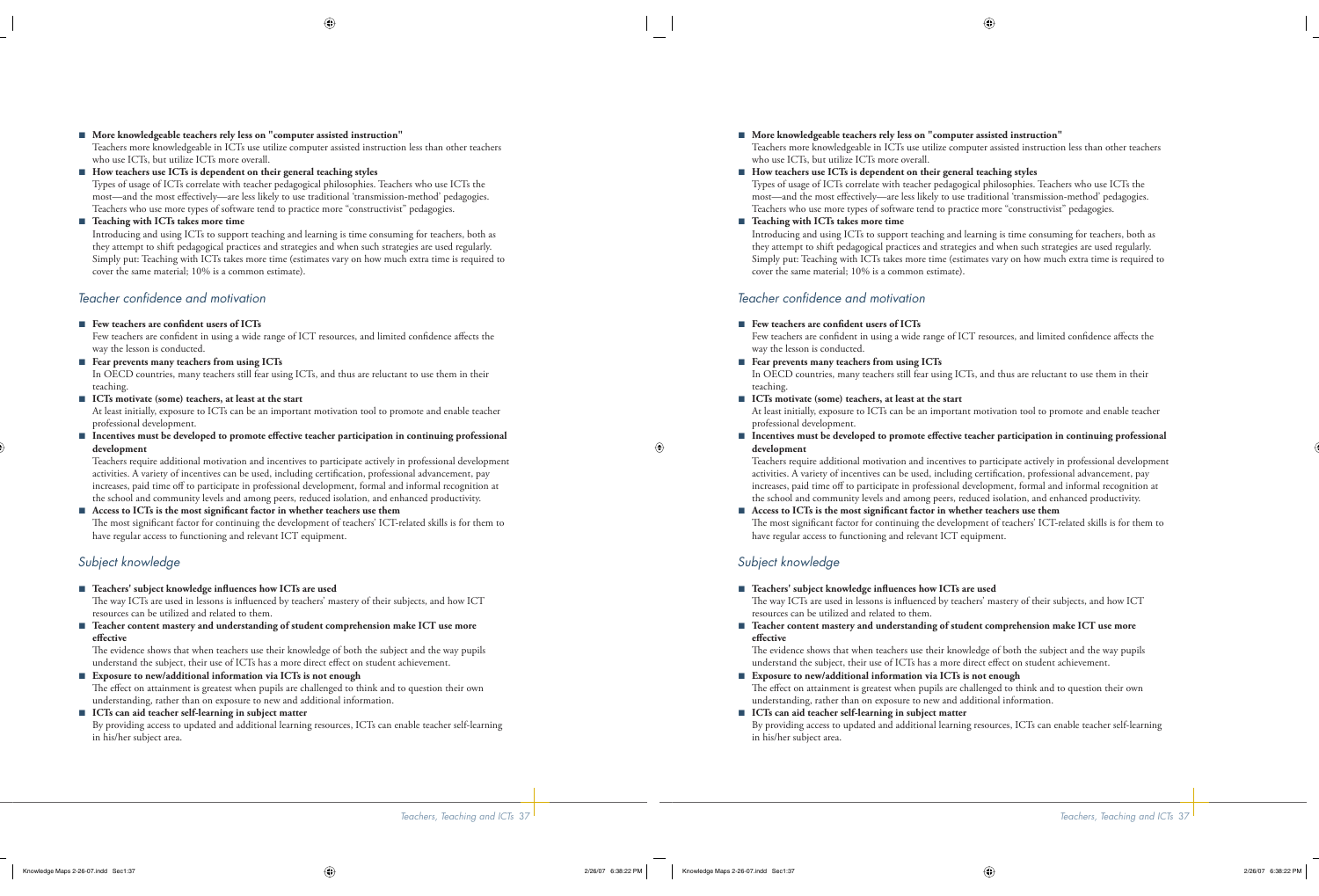#### *Teacher professional development*

- **On-going teacher training and support is critical to the successful utilization of ICTs in education** Teacher training and professional development is seen as the key driver for the successful usage of ICTs in education.
- **Teacher professional development is a process, not an event**  Traditional one-time teacher training workshops have not been seen as effective in helping teachers to feel comfortable using ICTs, let alone in integrating it successfully into their teaching. Discrete, 'one-off ' training events are seen as less effective than on-going professional development activities. ■
- **Introducing ICTs expands the needs for on-going professional development of teachers** Effective ICT use in education increases teachers' training and professional development needs. However, ICTs can be important tools to help meet such increased needs, by helping to provide access to more and better educational content, aid in routine administrative tasks, provide models and simulations of effective teaching practices, and enable learner support networks, both in face to face and distance learning environments, and in real time or asynchronously. ■
- **Successful teacher professional development models can be divided into three phases** Successful on-going professional development models can be divided into three phases: 1) pre-service, focusing initial preparation on pedagogy, subject mastery, management skills and use of various teaching tools (including ICTs); 2) in-service, including structured, face-to-face and distance learning opportunities, building upon pre-service training and directly relevant to teacher needs; and 3) on-going formal and informal pedagogical and technical support, enabled by ICTs, for teachers, targeting daily needs and challenges. ■

#### ■ Effective teacher professional development should model effective teaching practices

Effective teacher professional development should approximate the classroom environment as much as possible. "Hands-on" instruction on ICT use is necessary where ICTs are deemed to be vital components of the teaching and learning process. In addition, professional development activities should model effective practices and behaviors and encourage and support collaboration between teachers. On-going professional development at the school level, using available ICT facilities, is seen as a key driver for success, especially when focused on the resources and skills directly relevant to teachers' everyday needs and practices.

#### **Training in assessment methods is important** ■

Professional development should include methods for evaluating and modifying pedagogical practices and expose teachers to a variety of assessment methods.

■ Effective professional development requires substantial planning

A needs assessment should precede the creation of and participation in teacher professional development activities, regular monitoring and evaluation should occur of these activities, and feedback loops should be established, if professional development is to be effective and targeted to the needs of teachers.

**On-going, regular support for teachers is crucial** ■

On-going and regular support is essential to support teacher professional development and can be facilitated through the use of ICTs (in the form of web sites, discussion groups, e-mail communities, radio or television broadcasts).

#### *Enabling factors*

**A variety of changes must be implemented to optimize teacher use of ICTs** ■

Shifting pedagogies, redesigning the curriculum and assessment, and providing more autonomy to the schools help to optimize the use of ICT. With sufficient enabling factors in place, teachers can utilize ICTs in as 'constructivist' a manner as their pedagogical philosophies would permit.

**Functioning technical infrastructure is (obviously) crucial** ■

Teachers must have adequate access to functioning computers, and be provided with sufficient technical support, if they are to use ICTs effectively.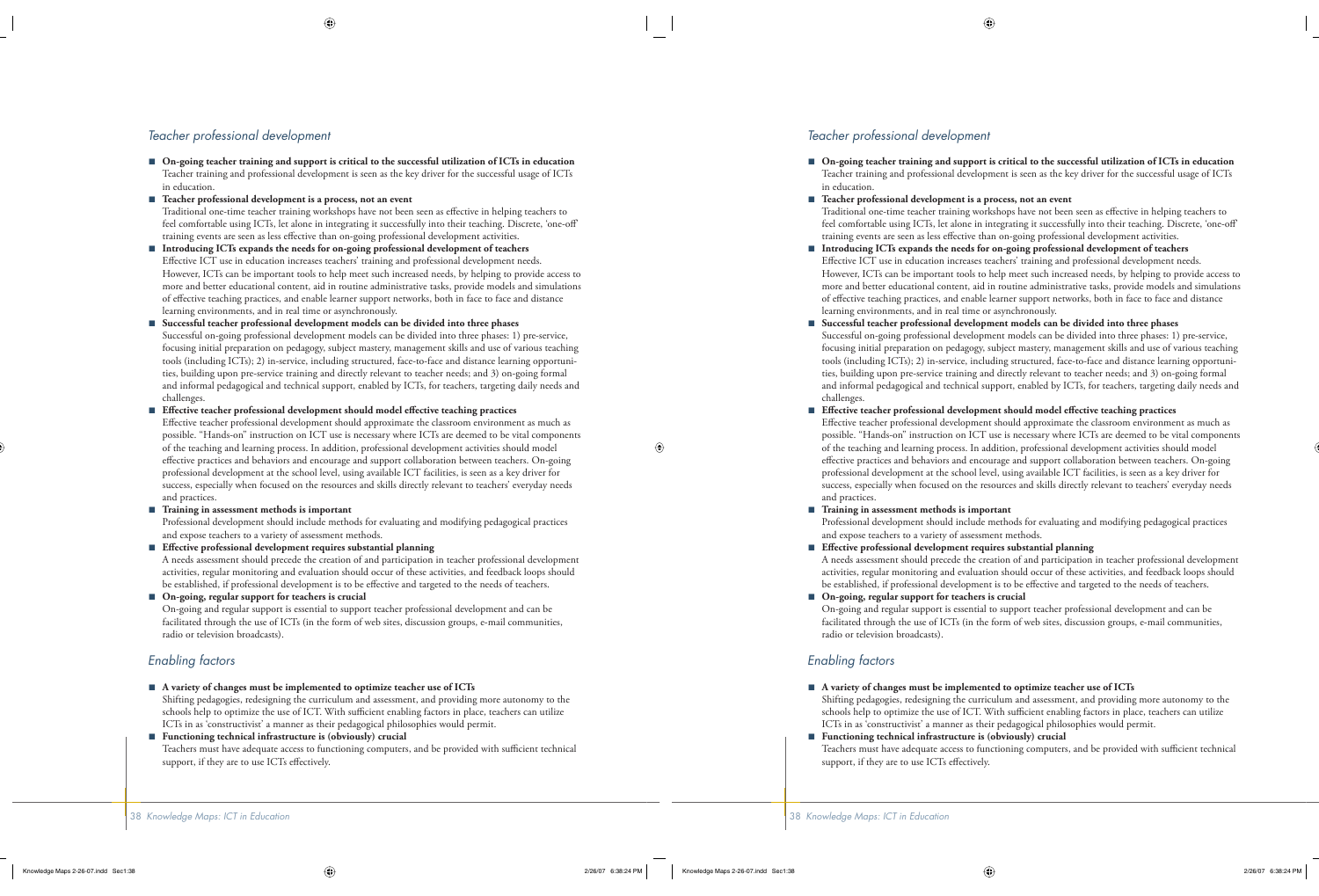#### **Introducing ICTs takes time** ■

Adequate time must be allowed for teachers to develop new skills, explore their integration into their existing teaching practices and curriculum, and undertake necessary additional lesson planning, if ICTs are to be used effectively.

**Support from school administration and the community can be important** ■ Support of school administrators and, in some cases, the surrounding community, for teacher use of ICTs is seen as critical if ICTs are to be used at all, let alone effectively. For this reason, targeted outreach to both groups is often necessary if investments in ICTs to support education are to be optimized.

- **Communities of practice can be important tools to support teacher professional development** The existence of formal and informal communities of practice and peer networks can be important tools to support ICT in education initiatives and activities. Such support mechanisms can be facilitated through the use of ICTs. ■
- Lessons learned from introducing ICTs in education need to be shared As the introduction of ICTs to aid education is often part of a larger change or reform process, it is vital that successful uses of ICTs are promoted and disseminated.

# **COMMENTS**

General comments

- There appears to be general consensus from OECD experience as to the most effective pedagogical practices for teachers when using ICTs.
- In addition, the barriers impeding the successful development and delivery of effective pedagogical practices are also generally agreed upon. ■

### *Applicability to LDC/EFA context*

- ICTs are used in education in two general ways: to support existing 'traditional' pedagogical practices (teacher-centric, lecture-based, rote learning) as well as to enable more learner-centric, 'constructivist' learning models. Research from OECD countries suggests that both are useful, but that ICTs are most effective when they help to enable learner-centric pedagogies.
- However, studies of ICT use in LDCs suggest that, despite rhetoric that ICTs can enable new types of teaching and learning styles, for the most part they are being used to support traditional learning practices.
- Additional barriers to effective use of ICTs in education may well be present in LDCs beyond those identified from OECD experience.

#### *Some areas for further investigation and research*

- Can the same types of pedagogical practices and transformations thought to be enabled by the introduction of ICTs be introduced and maintained in environments where ICTs are not used?
- How can we measure outcomes of ICT use by teachers resulting from participation in professional development activities?
- Which types of ICTs can provide the most effective and relevant support for professional development, including enabling peer networks, and how? ■
- How are ICTs currently being used at the pre-service level (if at all) to train teachers in LDCs, and what can we learn from such use?
- What are the most successful and relevant strategies for using ICTs to change pedagogical practices?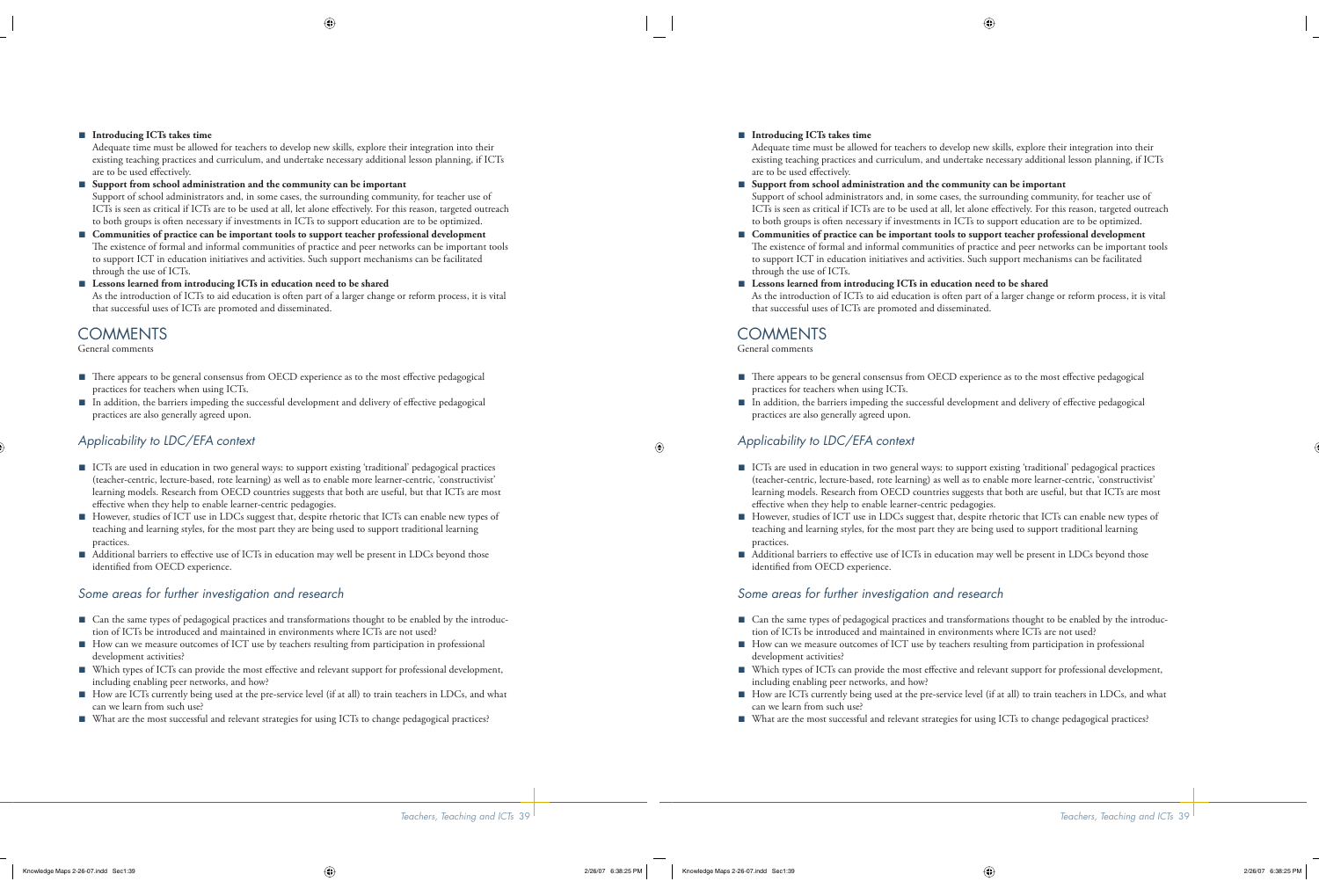#### *Some Recommended Resources*

*to learn more ….*

- *Breaking Down the Digital Walls: Learning to Teach in a Post-Modem World* [Burniske 2001] ■
- *Building Capacity of Teachers/Facilitators in Technology-Pedagogy Integration for Improved Teaching and Learning* [UNESCO 2003] ■
- E-learning for Educators Implementing the Standards for Staff Development [National Staff Development Council 2001]
- *Enabling Teachers to Make Successful Use of ICT* [Peter Scrimshaw 2004] ■
- *ICT and pedagogy: A review of the research literature* [Cox 2003] ■
- *ICT Supporting Teaching Developing Effective Practice* [Becta 2002] ■
- *Impacts of ICT in education. The role of the teacher and teacher training* [Jager 1999] ■
- *Information Technology: Underused in Teacher Education* [Milken Family Foundation 1999] ■
- *The Missing Link in Educational Technology: Trained Teachers* [Carlson 2002] ■
- *Multichannel Learning Maximizes Scarce Resources in Developing Countries: A theory evolves from years of practical experience* [EDC 2001]
- *Teacher professional development on ICT Use in Education in Asia and the Pacifi c: Overview from Selected Countries* [UNESCO-Bangkok 2004]
- *Teachers … Training … and Technology* [Haddad 2000] ■
- *Technology, Innovation, and Educational Change—A Global Perspective* [Kozma 2003] ■
- *Teacher professional development on ICT Use in Education in Asia and the Pacifi c: Overview from Selected Countries* [UNESCO 2004] ■
- *Teacher Professional Development in the Use of Technology* [Carlson 2002] ■
- *Technology in Teacher Education: A Closer Look* [Bielefeldt 2001] ■
- *Towards a Strategy on Developing African Teacher Capabilities in the Use of ICT* [Schoolnet Africa 2004] ■
- *What styles of computer training enhance teachers' competence and confidence to use ICT?* [Edmondson 2002] ■
- *What the Research Says about ICT and Teacher Continuing Professional Development* [Becta 2003] ■

#### About these Briefing Sheets:

*info*Dev's Knowledge Maps on ICTs in education are intended to serve as quick snapshots of what the research literature reveals in a number of key areas. They are not meant to be an exhaustive catalog of everything that is known (or has been debated) about the use of ICTs in education in a particular topic; rather, taken together they are an attempt to summarize and give shape to a very large body of knowledge and to highlight certain issues in a format quickly accessible to busy policymakers. The *info*Dev knowledge mapping exercise is meant to identify key general assertions and gaps in the knowledge base of what is known about the use of ICTs in education, especially as such knowledge may relate to the education-related Millennium Development Goals (MDGs).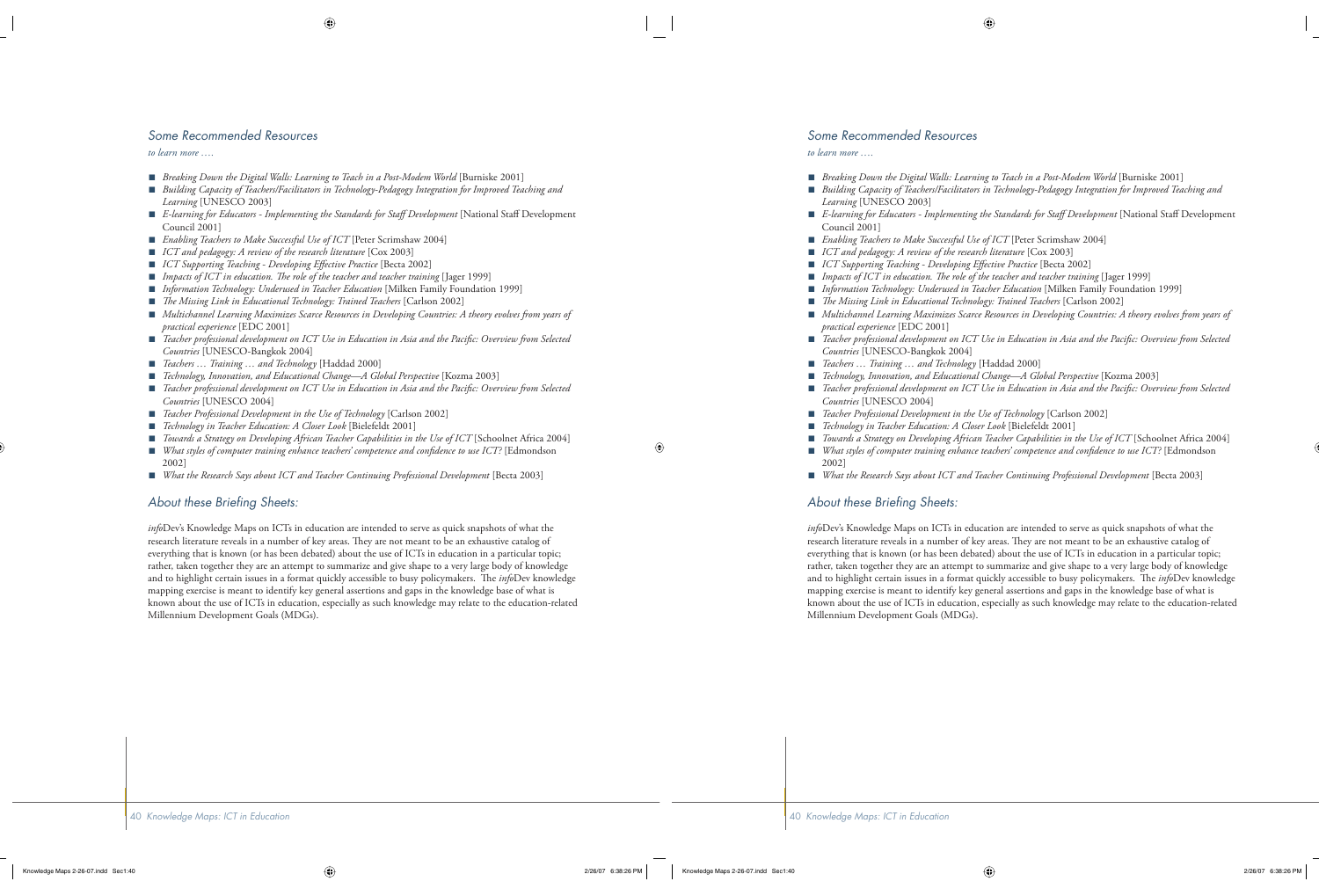# KNOWLEDGE MAP: CONTENT AND CURRICULUM ISSUES

# GUIDING QUESTIONS:

- What do we know about how ICTs can enhance access to and dissemination of educational content?
- What do we know about the relationships between ICT use, curricula and standardized testing?
- What do we know about language and content issues related to ICT use in education?

## CURRENT **KNOWLEDGEBASE**

*What we know, what we believe and what we don't*

■ "Accessing information" is the main use of **ICTs in education**

"Access to information" is considered to be one of the most important benefits of the uses of ICTs in education. Accessing information—



This Knowledge Map is an excerpt from the publication, *Knowledge Maps: ICTs in Education: What Do We Know About the Effective Uses of Information and Communication Technologies in Education in Developing Countries?* produced by the Information for Development Program (*info*Dev).

not using ICTs for communication purposes—is the most common use of the Internet in schools beyond providing a tool for the development of basic computer literacy skills.

■ Learning materials in electronic format are most useful when they are directly linked to the curricu**lum**

The absence of educational content directly linked to curricula is one of the key inhibiters of ICT use by teachers and learners.

■ Creating digital/electronic content is difficult, and expensive

Adapting and/or digitizing curricular content for access via ICTs is a lengthy and expensive process. This holds for digitized content accessible on PCs, and is especially true with regards to educational television and video production. Radio dissemination may offer cost savings. The large up-front costs related to the adaptation and/or digitization of curricular content for access via ICTs may make such initiatives attractive for donor aid.

#### **Simply importing educational content is to be avoided** ■

Where indigenous educational content expertise on the uses of ICTs does not exist, it is necessary to have international and local groups work together. Simply importing existing educational content and expertise from abroad is fraught with difficulties; total reliance on local companies and organizations is often not practical in the early stages.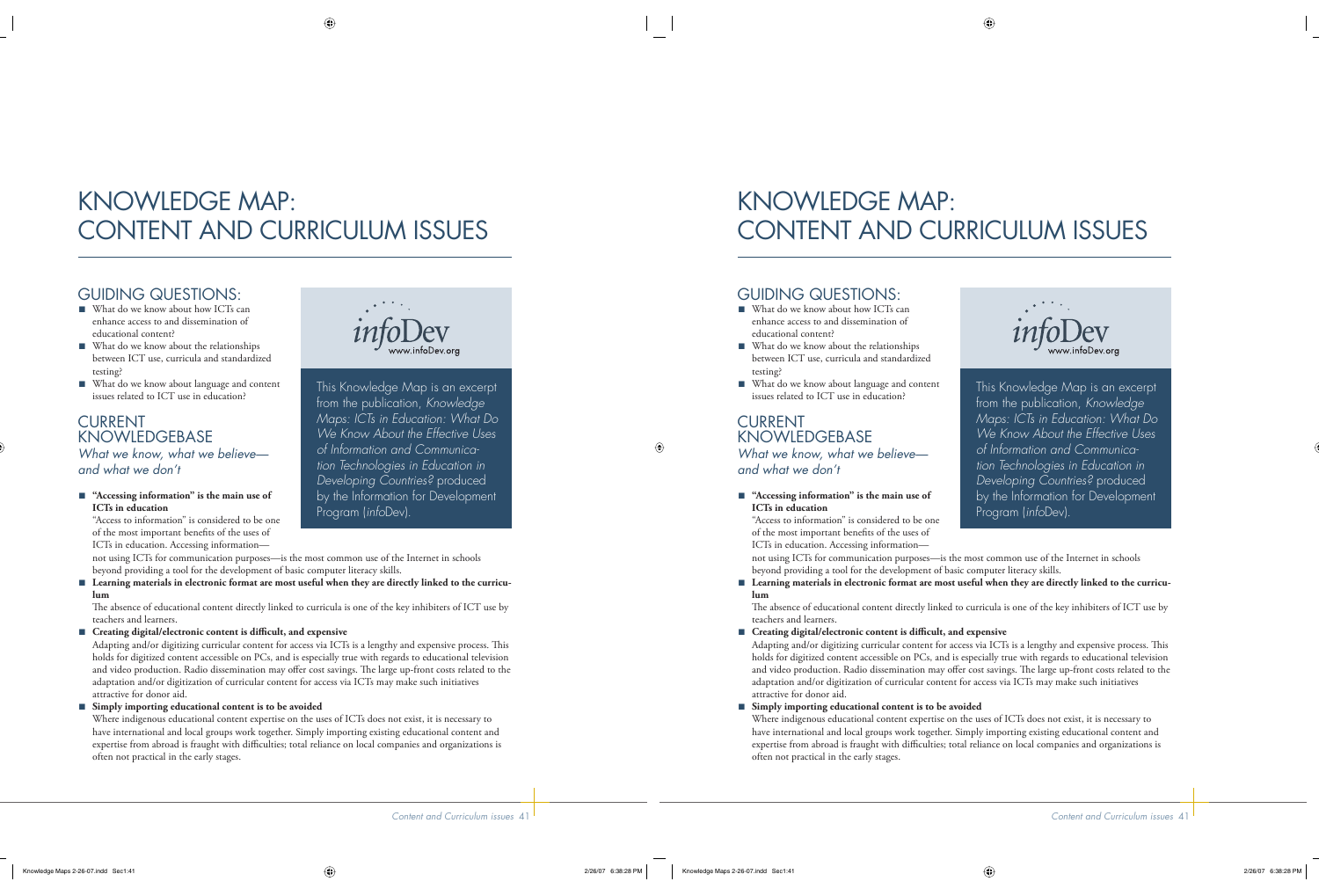#### **Digital clearing houses and evergreen curricula are useful** ■

Establishing a clearing house or digital libraries of ready-to-use and customizable ICT-based resources promotes better use of ICTs in teaching and facilitates quick and easy access to resources for making lesson plans and for teaching.

**Evaluation of 'imported' content for cultural relevance must not be neglected** ■

Guidelines, resources and mechanisms for evaluation of content are critical if such content is to be culturally relevant.

**Digitizing content has important equity implications** ■

Because of large up-front costs in digitizing content, minority language use may suffer when ICTs are introduced in education and minority language users are at risk of becoming further marginalized. Because of limitations in using minority languages to disseminate content via the Internet, radio may provide a more appropriate mechanism for disseminating content in minority languages.

■ ICT use in testing requires new processes

When ICTs are introduced into the testing and assessment processes and procedures, such processes and procedures need to be evaluated and possibly reconfigured.

**Public-private partnerships can be key** ■

Public-private partnerships are often crucial for the development of digital content.

**ICT use often promotes English language use** ■

ICT-enabled teaching and learning is often seen as an important vehicle for the development of English (and other linguas francas) language competencies by teachers and learners. This is especially true with science and mathematics instruction, which are delivered in English in many countries where English is not an indigenous or dominant local language. This raises important issues related to learner equity and access to education.

#### **Intellectual property issues are very real** ■

Intellectual property issues are of tremendous importance when developing digital content for use in education. Ownership of content developed is a key issue to consider. Licensing of content is often an option, but may contain hidden costs.

Official guidelines and directives enhance use of ICT-enabled content ■

Guidelines from the Ministry of Education relating to the integration of ICTs in and with the curriculum greatly facilitate the use of ICTs in schools.

#### **COMMENTS** *General*

- At first glance, content issues related to ICT use in education might seem to some to be of minor importance. After all, access to the Internet (to cite one example) means access to an entire world of educational resources. Access to the Internet provides access to seemingly endless sets of educational resources—and indeed it does. However, experience shows that there is a dearth of educational resources in a format that makes them easily accessible and relevant to most teachers and learners in LDCs, especially as they relate to a given country's current curriculum.
- Experience tells us that, unless electronic educational resources are directly related to the curriculum, and to the assessment methods used to evaluate educational outcomes (especially standardized testing), lack of appropriate and relevant educational content is actually an important barrier to ICT use in schools. ■

### *Applicability to LDC/EFA context*

 $\blacksquare$  The applicability of all content issues noted above to an LDC/EFA context is quite clear. The use of ICTs to create, disseminate and/or access educational content can have profound impacts on issues of equity and access to education.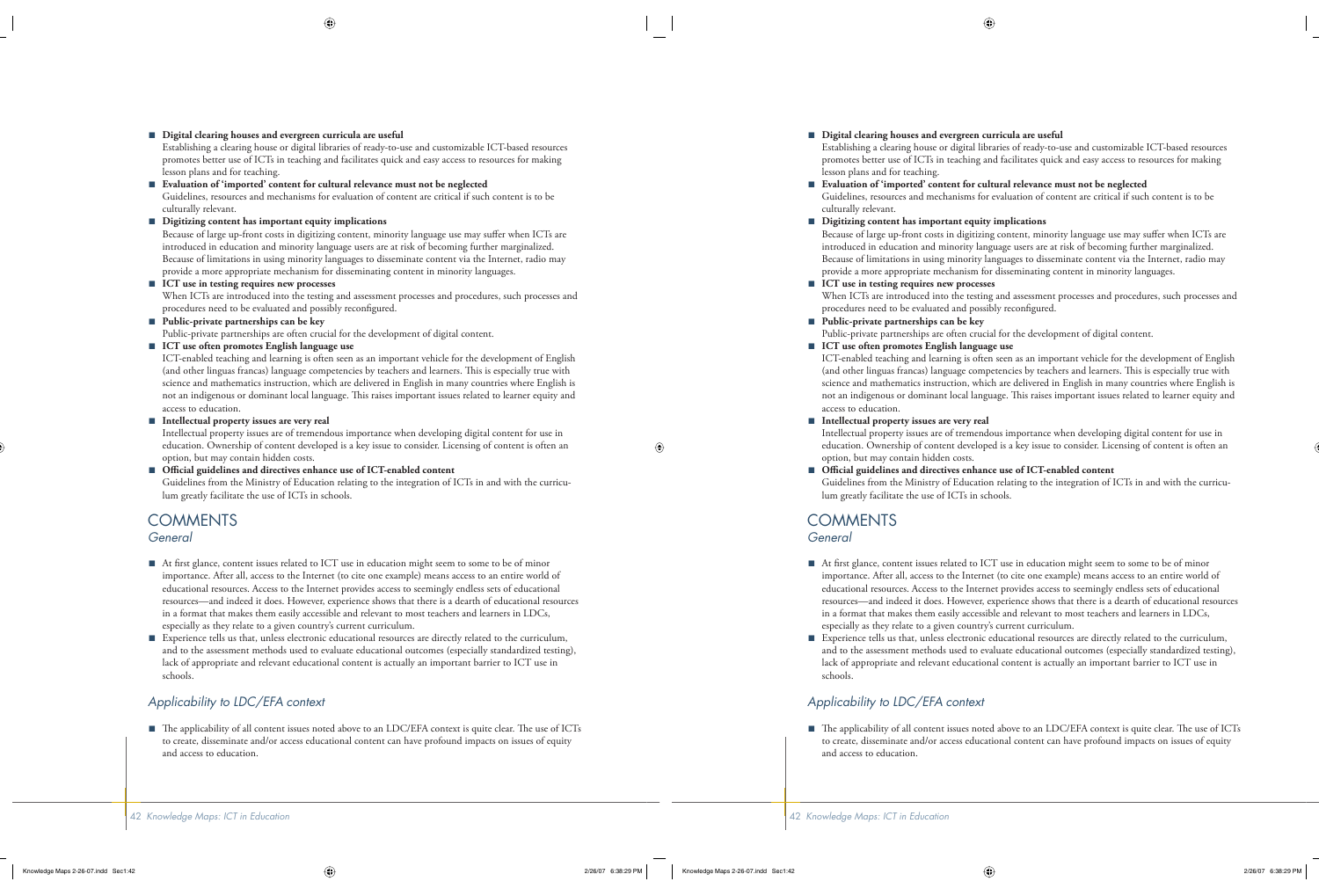### *Some areas for further investigation and research*

- What are the best practices for creating electronic/digital curricular content?
- What is the relationship between uses of ICTs, curricular issues and standardized testing?
- What special issues relate to the creation, dissemination and use of curricular content in indigenous languages? ■

#### *Some Recommended Resources*

*to learn more ….*

- *Enhancing Learning Opportunities in Africa: Distance Education and Communication Technologies for Learning* [Murphy 2002]
- *ICTs in African Schools: Using Information and Communication Technologies (ICTS) in Education: Challenges for Curriculum Integration and Strategies for Success in African Schools* [Ngu 2003]
- *Interactive Radio Instruction: Twenty-three Years of Improving Educational Quality* [Bosch 1997] ■
- *Integrating ICTs into Education: Lessons Learned* [UNESCO-Bangkok 2004]
- *IT in Education Innovation for Development—Interfacing Global and Indigenous Knowledge* [UNESCO-ACEID 2003]
- *The Second Information Technology in Education Study: Module 2 (SITES: M2) Case Reports* [ISTE 2003]
- *Teacher Education through Distance Learning: Technology, Curriculum, Evaluation and Cost. Summary of Case Studies: Brazil, Burkina Faso, Chile, China, India, Mongolia, Nigeria, South Africa (two studies), United Kingdom* [UNESCO 2001]
- *Schoolnet Toolkit* [UNESCO-Bangkok 2004] ■

### About these Briefing Sheets:

infoDev's Knowledge Maps on ICTs in education are intended to serve as quick snapshots of what the research literature reveals in a number of key areas. They are not meant to be an exhaustive catalog of everything that is known (or has been debated) about the use of ICTs in education in a particular topic; rather, taken together they are an attempt to summarize and give shape to a very large body of knowledge and to highlight certain issues in a format quickly accessible to busy policymakers. The infoDev knowledge mapping exercise is meant to identify key general assertions and gaps in the knowledge base of what is known about the use of ICTs in education, especially as such knowledge may relate to the education-related Millennium Development Goals (MDGs).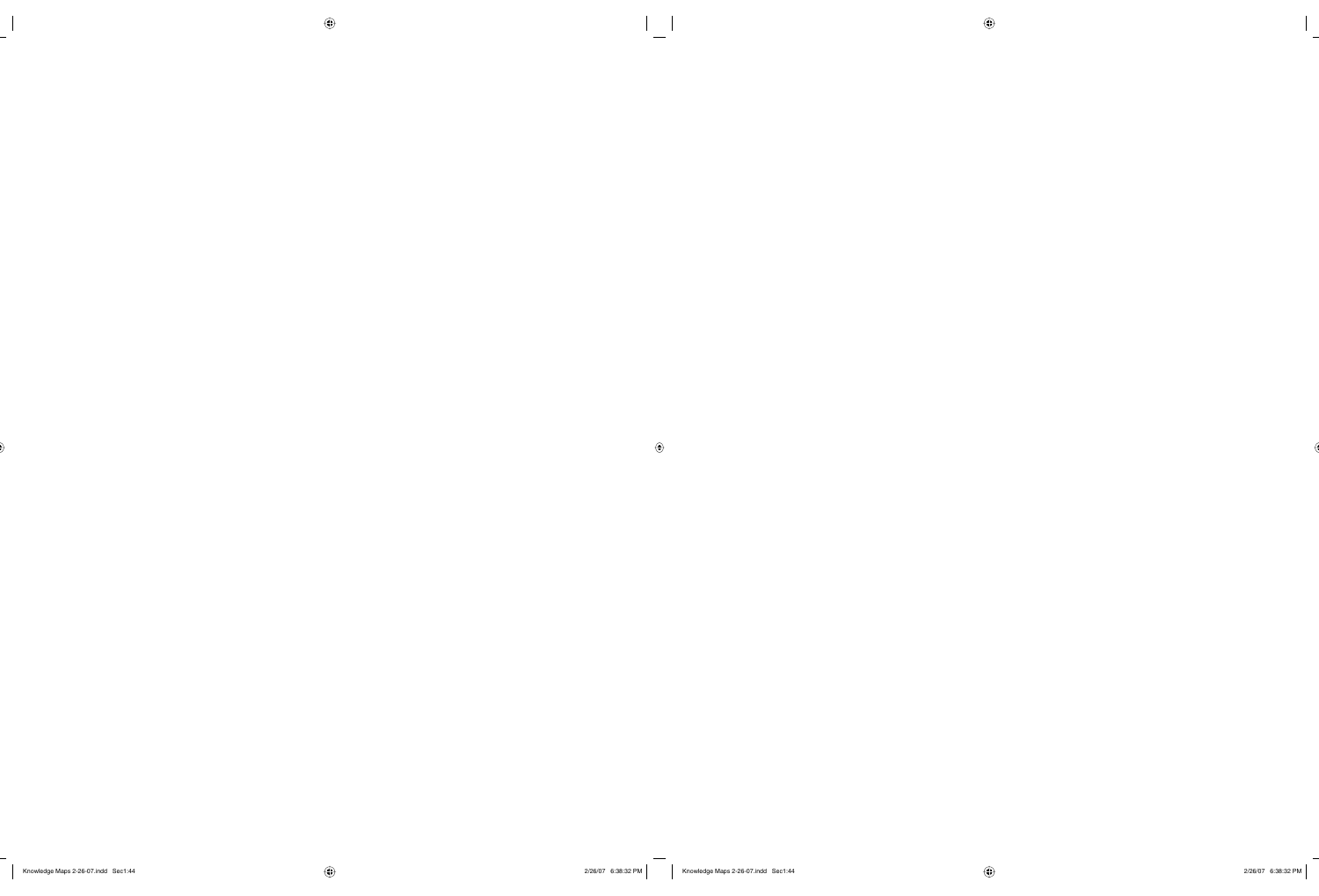# THEME 4: PLANNING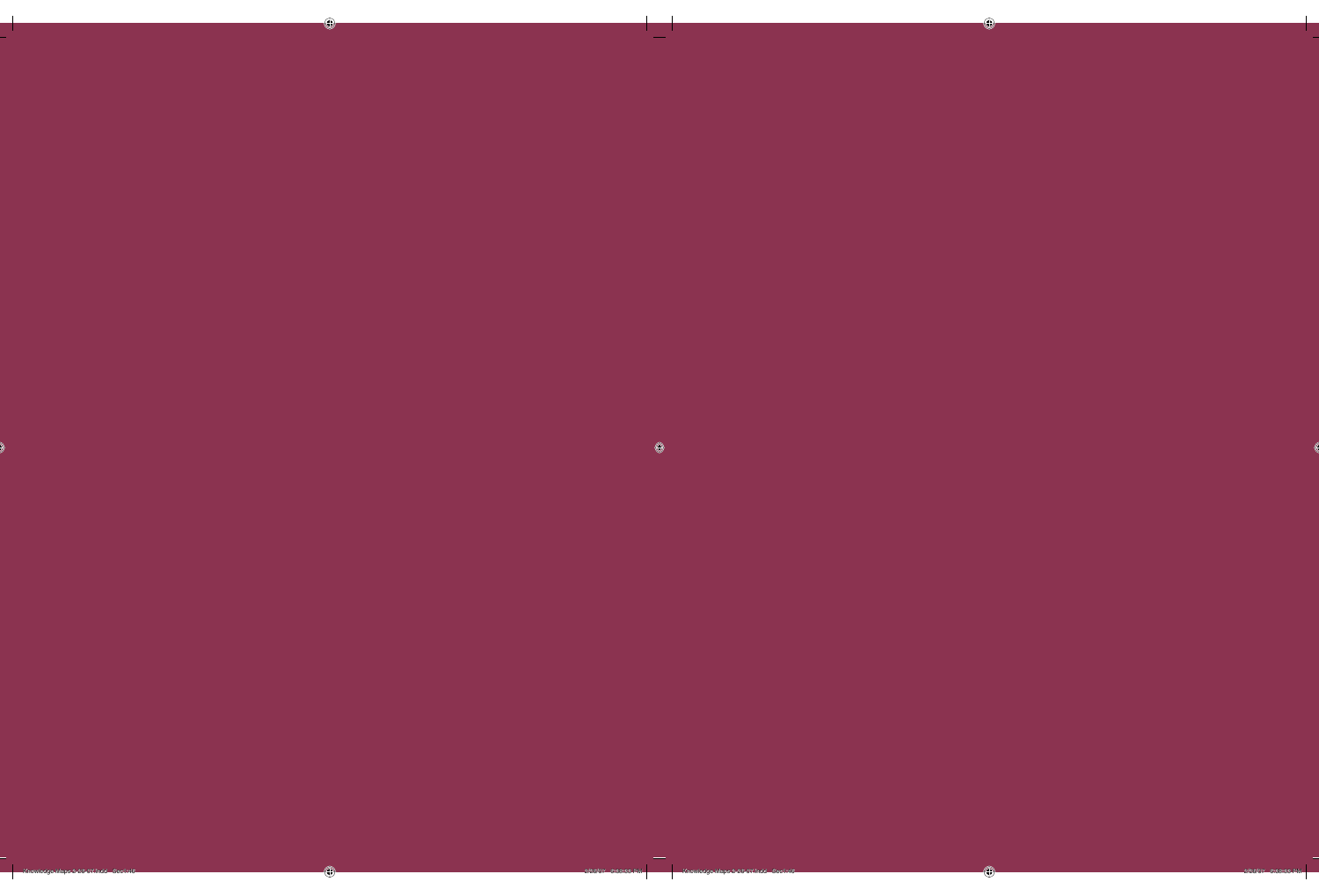# KNOWLEDGE MAP: SCHOOL-LEVEL ISSUES

# GUIDING QUESTIONS:

- What do we know about effective planning for ICTs in schools at the school level?
- What do we know about necessary school-level infrastructure to support ICTs in education?

### CURRENT **KNOWLEDGEBASE** *What we know, what we believe*

*— and what we don't*

■ Much is known about what work at the **school level**

A great deal is known about what works – and what doesn't – related to implementations of ICT in education initiatives at the school level, based on both OECD and LDC experience.

■ Good documentation is available Good documentation exists of specific practices



This Knowledge Map is an excerpt from the publication, *Knowledge Maps: ICTs in Education: What Do We Know About the Effective Uses of Information and Communication Technologies in Education in Developing Countries?* produced by the Information for Development Program (*info*Dev).

and models for a great number of issues based on experience in the United States and the United Kingdom. The Commonwealth of Learning and UNESCO have adapted the models and lessons learned from such experiences, together with other experiences from LDCs, into a very useful Schoolnet Toolkit.

## **COMMENTS** *General comments*

■ Best practice exists for most issues relating to uses of ICTs in education at the school level.

## *Applicability to LDC/EFA context*

■ Despite the wealth of documentation mentioned above, little if any of this knowledge and information appears to have been incorporated into planning for and delivery of ICT in education initiatives in LDCs, where the 'same old mistakes' are often made again and again.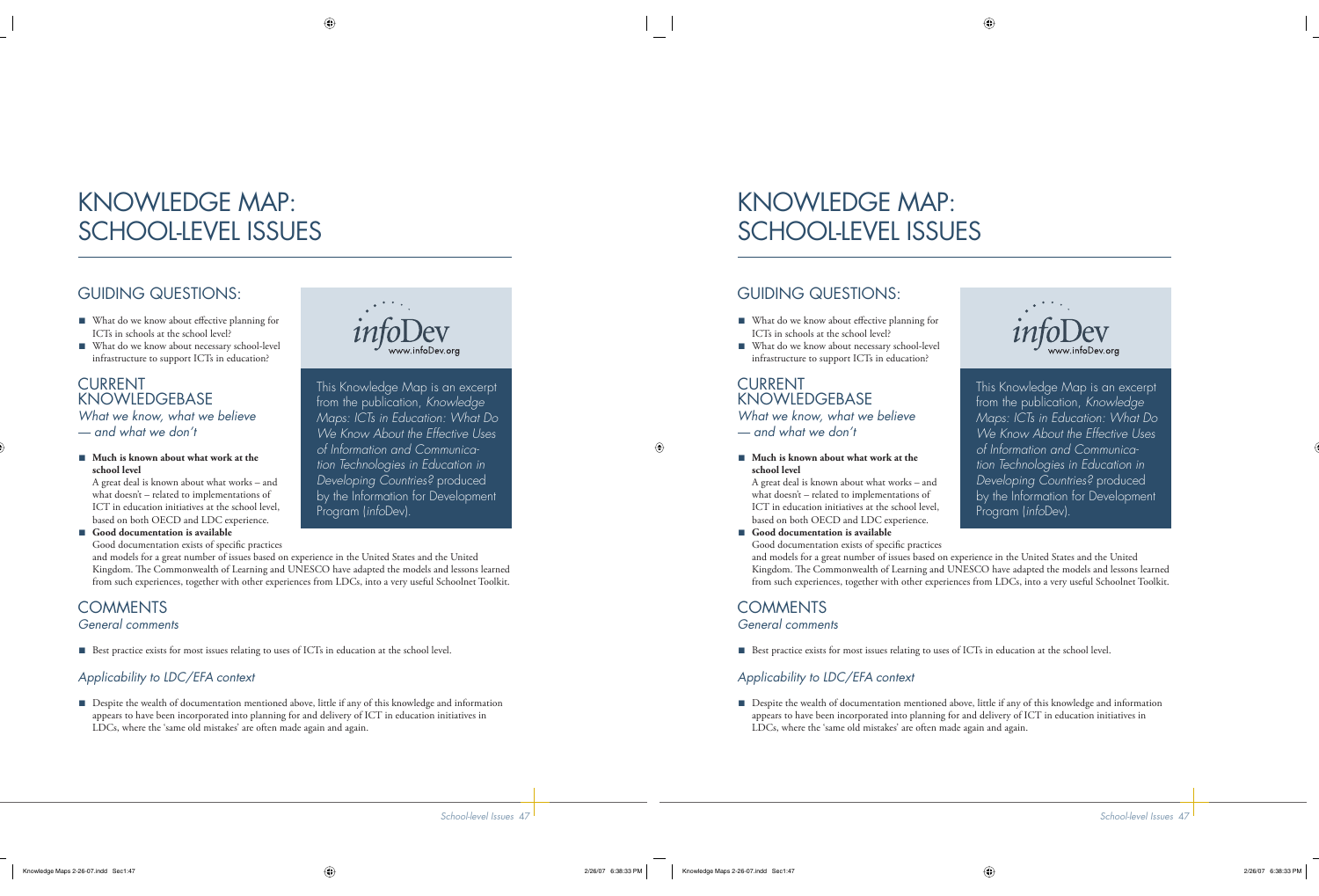### *Some areas for further investigation and research*

- The greatest need related to this topic is for existing knowledge and information to be delivered to the relevant people in charge of ICT in education initiatives in LDCs, as well as those (in donor agencies, NGOs and the private sector) who advise or contribute to such initiatives. Short workshops could be delivered to target countries preparing to scale up ICT in education initiatives to transmit such lesson learned.
- What are successful examples of how ICTs have been introduced and maintained in schools? ■
- What types of information must be provided to schools to aid in the introduction and maintenance of ICT-related equipment and to promote ICT-related instruction?

#### *Some Recommended Resources*

*to learn more ….*

- *British Educational Communications and Technology Agency (Becta) Tools and Services* ■
- *Consortium for School Networking (COSN) Studies and Toolkits* ■
- *ICT and School Management A Review of Selected Literature* [Passey 2002] ■
- *Integrating ICTs into Education: Lessons Learned* [UNESCO-Bangkok 2004] ■
- *A Review of the Research Literature on Barriers to the Uptake of ICT by Teachers* [Becta 2004] ■
- *Schoolnet Toolkit* [UNESCO-Bangkok 2004] ■

#### About these Briefing Sheets:

*info*Dev's Knowledge Maps on ICTs in education are intended to serve as quick snapshots of what the research literature reveals in a number of key areas. They are not meant to be an exhaustive catalog of everything that is known (or has been debated) about the use of ICTs in education in a particular topic; rather, taken together they are an attempt to summarize and give shape to a very large body of knowledge and to highlight certain issues in a format quickly accessible to busy policymakers. The *info*Dev knowledge mapping exercise is meant to identify key general assertions and gaps in the knowledge base of what is known about the use of ICTs in education, especially as such knowledge may relate to the education-related Millennium Development Goals (MDGs).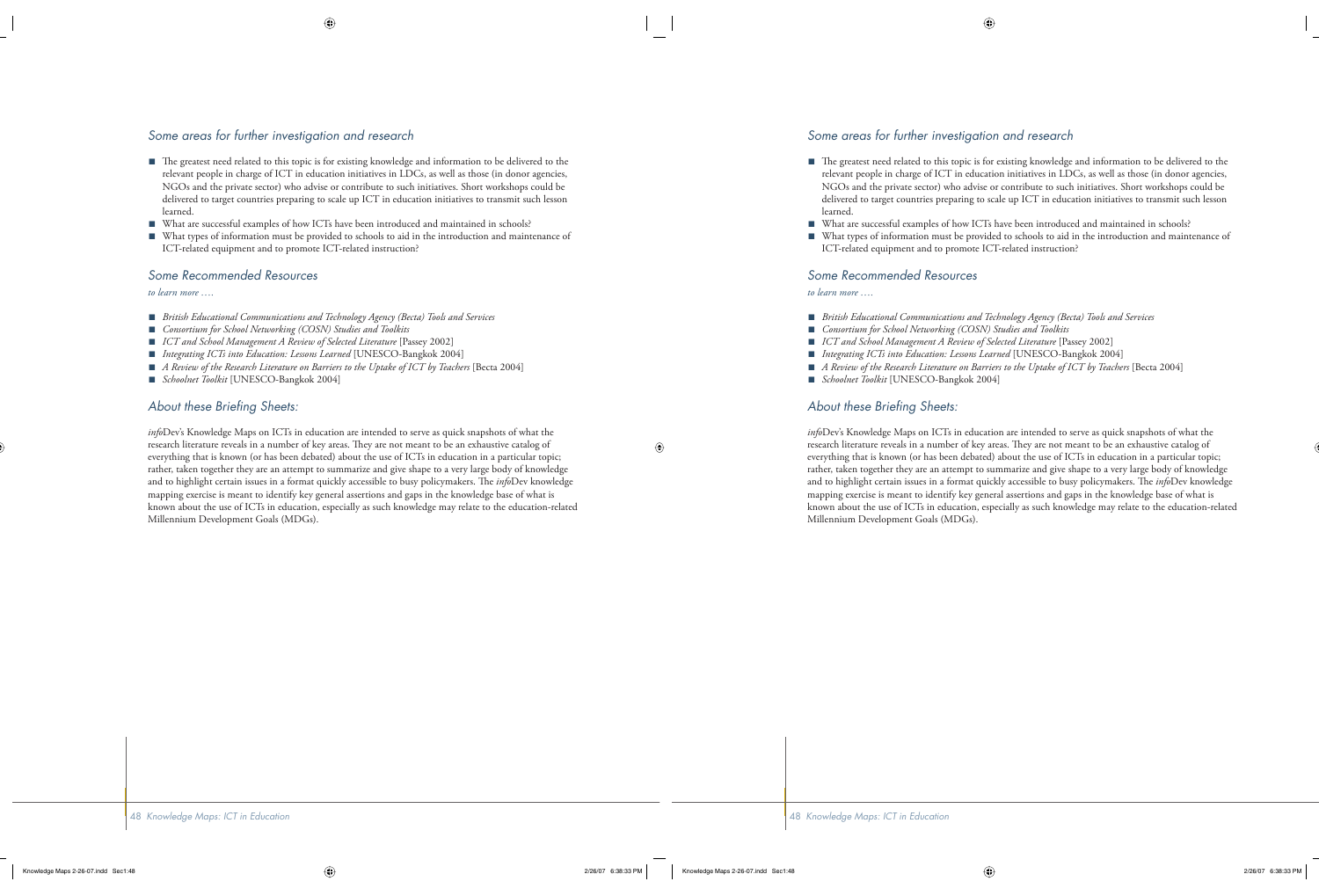# KNOWLEDGE MAP: POLICY ISSUES

# GUIDING QUESTIONS:

- What do we know about which areas are of particular relevance for ICT use in the education sector?
- What do we know about effective policy frameworks for the uses of ICTs? ■
- What do we know about the role of ICTs in educational reform and change?
- What do we know about how ICTs can be used to enhance educational efficiency at the local, regional and national level?
- What do we know about how ICTs can be used to enhance educational planning?
- What do we know about the necessary enabling environment to support the introduction and on-going maintenance of ICTs in the education sector?
- What do we know about how to scale up and deliver national ICT for education programmes?



This Knowledge Map is an excerpt from the publication, *Knowledge Maps: ICTs in Education: What Do We Know About the Effective Uses of Information and Communication Technologies in Education in Developing Countries?* produced by the Information for Development Program (*info*Dev).

■ What do we know about how ICTs can be used to combat corruption in the education sector?

# CURRENT KNOWLEDGEBASE

*What we know, what we believe — and what we don't*

### *General*

- There is general agreement on the most important issues and best practices There is general agreement on issues impacting ICT in education policy decisions, and the broad lessons learned from ICT in education initiatives in LDCs to date. Both the general issues and general lessons learned in this regard have been well documented. Case studies and specific best practices in policy
- formulation and delivery have not been well documented. **Introducing ICTs raises important equity issues** ■ The use of ICTs in education is seen to have a great effect on equity issues in education. They are seen to preferentially advantage schools and learners in urban areas and in locations where existing infrastructure is the best in a country.
- **Changes and innovations in technology come much faster than changes in the education system** The product cycle of most ICT-related products is much faster than the 'life-cycle' of education change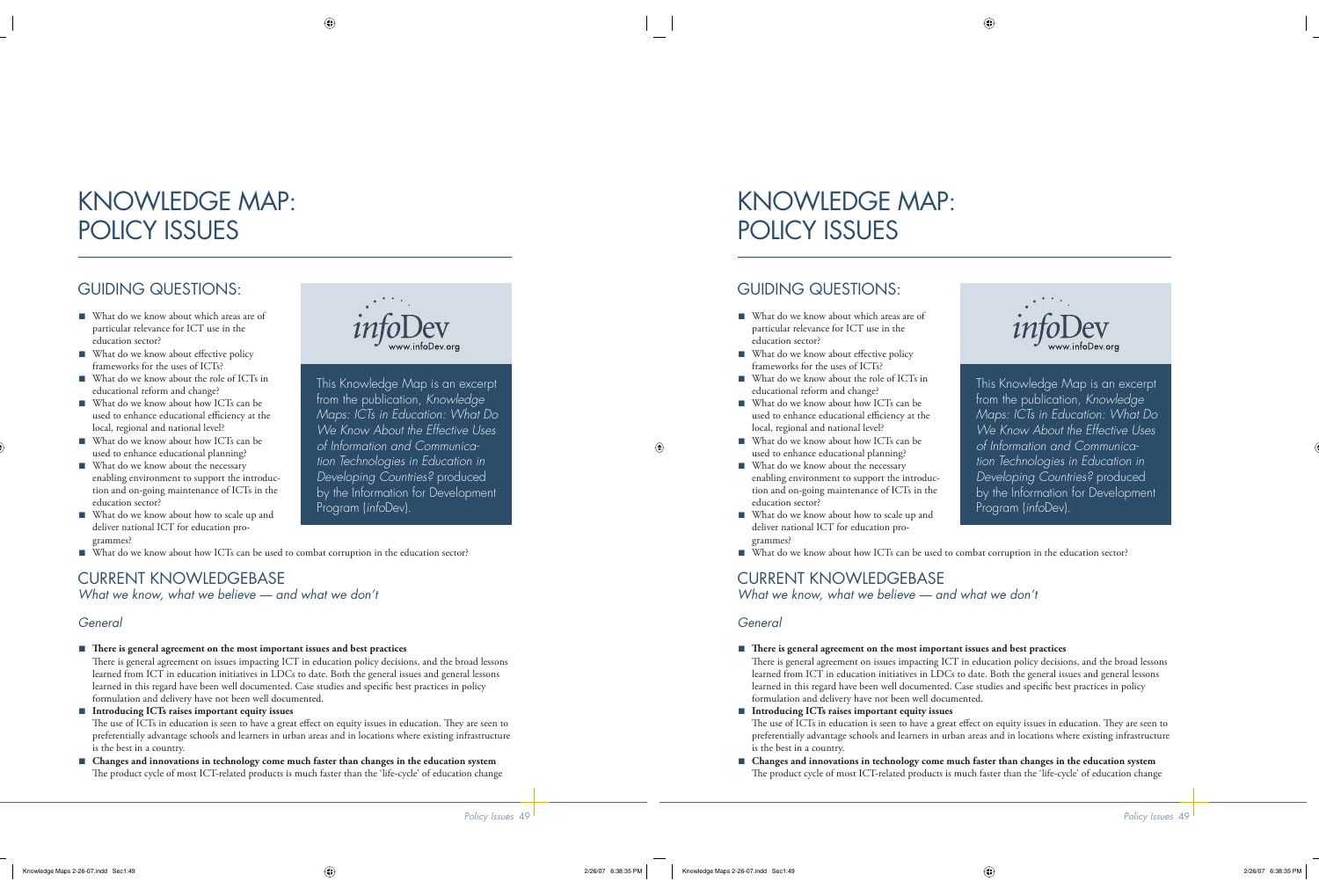and reform. This disconnect is important. Many studies cite the usefulness of ICTs to instigate and implement educational reform as a strong reason to undertake ICT investments in education in the first place. A lack of congruence between the timelines for role out of educational reform efforts and the role out of supporting ICT tools (hardware, software, training) is a potential area of great concern, as reform may be dependent on technologies that are no longer available (and/or supported). Even within a particular educational reform process, or indeed where no reform process is on-going, the pace of technological innovation outruns the pace of institutional innovation.

#### *Existing policies*

- Different parts of government are responsible for ICT in education policies in different countries There does not appear to be a standard coordinating body responsible for the formulation of a country's ICTs in education policies. In some countries this is strictly the purview of the Ministry of Education (which may have a separate ICT in education policy, or fold ICTs strategies into existing education policies), while in others it is handled by the Ministry of Science/Technology (if such an institution exists) as part of a larger technology or information policy, although in most cases there is no national policy at all.
- There is no database of existing policies

There is no standard repository for existing ICT in education-related national policies, although regionally the European Union has done a good job of collecting them for European countries, as has UNESCO-Bangkok in the Asia-Pacific region.

**Successful policy requires consultation with a diverse group of stakeholders** ■

It is believed that the formulation of successful policies related to ICTs in education must include not only the Ministry of Education, but also a variety of stakeholders from other government ministries, as appropriate (often this includes the Ministry of Finance, the PTT and ministries related to science/ technology/IT, labor and rural development), communities and other civil society groups (including NGOs) and the private sector.

#### *Scaling up*

**Little is documented about the 'scaling up' of ICT in education initiatives in LDCs** ■

Little documentation exists related to the "scaling up" of large scale ICT in education initiatives in developing countries, whether as expansion of pilot projects or from scratch.

#### **Models for scaling up are quite varied** ■

Models for large scale ICT in education initiatives are varied and appear to be specific to individual developing country circumstances. In some instances, these are purely government funded and directed initiatives (as in China), public-private partnerships (as in the Indian state of Karnataka), private sector initiatives directed by government (as in Malaysia), or non-governmental organizations, either affiliated with government at some point in their development (as in the cases of Chile and Thailand) or not (as is the case in the Philippines and Uganda).

**Schoolnets are a useful tool** ■

"Schoolnets" are seen useful mechanisms both for introducing pilot initiatives in ICTs in education and as vehicles for investments at scale. Issues and guidance on developing and maintaining schoolnets have been well documented.

#### *Reform, organizational, management and efficiency issues*

#### ■ ICTs can be important drivers for educational reform

Introducing ICTs in educational systems has been used as important mechanism and driver for educational reform efforts in some countries. In this context, ICTs can be utilized in many ways: as both a lever for organizational change, as a vehicle to introduce new teaching and learning practices and/or as an enabler of restructuring of the educational system.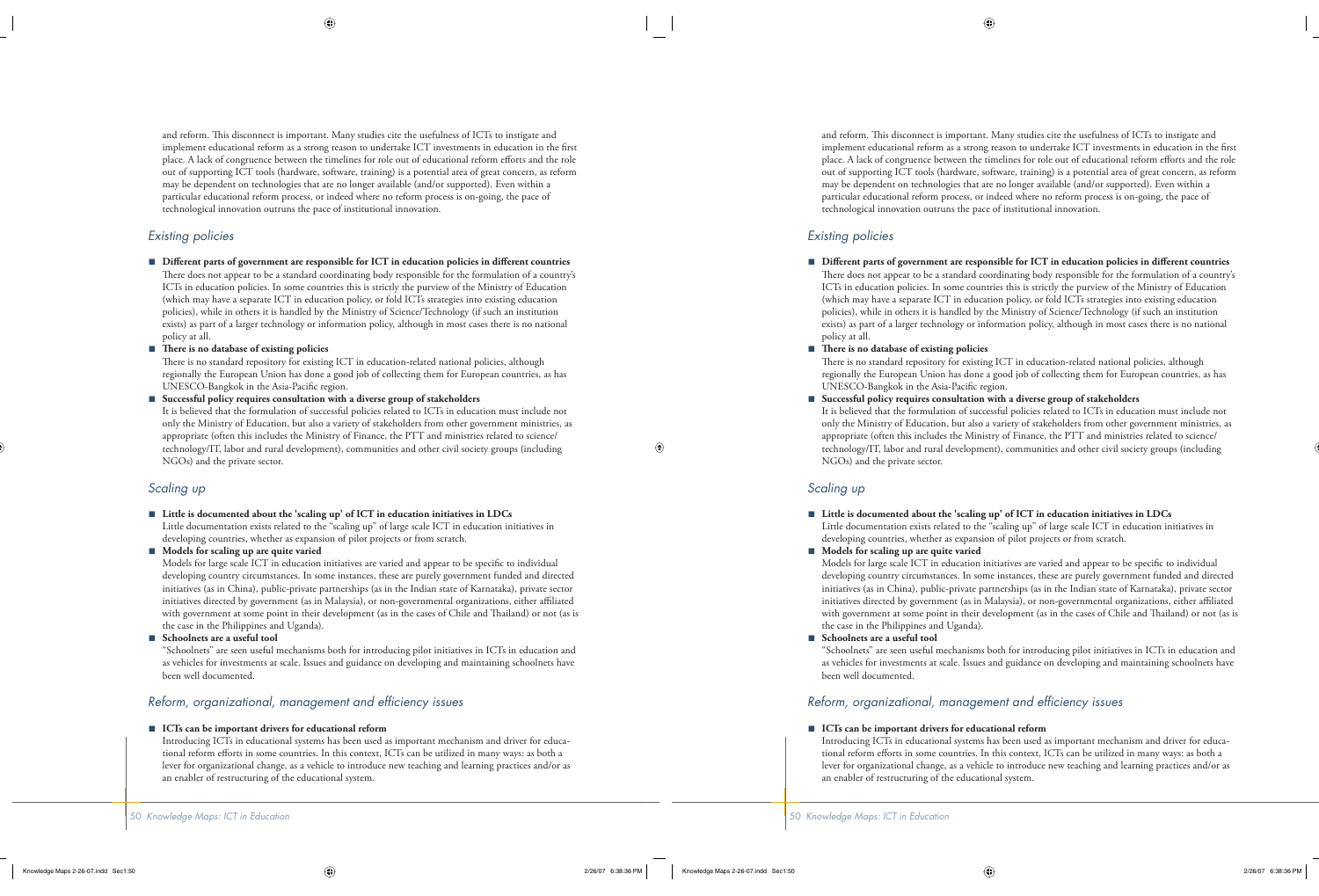#### ■ ICTs can help in anti-corruption efforts in the education sector

ICTs may be useful tools in helping to combat corruption and leakage/shrinkage in the education sector. Wide dissemination of information about education budgets, objectives and priorities down to the village and school level using existing media (radio, television, print) and Internet-related technologies (web sites, discussion boards, e-mail, accessed in schools and/or at community telecenters).

■ ICTs can aid decentralization

ICTs may be useful tools in facilitating the process of decentralization that is occurring as part of, or concurrent with, the efforts of Ministries of Education to meet education-related MDGs.

#### **ICTs are vital for data collection and analysis** ■

ICTs can be used to facilitate education-related data collection and processing efforts in ways previously not possible. Pilot projects have shown installed basic IC infrastructure can be used to enable data collection efforts in remote areas more quickly, inexpensively and effectively than using tradition methods. One example: using handheld computers to collect EFA-related population data, which is uploaded to installed computers in schools and community telecentres, and then transmitted to central location for loading into the national EMIS.

## **COMMENTS** *General comments*

■ Given the lessons learned from the explosion of pilot ICT in education initiatives in developing countries over the past decade, and the stated interest in many countries in exploring how/if such lessons may be relevant to the urgent needs to achieve education-related MDGs, the time appears ripe to include discussion of potential uses of ICTs in the education planning process in some countries, as relevant and desired.

#### *Applicability to LDC/EFA context*

■ Where countries are interested in learning from existing pilot initiatives in using ICTs in education to help meet education-related MDGS, and/or where government is interested in utilizing ICTs at scale to meet such goals, additional work in the policy arena would (obviously) be directly applicable to such countries.

#### *Some areas for further investigation and research*

- How can/should EFA-related issues as they relate to the uses of ICTs be included in the decision-making processes of education officials?
- Existing knowledge and information on this topic needs to get into the hands of key decision makers.
- What ICT in education policies are currently in place, and how they address EFA-related issues?
- How can ICTs be used to facilitate the decentralization process underway or contemplated in many Ministries of Education?
- How can ICTs be used to combat corruption in the education sector?
- What are the best practices from implementing education management information systems (EMIS)? ■
- What regulatory issues exist related to connectivity and information access issues as they relate to the education sector, and what guidelines and best practices have emerged? ■

#### *Some Recommended Resources*

#### *to learn more ….*

- *Emerging Trends in ICT and Challenges to Educational Planning* [Hernes 2001] ■
- *Fighting Corruption To Improve Schooling: Evidence From a Newspaper Campaign In Uganda* [Reinikka 2004]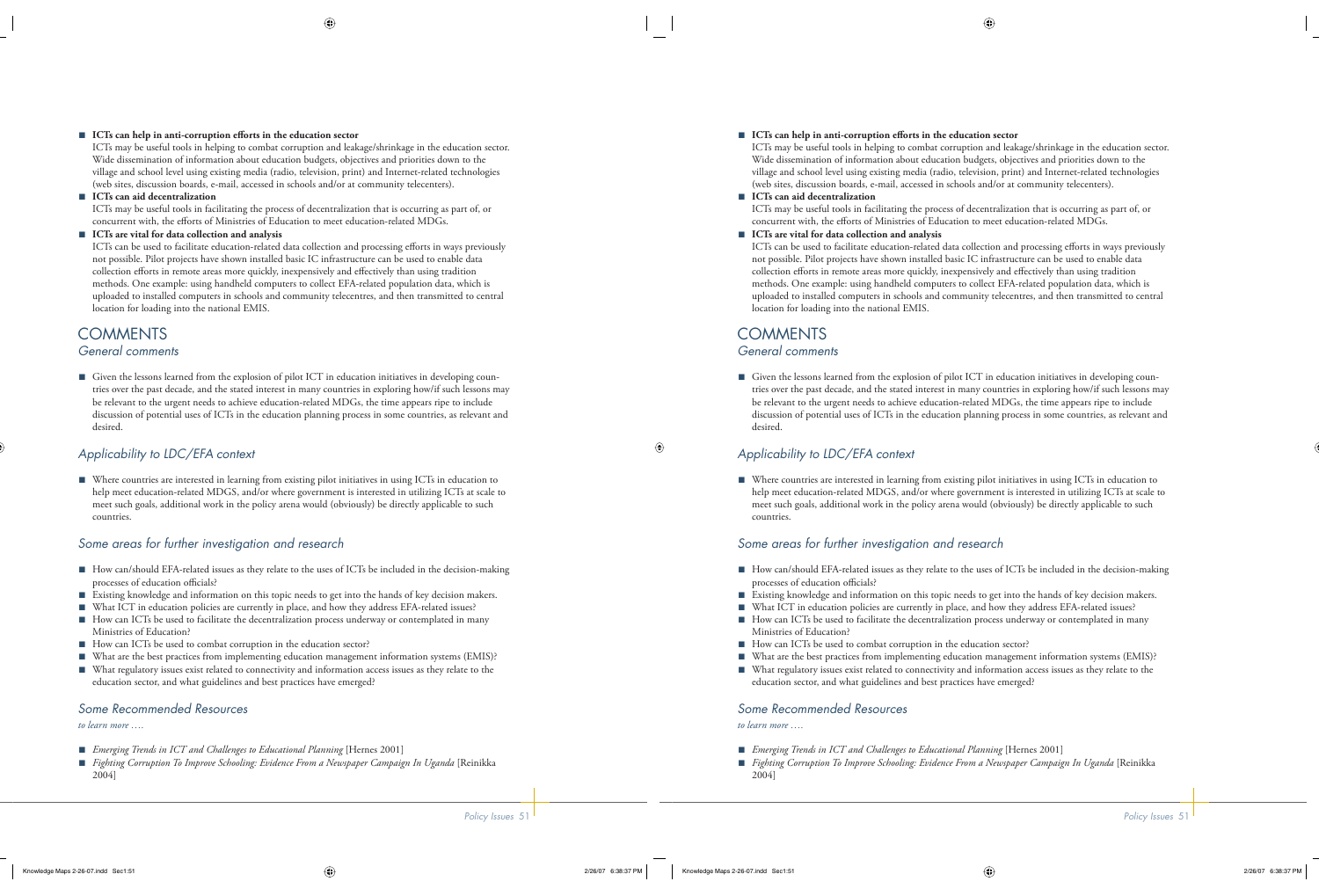- *A Framework for Understanding ICTs-related Innovations in Primary and Secondary Education & Policy Recommendations* [SEPRYDEM 2002] ■
- *ICT and Educational Reform in Developing and Developed Countries* [Kozma 2002] ■
- *ICT in Education Policy-Makers Toolkit* [UNESCO-Bangkok unpublished draft] ■
- *Masterplan II for IT in Education* [Ministry of Education, Singapore 2002] ■
- *A Retrospective on Twenty Years of Education Technology Policy* [Culp 2003] ■
- *Technology in American Schools—7 Dimensions for Gauging Progress—A Policymaker's Guide* [Milken Exchange on Education Technology 1999] ■
- *Technology in Schools: Education, ICT and the Knowledge Society* [Hepp 2004] ■
- *Th warted Innovation: What Happened to e-learning and Why* [Zemsky 2004] ■
- *Towards a Strategy on Developing African Teacher Capabilities in the Use of ICT* [Schoolnet Africa 2004] ■
- *The World of ICT in Education: A Seminar for Policymakers* [World Bank Institute 2002] ■

#### About these Briefing Sheets:

*info*Dev's Knowledge Maps on ICTs in education are intended to serve as quick snapshots of what the research literature reveals in a number of key areas. They are not meant to be an exhaustive catalog of everything that is known (or has been debated) about the use of ICTs in education in a particular topic; rather, taken together they are an attempt to summarize and give shape to a very large body of knowledge and to highlight certain issues in a format quickly accessible to busy policymakers. The *info*Dev knowledge mapping exercise is meant to identify key general assertions and gaps in the knowledge base of what is known about the use of ICTs in education, especially as such knowledge may relate to the education-related Millennium Development Goals (MDGs).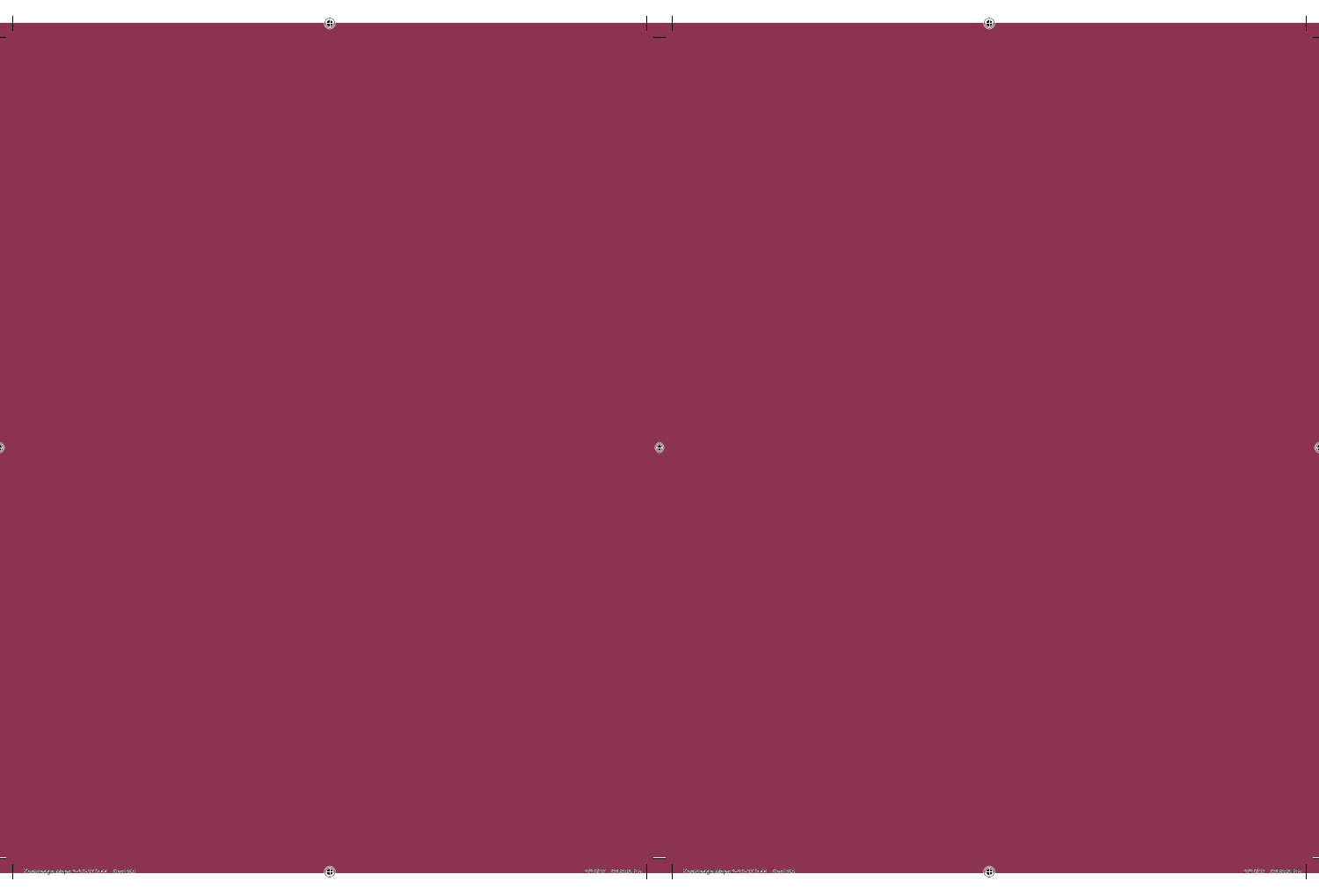# APPENDIX MILLENNIUM DEVELOPMENT GOALS (MDGS) RELATED TO EDUCATION

#### **Goal 2. Achieve universal primary education**

Target 3. Ensure that, by 2015, children everywhere, boys and girls alike, will be able to complete a full course of schooling

#### **Goal 3. Promote gender equality and empower women**

 Target 4. Eliminate gender disparity in primary and secondary education, preferably by 2005, and in all levels of education no later than 2015

# EDUCATION FOR ALL (EFA) GOALS

*(*from the *Dakar* Framework for Action*)*

#### **Goal 1. Early childhood care and education**

 expanding and improving comprehensive early childhood care and education, especially for the most vulnerable and disadvantaged children;

#### **Goal 2. Universal Primary Education**

ensuring that by 2015 all children, particularly girls, in difficult circumstances and those belonging to ethnic minorities, have access to and complete free and compulsory primary education of good quality;

#### **Goal 3. Learning needs of all young people and adults**

 ensuring that the learning needs of all young people and adults are met through equitable access to appropriate learning and life skills programs;

#### **Goal 4. Adult literacy**

 achieving a 50 percent improvement in levels of adult literacy by 2015, especially for women, and equitable access to basic and continuing education for all adults;

#### **Goal 5. Gender equality**

 eliminating gender disparities in primary and secondary education by 2005, and achieving gender equality in education by 2015, with a focus on ensuring girls' full and equal access to and achievement in basic education of good quality;

#### **Goal 6. Education equality**

 improving all aspects of the quality of education and ensuring excellence of all so that recognized and measurable learning outcomes are achieved by all, especially in literacy, numeracy and essential life skills.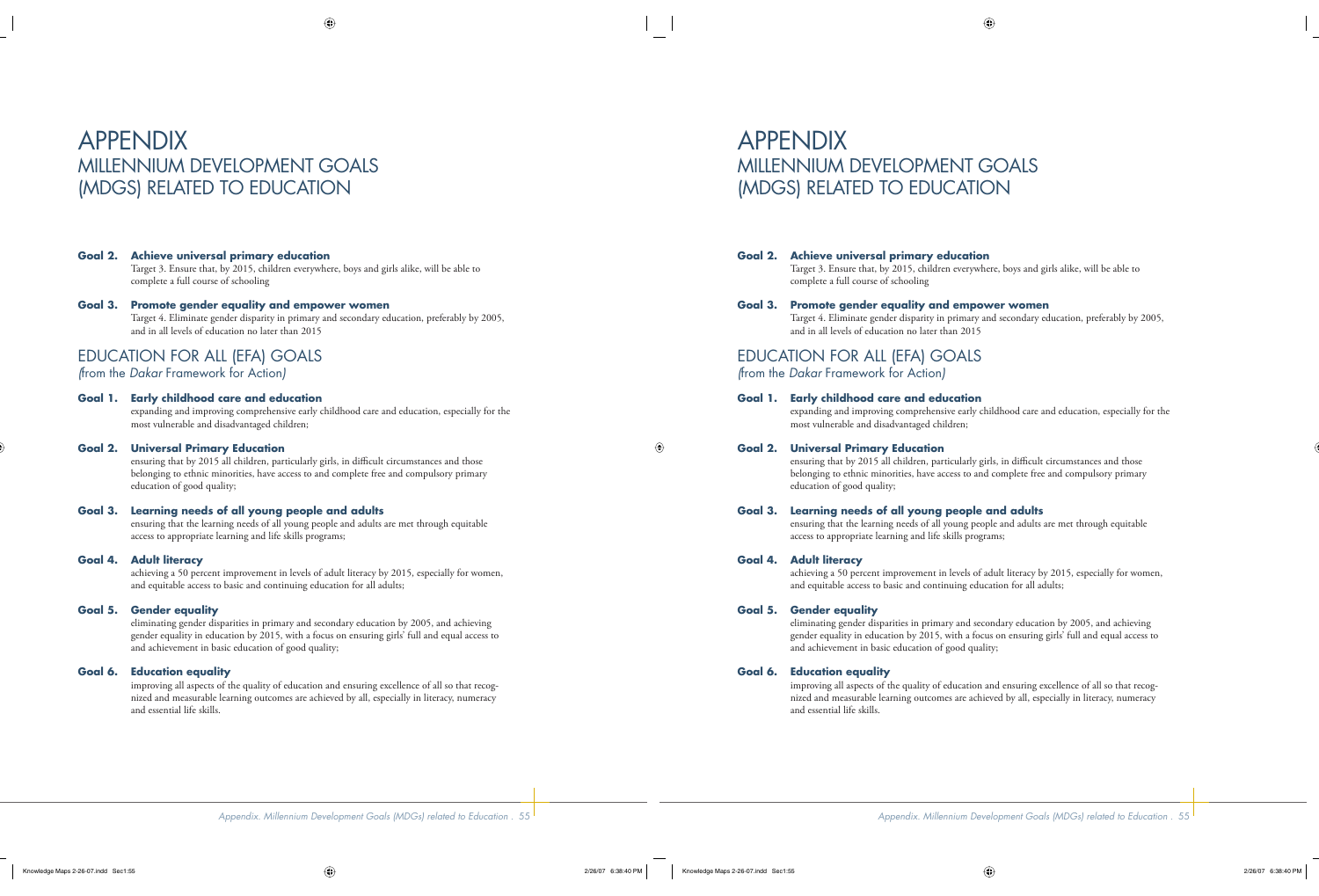# NOTES ON THE DAKAR FRAMEWORK FOR ACTION

#### *Strategy #10: Harness new information and communication technologies to help achieve EFA goals*

- **¶69:** Information and communication technologies (ICT) must be harnessed to support EFA goals at an affordable cost. These technologies have great potential for knowledge dissemination, effective learning and the development of more efficient education services. This potential will not be realized unless the new technologies serve rather than drive the implementation of education strategies. To be effective, especially in developing countries, ICTs should be combined with more traditional technologies such as books and radios, and be more extensively applied to the training of teachers.
- **[70:** The swiftness of ICT developments, their increasing spread and availability, the nature of their content and their declining prices are having major implications for learning. They may tend to increase disparities, weaken social bonds and threaten cultural cohesion. Governments will therefore need to establish clearer policies in regard to science and technology, and undertake critical assessments of ICT experiences and options. These should include their resource implications in relation to the provision of basic education, emphasizing choices that bridge the 'digital divide', increase access and quality, and reduce inequity.
- **¶71:** There is need to tap the potential of ICT to enhance data collection and analysis, and to strengthen management systems, from central ministries through sub-national levels to the school; to improve access to education by remote and disadvantaged communities; to support initial and continuing professional development of teachers; and to provide opportunities to communicate across classrooms and cultures.
- **¶72:** News media should also be engaged to create and strengthen partnerships with education systems, through the promotion of local newspapers, informed coverage of education issues and continuing education programmes via public service broadcasting.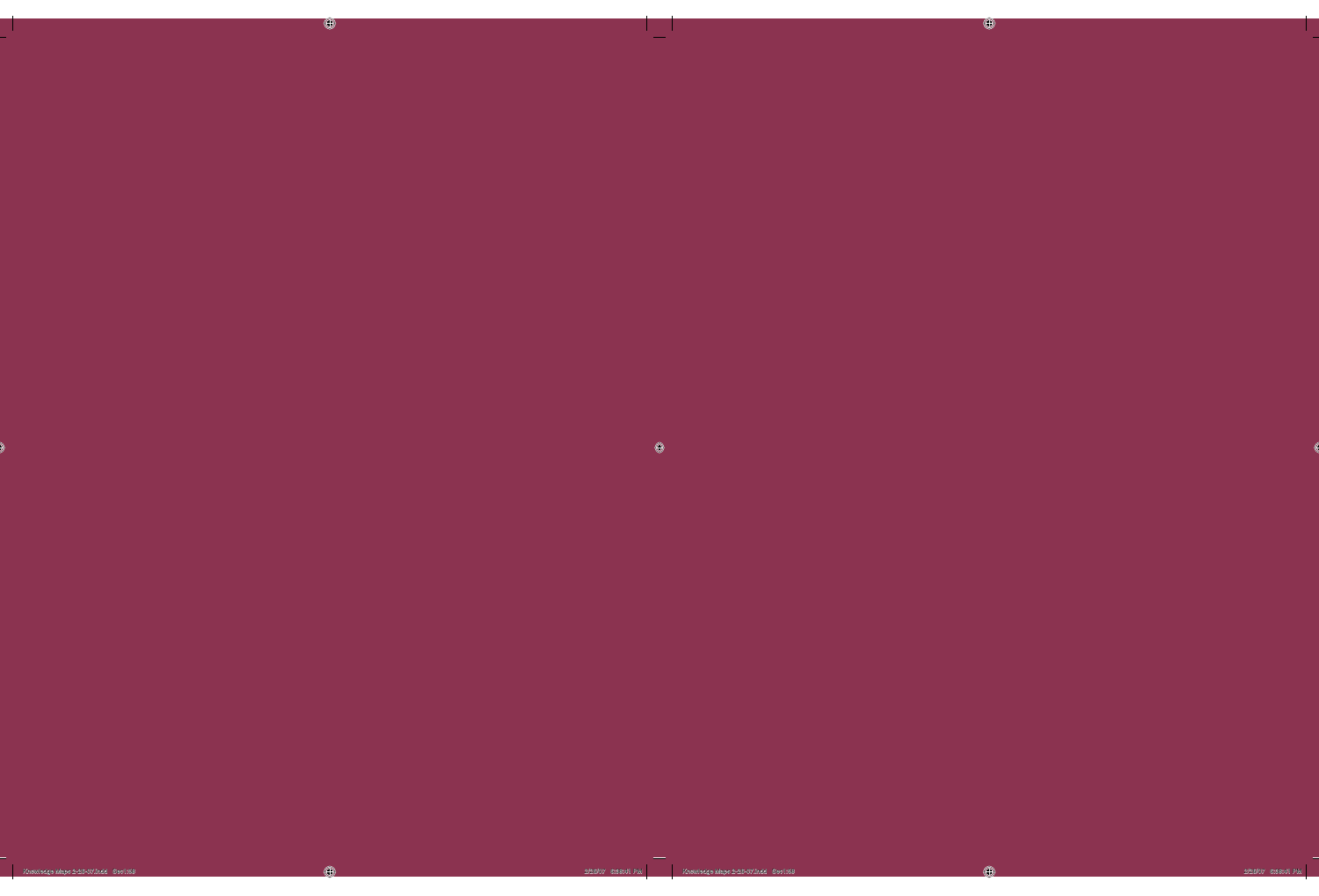# BIBLIOGRAPHY

(*note*: All URLs current as of June 2005.)

Given the constantly changing nature of the Internet, we suggest that you copy the document or web site title (and author name, as appropriate) into your favorite search engine to locate the current home of a given publication on the Internet if a link below is not working.

- Alliance For Childhood (2004). Tech Tonic: Towards a New Literacy of Technology.
- Available: *http://www.allianceforchildhood.org/projects/computers/pdf\_fi les/tech\_tonic.pdf* Alliance For Childhood (2000). Fool's Gold : A Critical Look at Computers in Childhood

Available: *http://www.allianceforchildhood.org/projects/computers/computers\_reports.htm*

- Apple Computer (1995). Changing the Conversation about Teaching, Learning and Technology: A Report on 10 Years of ACOT Research.
- Available: *www.apple.com/education/k12/leadership/acot/pdf/10yr.pdf*
- Arias, Sonia, Jan Visser, Tony Streit and Jeffrey Goveia (2004). Basic Education, Innovation & Technology in DR Congo: Preliminary Pilot Findings & Recommendations. Available: *http://www.learndev.org/dl/DRC-ProgressRpt2004.pdf*
- Australian Council for Educational Research (date unknown). Report on the OECD PISA Student ICT Survey.

Available: *http://icttaskforce.edna.edu.au/documents/research/oecd\_pisa\_student\_ict.pdf*

- Aoki, Aya et. Al. (date unknown). Education. in PRSP Sourcebook (p.231-275). The World Bank Available: *http://www1.worldbank.org/hdnetwork/efa/PRSP/PRSP%20-%20Education%20Chapter%20- %20English.pdf*
- Bakia, Marianne (date unknown). The Costs of Computers in Classrooms Data from Developing Countries.

Available: *http://classroomtco.cosn.org/cic.pdf*

- Barajas, Mario (2003). Monitoring and Evaluation of Research in Learning Innovations MERLIN. Brussels: European Commission DG for Research.
- Available: http://www.ub.es/euelearning/merlin/docs/finalreprt.pdf Barbu, Alain, Rafael Dominguez, and William Melody (2001). Information Infrastructure: The World Bank Group's Experience. Washington, DC: The World Bank. Available: *http://wbln0018.worldbank.org/oed/oeddoclib.nsf/07478b6552bb9ec385256808006a0010/*

*5d12991104bac1ae85256aa9007279bc/\$FILE/information\_infrastructure.pdf*

Becker, Henry Jay (2000). Findings from the Teaching, Learning, and Computing Survey: Is Larry Cuban Right?

Available: http://www.crito.uci.edu/tlc/findings/ccsso.pdf

- Becta (2004). Inclusive Learning and Teaching ILT for Disabled Learners. Available: *http://ferl.becta.org.uk/display.cfm?resID=5708*
- Becta (2004). A Review of the Research Literature on Barriers to the Uptake of ICT by Teachers. Available: *http://www.becta.org.uk/page\_documents/research/barriers.pdf*
- Becta (2003). What the Research Says series.

Available: *http://www.becta.org.uk/research/research.cfm?section=1&id=546*

- Becta (2003). What the Research Says about ICT and Teacher Continuing Professional Development. Available: *http://www.becta.org.uk/page\_documents/research/wtrs\_cpds.pdf*
- Becta (2003). What the Research Says about Special Education Needs. Available: *http://www.becta.org.uk/page\_documents/research/wtrs\_ictsupport.pdf*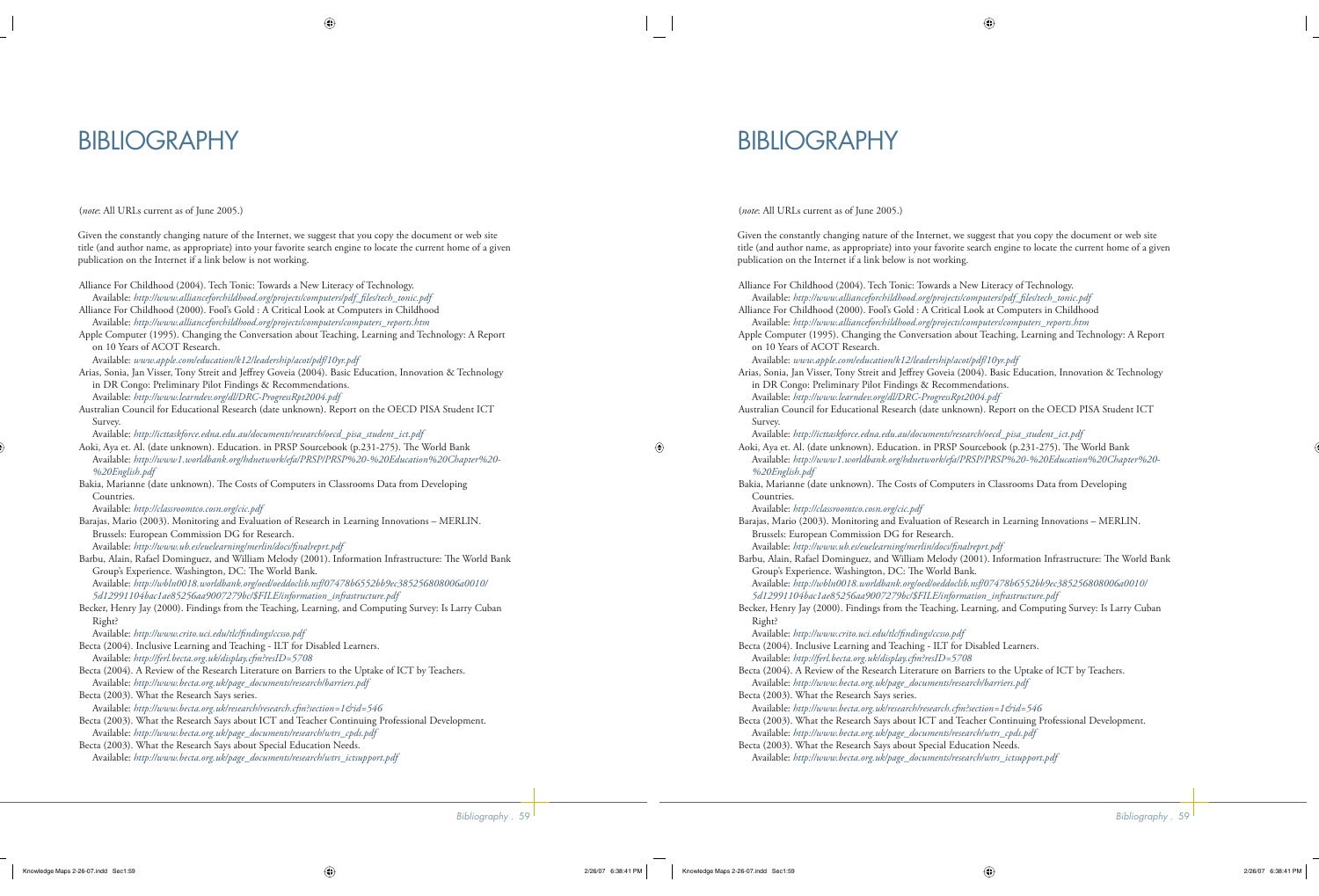Becta (2001). ImpaCT2: Emerging Findings from the Evaluation of the Impact of Information and Communications Technologies on Pupil Attainment.

 Available: *http://www.becta.org.uk/page\_documents/research/ngfl series\_impact2.pdf* Becta (date unknown). ICT Supporting Teaching - Developing Effective Practice

 Available: *http://www.becta.org.uk/subsections/awards/practice\_awards/documents/eff ectivepractice.pdf* Becta (date unknown). Special Educational Needs and ICT provision.

Available: *http://www.ictadvice.org.uk/index.php?section=tl&rid=1955&catcode=as\_inc\_sup\_03*

Bielefeldt, Talbot (2001). Technology in Teacher Education: A Closer Look ISTE: Journal of Computing in Teacher Education ,Vol. 17 / No. 4.

Available: print only

Blackmore, Jill, Lesley Hardcastle, Esmé Bamblett and Janet Owens (2003)

Effective Use of Information and Communication Technology (ICT) to Enhance Learning for Disadvantaged School Students

Deakin Centre for Education and Change; Institute of Disability Studies, Deakin

University and Institute of Koorie Eduction, Deakin University

July 2003

 Available: *http://pandora.nla.gov.au/pan/40453/20040221/www.dest.gov.au/schools/publications/2003/ICT/ ICTreport.pdf*

- Bosch, Andrea (2004). Sustainability and interactive radio instruction: why some projects last. in: Adapting technology for school improvement: a global perspective.
- David W. Chapman & Lars O. Mählck (Eds.): Paris: UNESCO: International Institute for Educational Planning.

Available: *http://www.unesco.org/iiep/PDF/pubs/F165.pdf*

Bosch, Andrea (1997). Interactive Radio Instruction: Twenty-three Years of Improving Educational Quality. World Bank Education and Technology Technical Notes Series,

Volume 2, Number 1. Washington, DC: The World Bank.

 Available: *http://www-wds.worldbank.org/servlet/WDSContentServer/WDSP/IB/1999/11/13/000094946\_ 99110105304360/Rendered/PDF/multi\_page.pdf*

- Bridges.org (2003). Spanning the Digital Divide: Understanding and Tackling the Issues. Available: *http://www.bridges.org/spanning/pdf/spanning\_the\_digital\_divide.pdf*
- Bruns, Barbara, Alain Mingat, & Ramahatra Rakotomalala (2003). Achieving Universal Primary Education by 2015 - A Chance for Every Child. Washington, DC: The World Bank.

Available: *http://www-wds.worldbank.org/servlet/WDS\_IBank\_Servlet?pcont=details&eid=000094946\_ 03082204005065*

Burniske, R.W., Lowell Monke and Jonas F. Soltis (2001). Breaking Down the Digital Walls: Learning to Teach in a Post-Modem World.

 Available: print only Caelis International (2004). The Future Role of Information and Communication Technologies in Education and Training in Asia and the Pacific. Prepared for the Asian Development Bank, April 2004.

- Available: print only Candy, Philip C. (2004). Linking, Thinking: Self-directed learning in the digital age. Canberra: Department
	- of Education, Science and Training, Commonwealth of Australia. Available: *http://www.dest.gov.au/research/publications/linking\_thinking/*

Carlson, Sam (2002). The Missing Link in Educational Technology: Trained Teachers. Available: *http://www.techknowlogia.org/TKL\_active\_pages2/CurrentArticles/main.asp?IssueNumber=18&Fil eType=PDF&ArticleID=435*

Carlson, Sam and Cheikh Tidiane Gadio (2002). Teacher Professional Development in the Use of Technology. aed.org: Technologies for Education.

Available: *http://www.aed.org/publications/TechnologiesForEducation/TechEdChapters/08.pdf*

Carmichael, Patrick and Leslie Honour (date unknown). Open Source as Appropriate Technology for Global Education.

Available: *http://www.col.org/tel99/acrobat/carmichael.pdf*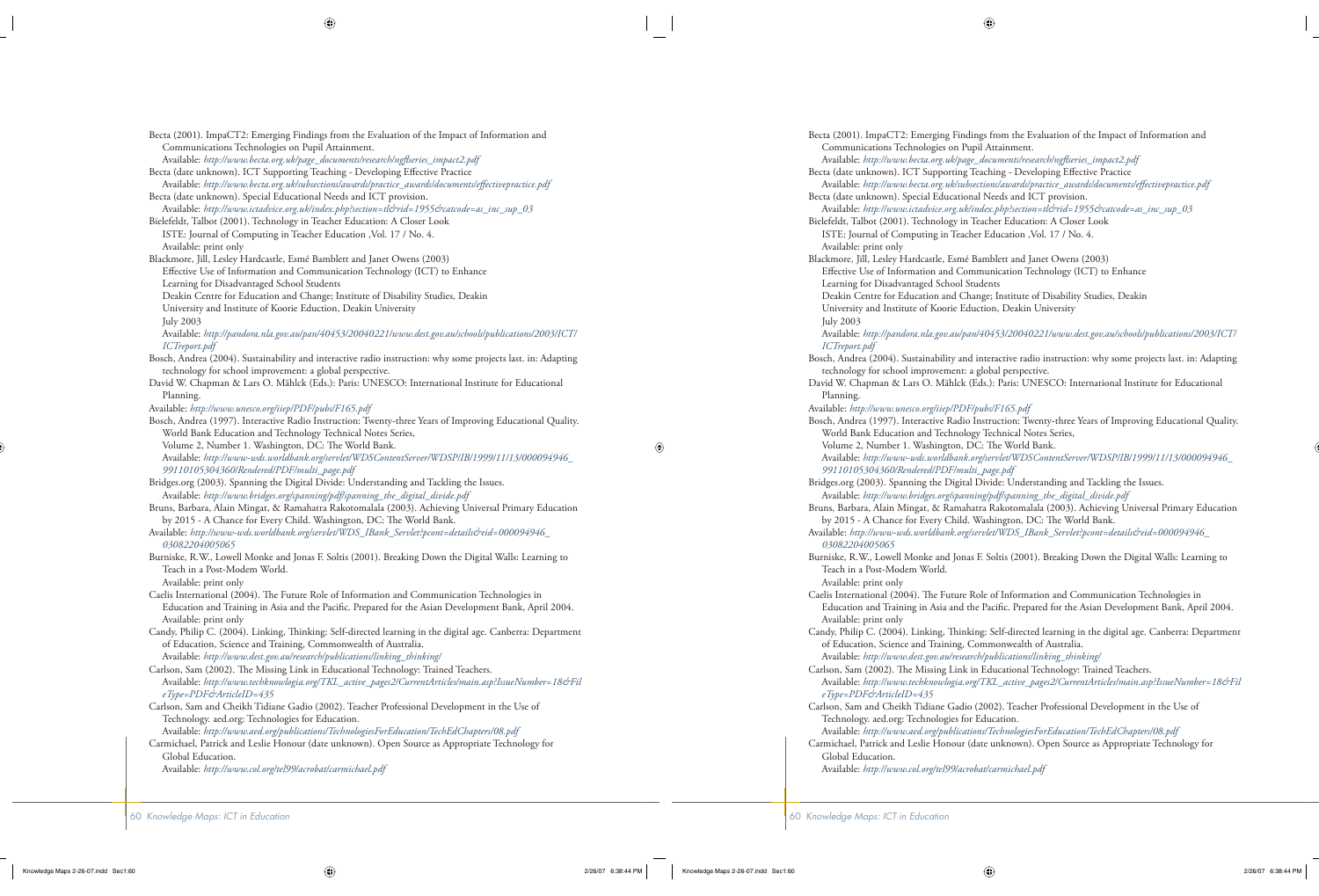Casely-Hayford, Leslie and Paul Lynch (2003). ICT Based Solutions for Special Educational Needs in Ghana. An Imfundo KnowledgeBank Initiative. Available: *http://imfundo.digitalbrain.com*

Casely-Hayford, Leslie and Paul Lynch (2003). A Review of Good Practice in ICT and Special Educational Needs for Africa. An Imfundo KnowledgeBank Initiative. Available: *http://imfundo.digitalbrain.com/imfundo/web/papers/SEN/SENPHASE1FINAL.pdf*

CEO Forum on Education & Technology (2001). School Technology and Readiness (STaR) Report: Key Building Blocks for Student Achievement in the 21st Century. Available: *http://www.ceoforum.org/downloads/report4.pdf*

Chapman, David W. & Lars O. Mählck (eds.) (2004). Adapting technology for school improvement: a global perspective. Paris: UNESCO International Institute for Educational Planning. Available: *http://www.unesco.org/iiep/PDF/pubs/F165.pdf*

Clark, Kevin (2003). Best Practices for Technology Utilization in High Schools: A Delphi Research Report. Available: http://www.winwinsf.org/Delphi-final.pdf

Clemens, Michael A. (2004). Long Walk To School: International Education Goals in Historical Perspective. Washington, DC: Center for Global Development. Available: *http://www.cgdev.org/docs/cgd\_wp037.pdf*

Clements, Douglas H. and Julie Sarama (date unknown). Strip Mining for Gold: Research and Policy in Educational Technology — A Response to "Fool's Gold". Available: *http://dl.aace.org/12683*

Cogan, John J. and Neil Baumgart (2003). Views of Educators and Policy Makers in the Asia-Pacific Region Towards Schooling for the Future: Survey Findings. OECD Forum on Schooling for Tomorrow. Poitiers, France: 12-14 February 2003.

Available: *http://www.oecd.org/dataoecd/11/11/2499015.pdf*

Commonwealth of Learning (2004). Connections. Vol. 9, No. 2. September 2004. Available: *http://www.col.org/news/connections/*

Commonwealth of Learning (2002). Distance education and open learning in Sub-Saharan Africa: A literature survey on policy and practice.

Available: *http://www.col.org/Consultancies/02DEinSSA\_LiteratureSurvey.pdf*

Consortium for School Networking (COSN). Taking TCO to the Classroom. (Website) Available: *http://classroomtco.cosn.org/*

Consortium for School Networking (2001). A School Administrator's Guide To Planning for the Total Cost of New Technology.

Available: *http://classroomtco.cosn.org/tco2class.pdf*

Coulombe, Serge, Jean-Francois Tremblay and Sylvie Marchand (2004). Literacy Scores, human capital and growth across 14 OECD countries.

Ottawa: Canadian Ministry of Industry.

Available: *http://www.nald.ca/fulltext/oecd/oecd.pdf*

Cox, Margaret, Chris Abbott, Mary Webb, Barry Blakeley, Tony Beauchamp and Valerie Rhodes (date unknown). ICT and pedagogy: A review of the research literature. ICT in Schools Research and Evaluation Series – No.18. DfES-Becta

Available: *http://www.becta.org.uk/page\_documents/research/ict\_pedagogy\_summary.pdf*

Cox, Margaret, Chris Abbott, Mary Webb, Barry Blakeley, Tony Beauchamp and Valerie Rhodes (date unknown). ICT and attainment: A review of the research literature

ICT in Schools Research and Evaluation Series – No.17. DfES-Becta Available: *http://www.becta.org.uk/page\_documents/research/ict\_attainment\_summary.pdf*

- Cuban, Larry (2001). Oversold and Underused: Computers in the Classroom. Available: *http://www.hup.harvard.edu/pdf/CUBOVE.pdf*
- Culp, Katie McMillan, Margaret Honey and Ellen Mandinach (2003). A Retrospective on Twenty Years of Education Technology Policy. Washington, DC: U.S. Department of Education, Office of Educational Technology.

Available: *http://www.nationaledtechplan.org/participate/20years.pdf*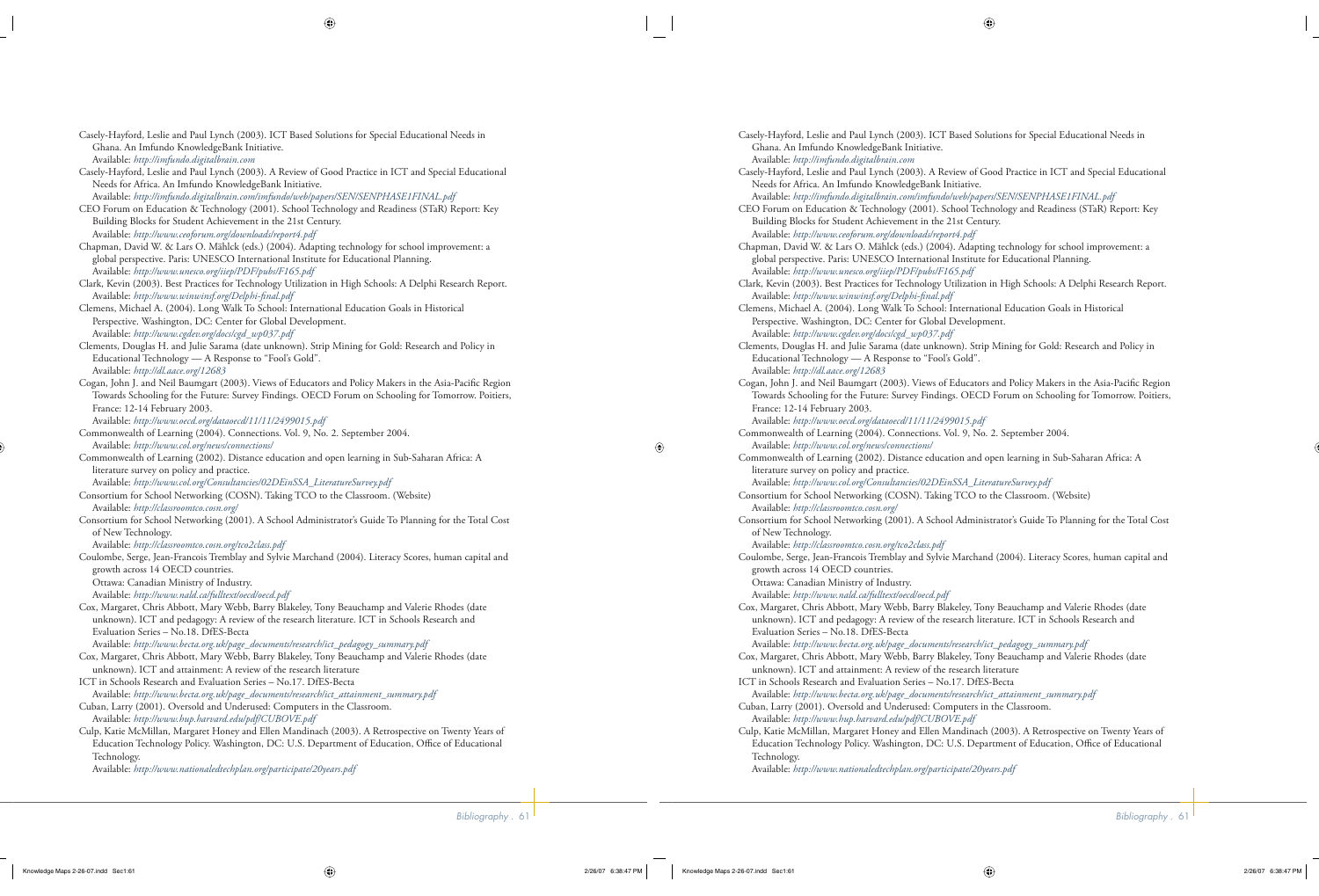- The Dakar Framework for Action: Education For All: Meeting Our Collective Commitments (2000). Dakar, Senegal: April 2000. Available: *http://www2.unesco.org/wef/en-conf/dakframeng.shtm*
- de Ferranti, David, Guillermo E. Perry, et. al. (2003). Closing the Gap in Education and Technology. Washington, DC: The World Bank. Available: *http://lnweb18.worldbank.org/External/lac/lac.nsf/0/CA690C199E3E051985256C4D006C3043*
- *?OpenDocument* de Moura Castro, Claudio (2004). Are new technologies better technologies? For whom? in: Adapting technology for school improvement: a global perspective. David W. Chapman & Lars O. Mählck (eds.). Paris: UNESCO International Institute for Educational Planning. Available: *http://www.unesco.org/iiep/PDF/pubs/F165.pdf*

Derbyshire, Helen (January 2003). Gender issues in the use of computers in education in Africa. Available: *http://imfundo.digitalbrain.com/imfundo/web/learn/documents/Gender%20Report.pdf*

DFID (2004). DFID Education Factsheet. September 2004. Available: http://www.dfid.gov.uk/pubs/files/education-factsheet.pdf

DFID (2001). The Challenge of Universal Primary Education: Strategies for achieving the international development targets.

Available: http://www.dfid.gov.uk/pubs/files/tspeducationsummary.pdf

Easterly, William (2001). The Elusive Quest for Growth: Economists' Adventures and Misadventures in the Tropics. Cambridge, MA: MIT Press.

Available: print only

EDC Center for Children and Technology (2003). Sustainability Challenge - Taking EdTech to the Next Level. Washington, DC: Benton Foundation.

Available: *http://www.benton.org/publibrary/sustainability/sus\_challenge.pdf*

Education For All (EFA) Fast Track Initiative Progress Report (2004)

Education Sector, Human Development Network, The World Bank Washington, DC: World Bank, April 25. 2004. Available: *http://siteresources.worldbank.org/DEVCOMMINT/Documentation/20190709/DC2004- 0002(E)-EFA.pdf*

- Education For All Fast Track Initiative Framework Document (March 30, 2004, updated November 2004) Available: *http://www1.worldbank.org/education/efafti/documents/FrameworkNOV04.pdf*
- EFA-FTI Catalytic Fund Progress Report (revised). (April 23, 2004)

Available: *http://www1.worldbank.org/education/efafti/documents/ProgressReportApr\_23\_04.pdf*

Edmondson , Andrea (date unknown). What styles of computer training enhance teachers' competence and confidence to use ICT?

Available: *http://www.becta.org.uk/page\_documents/research/cpd\_edmondson.pdf*

Education Development Center (2001). Multichannel Learning Maximizes Scarce Resources in Developing Countries: A theory evolves from years of practical experience.

Washington, DC: EDC.

```
 Available: http://main.edc.org/newsroom/features/mcl2001.asp
```
European Commission DG for Research (2003). New Perspectives for Learning: Insights from European Union funded Research on Education and Training. Issue Five, April 2003.

Available: *http://www.pjb.co.uk/npl/npl5.pdf*

Farrell, Glen (ed.) (2004). ICT and Literacy: Who benefits? Experience from Zambia and India. Commonwealth of Learning.

Available: *http://www.col.org/Consultancies/04Literacy.htm*

Farrell, Glen and Cedric Wachholz (eds.) (2003). Metasurvey on the use of Technologies in Education in Asia and the Pacific (2003-2004). Bangkok: UNESCO.

Available: *http://www.unescobkk.org/ips/ebooks/documents/metasurvey/*

Fink, Carsten and Charles J. Kenney (2003). W(h)ither the Digital Divide?

Available: *http://topics.developmentgateway.org/ict/rc/fi ledownload.do?itemId=307615*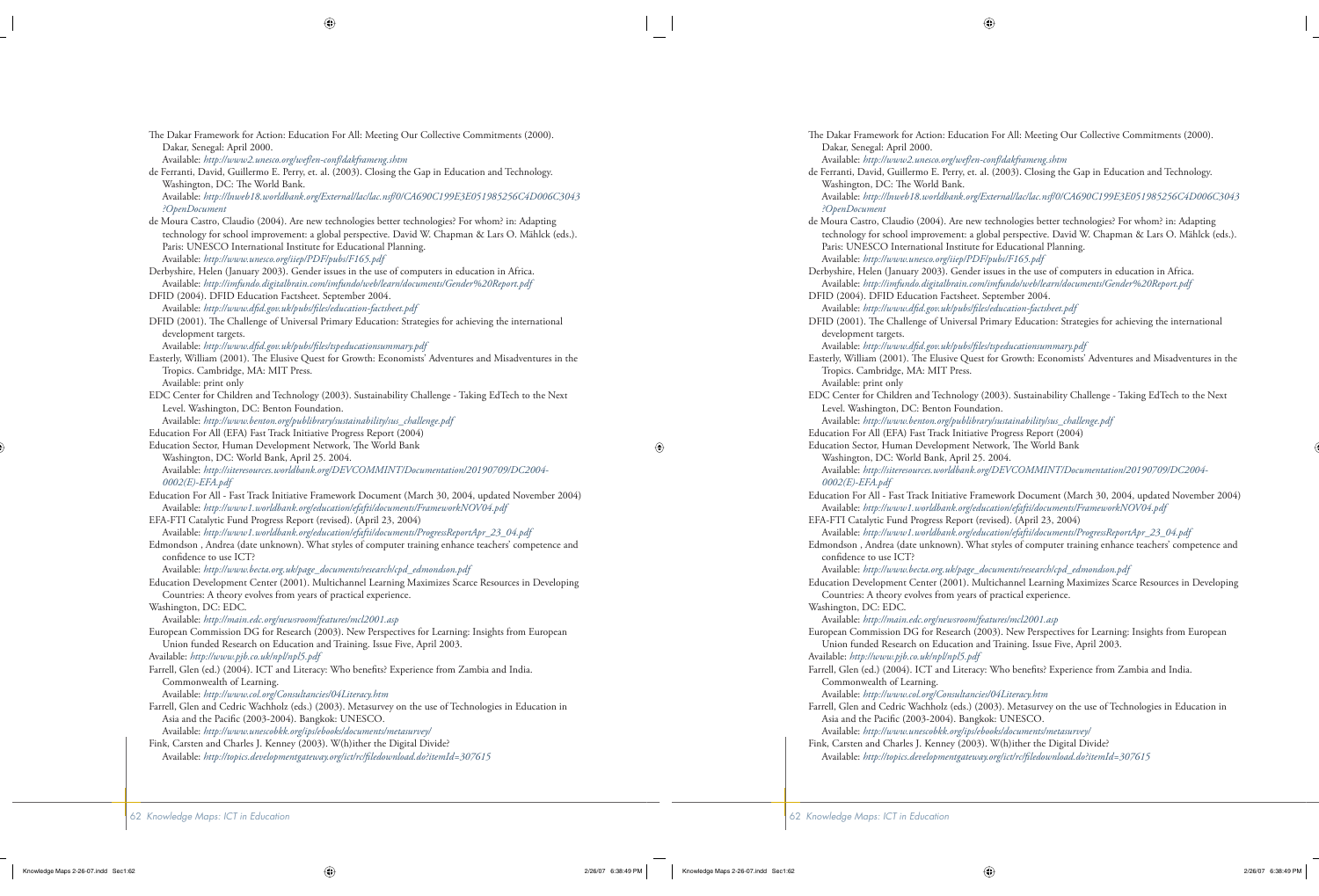- Fredriksson, Ulf (2003). New technologies in education: trends, risks and opportunities. Working Papers Number 1. Brussels: Education International.
- FTI Steering Committee Meeting of 22-23 July 2004 Paris Minutes.
- Available: *http://www1.worldbank.org/education/efafti/documents/minutes\_SCmeeting\_Aug10.pdf*
- Gadio, Coumba Mar (2001). Exploring The Gender Impact of The World Links Program In Some Selected Participating Countries: A Qualitative Approach.
- Available: *http://www.world-links.org/modules/Downloads/fi leuploads/gender\_study\_v2.pdf*
- Georgiades, Kyriakos Andrea-Maria (unpublished draft). Technology in World Bank Education Projects: An Operational Review – Fiscal Years 1997 to 2000. Available: print only (draft)
- Gigling, Max (2004). Needs Assessment of ICT in Education Policy Makers in Asia and the Pacific: Towards the Development of a Toolkit for Policy Makers. Bangkok: UNESCO.
- Available: *http://www.unescobkk.org/education/ict/resources/JFIT/policy/assessmentfull.pdf* Grace, Jeremy and Charles Kenny (2003). A short review of information and communication technologies and basic education in LDCs – what is useful, what is sustainable? In: International Journal of Educational Development 23 (2003), p.627-636. Available: print only
- Haddad, Wadi (2000). Teachers … Training … and Technology. Available: *http://www.techknowlogia.org/TKL\_active\_pages2/CurrentArticles/main.asp?IssueNumber=8&File Type=PDF&ArticleID=190* (free registration required)
- Haddad, Wadi D. and Alexandra Drexler (eds.) (2002). Technologies for Education: Potentials, Parameters and Prospects. UNESCO & The Academy for Educational Development (AED). Available: *http://www.aed.org/ToolsandPublications/upload/TechEdBook.pdf*
- Hafkin, Nancy and Nancy Taggart (2001). Gender, Information Technology, and Developing Countries: An Analytic Study. Washngton, DC: AED.
- Available: *http://learnlink.aed.org/Publications/Gender\_Book/Home.htm*
- Hawkins, Robert (2002). Ten Lessons for ICT and Education in the Developing World. Cambridge, MA: Harvard Center for International Development.
- Available: *www.cid.harvard.edu/cr/pdf/gitrr2002\_ch04.pdf*
- Heyneman, Stephen P. & Katherine Taylor Haynes (2004). International uses of education technology: threats and opportunities. in: Adapting technology for school improvement: a global perspective . David W. Chapman & Lars O. Mählck (Eds.):
- UNESCO: International Institute for Educational Planning, París, 2004 Available: *http://www.unesco.org/iiep/PDF/pubs/F165.pdf*
- Hepp, Pedro, Enrique Hinostroza, Ernesto Laval and Lucio Rehbein (2004). Technology in Schools: Education, ICT and the Knowledge Society. World Bank. Available: *http://www1.worldbank.org/education/pdf/ICT\_report\_oct04a.pdf*
- Hepp, Pedro et. al. (2004). Schooling For Tomorrow: The Role of ICT in the OECD/CERI Schooling Scenarios.
- Available: *http://www.oecd.org/dataoecd/41/62/32503182.PDF*
- Hernes, Gudmund (date unknown). Emerging Trends in ICT and Challenges to Educational Planning. Paris: UNESCO.
- Available: *http://www.schoolnetafrica.net/fi leadmin/resources/Emerging%20Trends%20in%20%20ICT%20and %20Challenges%20to%20Educational%20Planning.pdf*
- Holmes, Bryn, Tim Savage, Brendan Tangney (eds.) (2000). Comparative International Research on Best Practice and Innovation in Learning. Dublin: The Centre for Research in I. T. in Education, Trinity College.
	- Available: http://odtl.dcu.ie/mirror/crite/CRITEfinal.html
- Huyer, Sonia and Tatjana Sikoska (date unknown). Overcoming the Gender Digital Divide: Understanding ICTs and their Potential for the Empowerment of Women.
- INSTRAW Occasional Paper No. 2, INSTRAW/Ser.E/2. Available: *http://www.un-instraw.org/en/docs/gender\_and\_ict/Synthesis\_Paper.pdf*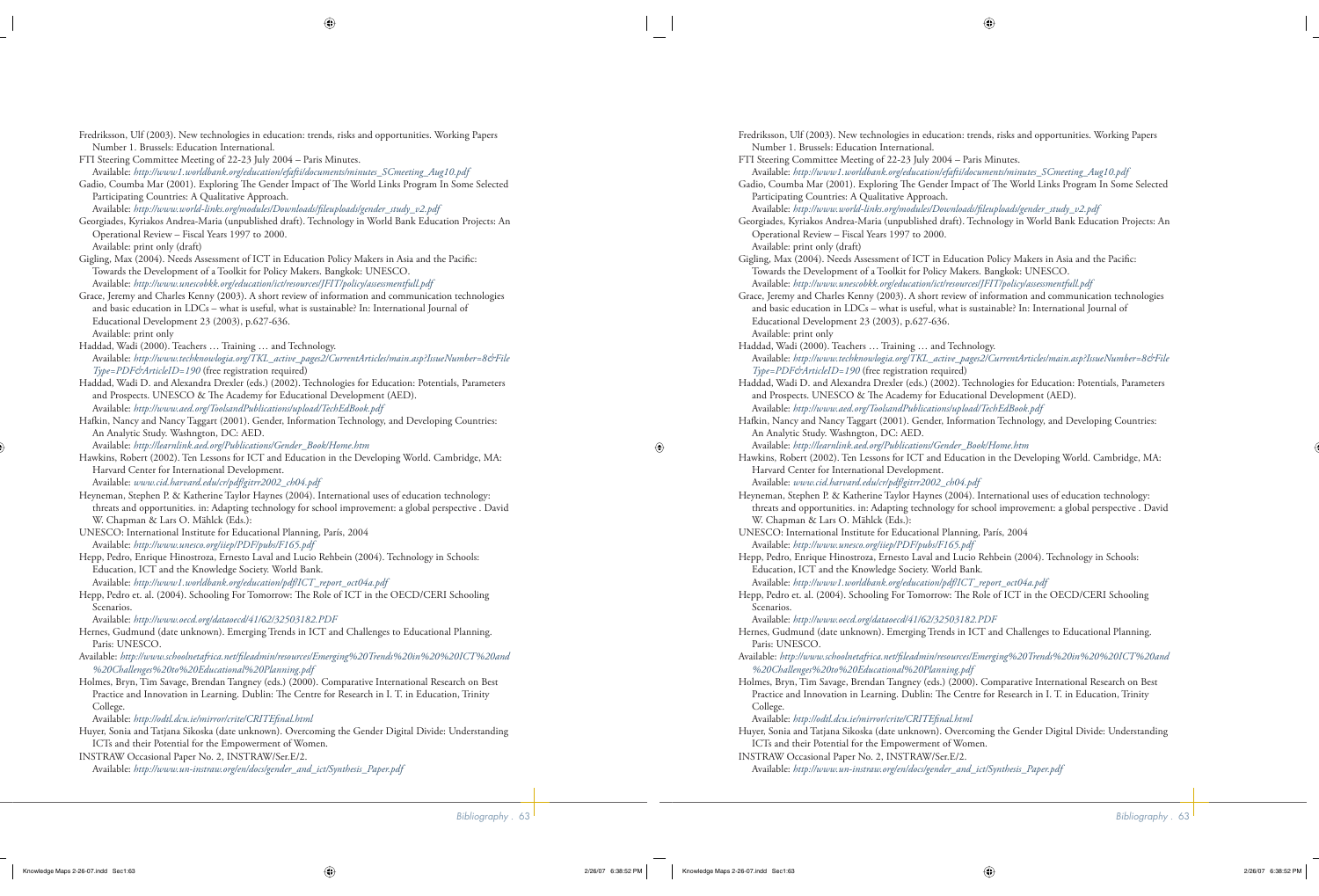Intelecon Research (2000). The Use of Information and Communications Technology (ICT) in Learning and Distance Education. Commonwealth of Learning: 24 January 2000. Available: *http://www.col.org/colint/00intelecon.pdf*

International ICT Literacy Panel (2001). Digital Transformation: A Framework for ICT Literacy. A Report of the International ICT Literacy Panel.

Available: *http://www.ets.org/research/ictliteracy/ictreport.pdf*

ISTE. Technology Support Index. (Website)

Available: *http://tsi.iste.org/*

ISTE (2003). The Second Information Technology in Education Study: Module 2 (SITES: M2) Case Reports.

Available: *http://sitesm2.org/sitesm2\_search/*

ISTE (2002). National Educational Technology Standards (NETS). Available: *http://cnets.iste.org/*

- Jager, A.K. and A.H. Lokman (1999). Impacts of ICT in education. The role of the teacher and teacher training. Stoas Research, Wageningen, The Netherlands.
- Paper Presented at the European Conference on Educational Research, Lahti, Finland 22 25 September 1999

Available: *http://www.leeds.ac.uk/educol/documents/00001201.htm*

Johnston, Jerome and Linda Toms Baker (2002). Assessing the Impact of Technology in Teaching and Learning. Ann Arbor, MI: University of Michigan.

Available: *http://rcgd.isr.umich.edu/tlt/TechSbk.pdf*

- Kenny, Charles (2003). Development's False Divide. in: Foreign Policy, January/February 2003, p.76-77. Available: *http://www.foreignpolicy.com/Ning/archive/archive/134/Kinney.qxd.pdf*
- Kleiman, Glenn M. (2004). Myths and Realities about Technology in K-12 Schools: Five Years Later. Contemporary Issues in Technology and Teacher Education (CITE) Journal, 4(2). Available: *http://www.citejournal.org/vol4/iss2/seminal/article2.cfm*
- Kleiman, Glenn M. (1999). Myths and Realities about Technology in K-12 Schools. Contemporary Issues in Technology and Teacher Education (CITE) Journal. Available: *http://www.edletter.org/dc/kleiman.htm*
- KM International Co. (2003). Engendering ICT: Ensuring Gender Equality In ICT for Development. Washington, DC: The World Bank.

Available: print only

Kozma, Robert B. (ed.) (2003). Technology, Innovation, and Educational Change—A Global Perspective. A Report of the Second Information Technology in Education Study, Module 2. Eugene, Oregon, USA: ISTE.

Available: print only

- Kozma, Robert B. (date unknown). ICT and Educational Reform in Developing and Developed Countries. Available: *http://web.udg.es/tiec/orals/c17.pdf*
- Lartigue, Laura (date unknown). Interactive Radio Instruction: Lessons Learned. Washington, DC: USAID. Available: *http://www.usaid.gov/gn/education/news/010701\_interactiveradio/lessonslearned.htm*
- Levin, Douglas and Sousan Arafeh (2002). The Digital Disconnect : The Widening Gap Between Internet-Savvy Students and Their Schools. Washington, DC: Pew Internet & American Life Project, August 14, 2002.

Available: *http://www.pewinternet.org/pdfs/PIP\_Schools\_Internet\_Report.pdf*

Linden, Leigh, Abhijit Banerjee and Esther Duflo (2003). Computer-Assisted Learning: Evidence from a Randomized Experiment. Cambridge, MA: Poverty Action Lab No. 5, October 2003. Available: http://www.povertyactionlab.com/papers/banerjee\_duflo\_linden.pdf

Maclay, Colin, Geoffrey Kirkman and Robert Hawkins Global Networked Readiness for Education (2005). Preliminary Findings from a Pilot Project to Evaluate the Impact of Computers and the Internet on Learning in Eleven Developing Countries. World Bank. Available: print only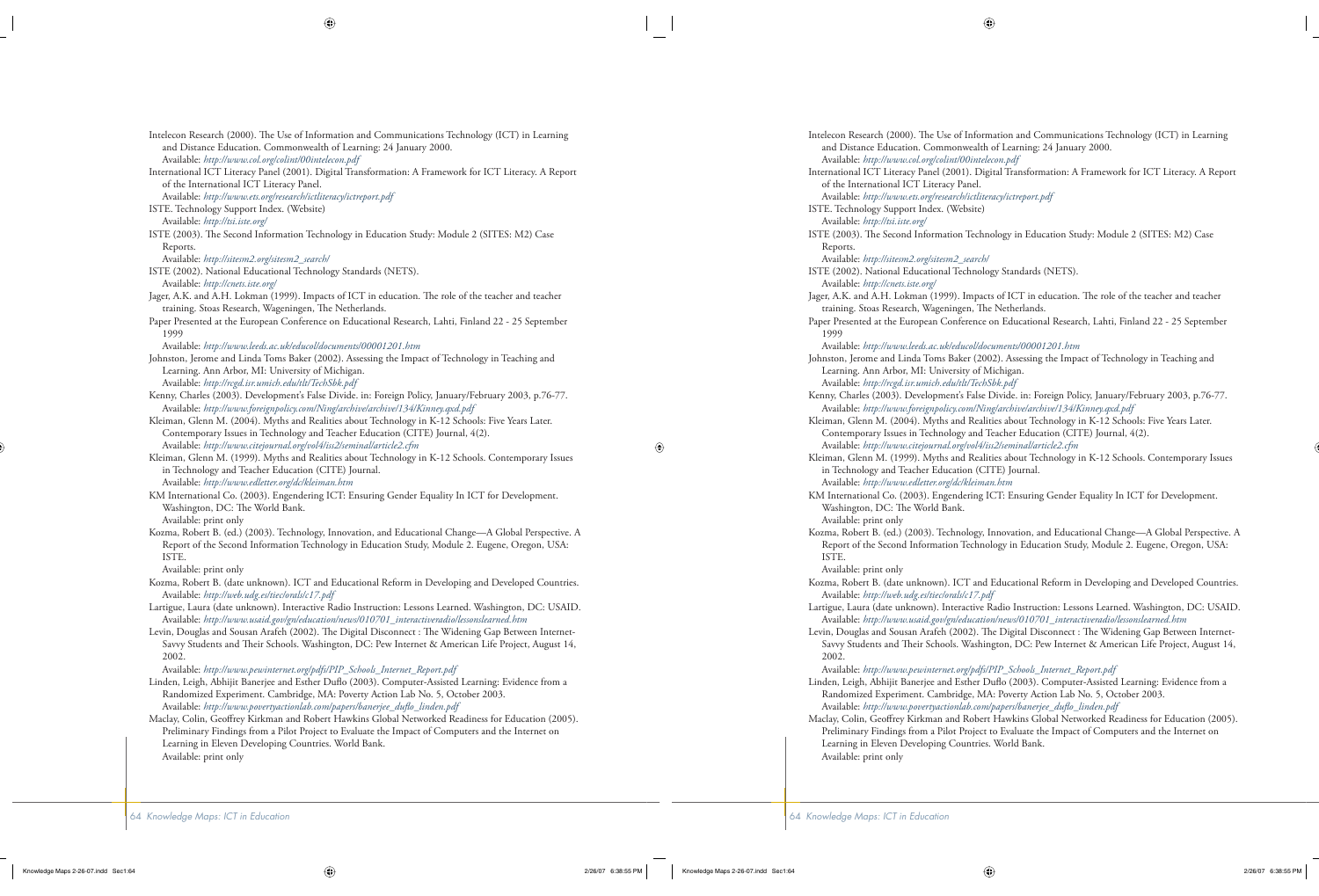- Mählck, Lars O. & David W. Chapman (2004). Effective use of technology to improve education: lessons for planners. In: Adapting technology for school improvement: a global perspective. David W. Chapman & Lars O. Mählck (eds.): UNESCO: International Institute for Educational Planning, París. Available: *http://www.unesco.org/iiep/PDF/pubs/F165.pdf*
- Mann, Dale, Carol Shakeshaft, Jonathan Becker and Robert Kottkamp (1999). West Virginia Story Achievement Gains from a Statewide Comprehensive Instructional Technology Program. Milken Family Foundation.

Available: *http://www.mff .org/publications/publications.taf?page=155*

McKenzie, Jamie. (2003) The True Cost of Ownership. in: From Now On: The Educational Technology Journal, Vol 12, No.7, March 2003.

Available: *http://fno.org/mar03/truecost.html*

McNamara, Kerry S. (2003). Information and Communication Technologies, Poverty and Development: Learning from Experience. A Background paper for the InfoDev Annual Symposium. Available: *http://wbln0018.worldbank.org/ict/resources.nsf/0/1e51786cd26a825585256e750063a3e7/ \$FILE/Learning%20From%20Experience.PDF*

Menon, Mohan and Vis Naidoo (2003). COL Experiences in ICT for School Education.

Africa Regional Conference in Teacher Training on 'Use of ICT in the Classroom'. Nairobi : 4-6 November 2003.

Available: *http://www.schoolnetafrica.net/fi leadmin/resources/COL\_experiences\_in\_ICTs\_for\_Education.pdf*

- Milken Exchange on Education Technology (date unknown). Technology in American Schools 7 Dimensions for Gauging Progress - A Policymaker's Guide. Available: *http://www.mff .org/pubs/ME158.pdf*
- Milken Family Foundation (1999). Information Technology: Underused in Teacher Education. Available: *http://www.mff .org/edtech/article.taf?\_function=detail&Content\_uid1=131*
- Ministry of Education, Singapore (2002). Masterplan II for IT in Education. Available: *http://www.moe.gov.sg/edumall/mp2/mp2.htm*
- Naidoo, Vis and Heba Ramzy (eds.) (2004). Emerging Trends in the Development of School Networking Initiatives. Vancouver: Commonwealth of Learning. Available: *http://www.col.org/PSemerging/*
- National Center for Education Statistics and its National Forum on Education Statistics (2002). Technology in Schools - Suggestions, Tools and Guidelines for Assessing Technology in Elementary and Secondary Education.

Available *http://nces.ed.gov/pubs2003/2003313.pdf*

National Research Council (2005). How Students Learn: History, Mathematics and Science in the Classroom. Committee on How People Learn, A Targeted Report for Teachers, Center for Studies on Behavior and Development, National Research Council

Executive summary available: *http://www.nap.edu/catalog/10126.html*

National Staff Development Council (2001). E-learning for Educators - Implementing the Standards for Staff Development.

Available: *http://www.nsdc.org/connect/projects/e-learning.pdf*

Natrins, Lesley (2004). IT can make a difference if IT is fit for purpose. Learning and Skills Development Agency.

Available: http://www.lsda.org.uk/files/PDF/1629.pdf

- Ngu, Joseph N. (2003). ICTs in African Schools: Using Information and Communication Technologies (ICTS) in Education: Challenges for Curriculum Integration and Strategies for Success in African Schools. UNESCO-IICBA.
- OECD (2004). Schooling For Tomorrow and the International Toolbox for Forward-thinking, Innovation and School System Change (Main OECD Paper). Toronto: International Schooling For Tomorrow Forum, 6-8 June 2004.

Available: *http://www.oecd.org/dataoecd/11/8/2499051.pdf*

OECD (2004). Schooling For Tomorrow: OECD Scenarios. Available: *http://www.ncsl.org.uk/mediastore/image2/randd-futures-schooling-for-tomorrow.pdf*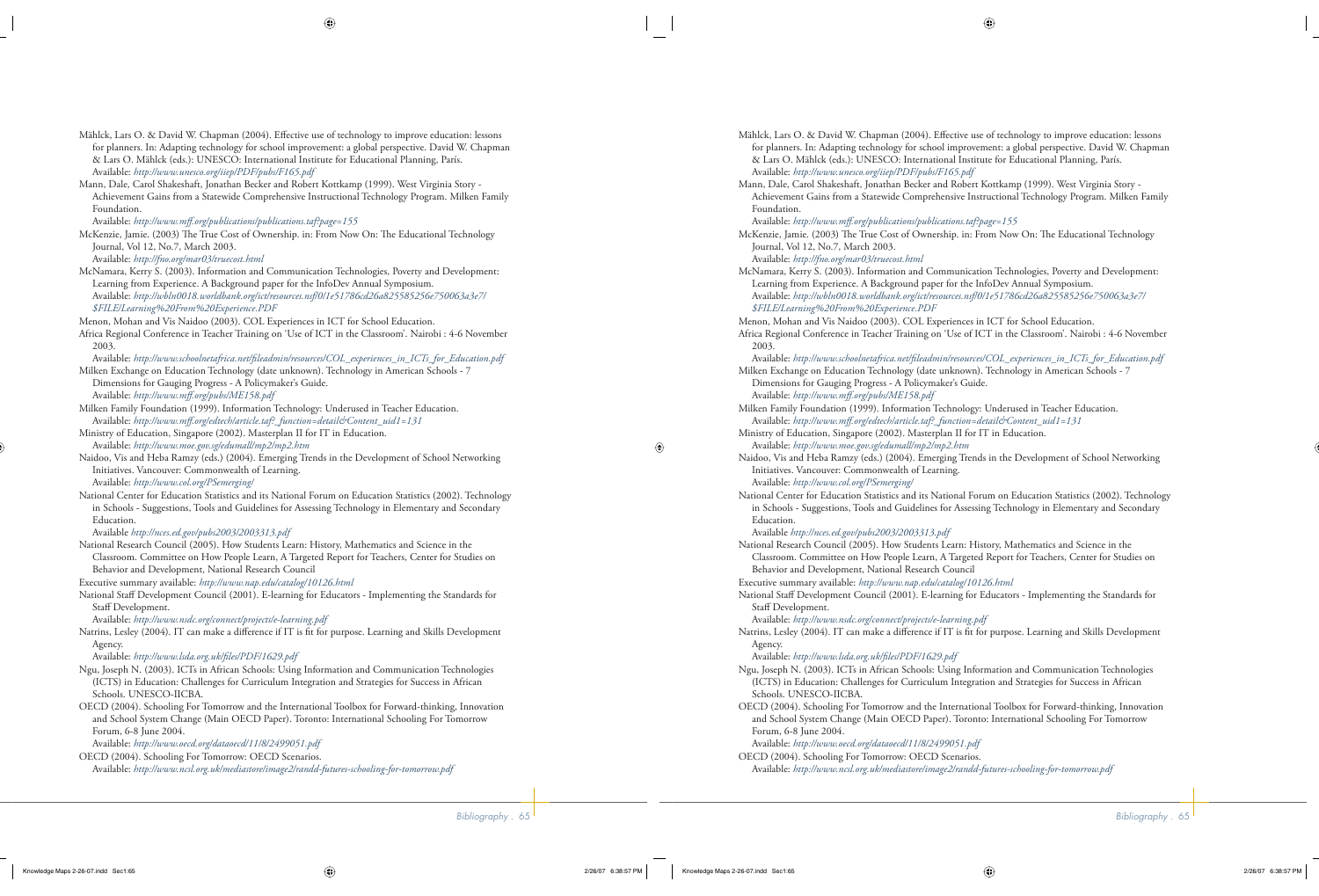- OECD Centre for Educational Research and Innovation (2001). Learning to Change ICT in Schools Available: *http://www1.oecd.org/publications/e-book/9601131E.pdf*
- OECD Development Assistance Committee (2004 revised). OECD Donor ICT Strategies Matrix Available: *http://www.oecd.org*
- Ontario Ministry of Education, Canada (2004). Schooling For Tomorrow: The Schooling Scenarios (Background OECD Papers).
	- Available: *http://www.oecd.org/dataoecd/41/62/32503182.PDF*
- Oppenheimer, Todd (2004). The Flickering Mind: The False Promise of Technology in the Classroom and How Learning Can Be Saved.
	- Available: print only
- Oppenheimer, Todd (1997). The Computer Delusion. in: The Atlantic Monthly: July 1997. Available : *http://www.tnellen.com/ted/tc/computer.htm*
- Orsin, Luis (1998). Computers in Education in Developing Countries: Why and How? Washington, DC: The World Bank.

 Available: *http://wbln0018.worldbank.org/HDNet/HDdocs.nsf/ C11FBFF6C1B77F9985256686006DC949/9F0209063ADBE47085256755005274A6/\$FILE/v3n1.pdf*

- Papert, Seymour (date unknown). Technology in the Schools: To support the system or render it obsolete? Available: *http://www.mff .org/edtech/article.taf?\_function=detail&Content\_uid1=106*
- Passey, Don (2002)
- ICT and School Management A Review of Selected Literature
- Lancaster University: June 2002

Available: *http://www.becta.org.uk/research/reports/docs/ict\_sm.pdf*

- Perraton, Hilary (1997). The cost effectiveness of distance education for primary teacher training. International Research Foundation for Open Learning, UK. Available: *http://www.col.org/consultancies/97primeteach.htm*
- Perraton, Hilary & Charlotte Creed (2001). Applying New Technologies and Cost-Effective Delivery Systems in Basic Education. World Education Forum Education For All 2000 Assessment. Paris: UNESCO.

Available: *http://unesdoc.unesco.org/images/0012/001234/123482e.pdf*

Potashnik, Michael and Douglas Adkins (1996). Cost analysis of information technology projects in education: experiences from developing countries. Measuring and managing the costs of ICTs in Latin American schools. Education and Technology Series, Vol 1 No. 3. Washington, DC: Education Section, Human Development Department, The World Bank.

 Available: *http://wbln0018.worldbank.org/HDNet/HDdocs.nsf/ C11FBFF6C1B77F9985256686006DC949/167A6E81A893851B8525675500681C7E/\$FILE/v1n3.pdf*

Reinikka, Ritva and Jakob Svensson (2004). Fighting Corruption To Improve Schooling: Evidence From a Newspaper Campaign In Uganda. Washington, DC: The World Bank.

Available: *http://econ.lse.ac.uk/staff /rburgess/eea/svenssonjeea.pdf*

- Rose, Pauline (2002). Financing of Education in East Asia: EFA and beyond. Available: *http://oxfamgb.org/eastasia/documents/ Financing%20of%20Education%20in%20East%20Asia %20report.doc*
- Saint, William (2000). Distance Education and Technology in Sub-Saharan Africa. World Bank Education and Technology E&T Technical Notes Series, Volume 5, Number 1.

 Available: *http://www-wds.worldbank.org/servlet/WDS\_IBank\_Servlet?pcont=details&eid=000094946\_ 00100705583945*

- Sanyal, Bikas C. (2001). New functions of higher education and ICT to achieve education for all. Paris: UNESCO International Institute for Educational Planning. Available: *http://literacy.org/products/ili/pdf/UTLPsanyal.pdf*
- Schoolnet Africa, Commonwealth of Learning, IICD, Open Society Institute for Southern Africa (2004). Towards a Strategy on Developing African Teacher Capabilities in the Use of ICT. A draft report, July 2004.

Available: *http://www.col.org/Consultancies/04Towards\_Strategy\_Africa.pdf*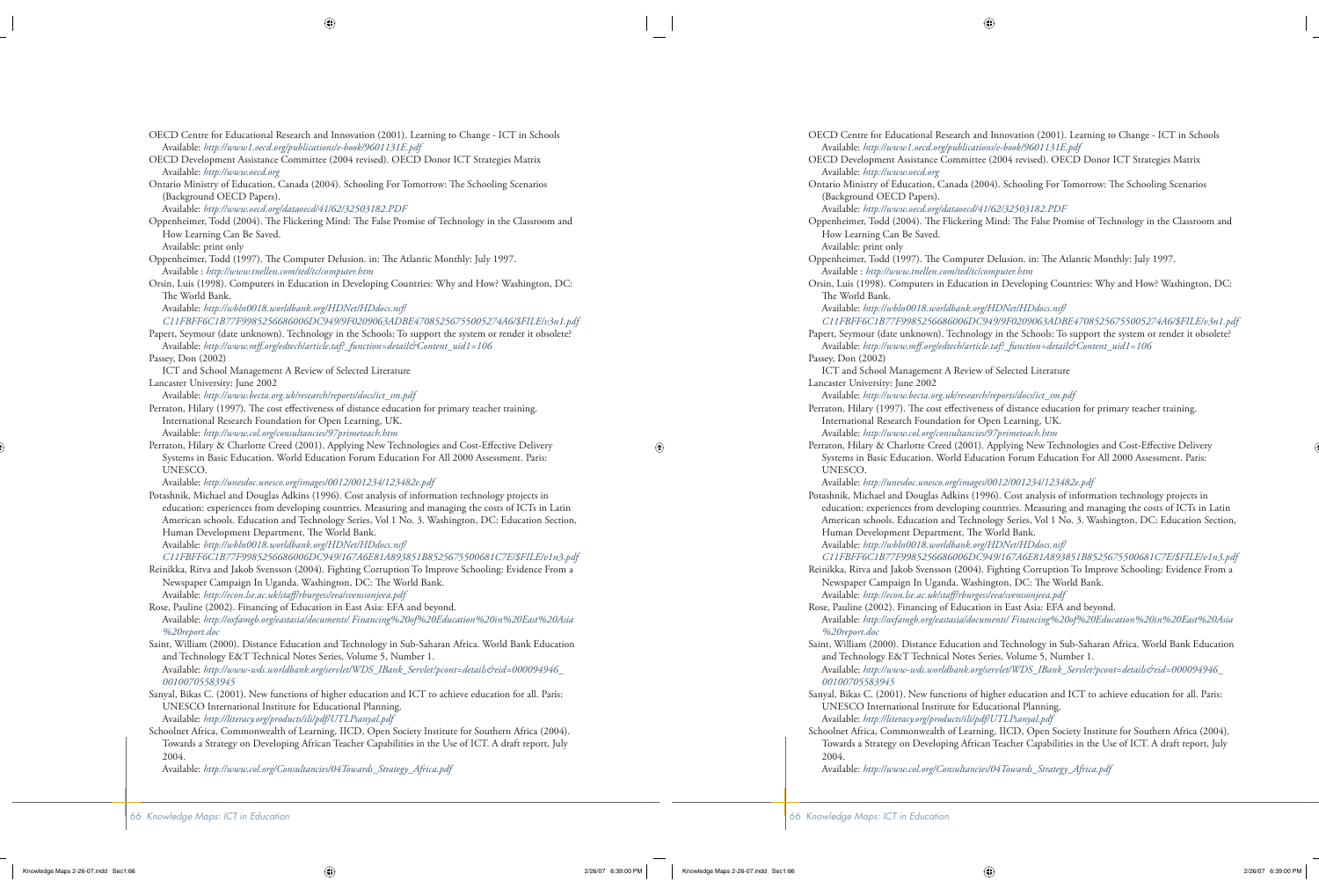Available: *http://www.schoolnetafrica.net/index.php?id=1286* Scrimshaw, Peter (date unknown). Total cost of ownership (TCO): a review of the literature. Becta: ICT in Schools Research and Evaluation Series – No. 6. Available: *http://www.becta.org.uk/page\_documents/research/tco.pdf* Scrimshaw, Peter (2004). Enabling Teachers to Make Successful Use of ICT. British Educational Communications and Technology Agency (Becta), June 2004. Available: *http://www.becta.org.uk/page\_documents/research/enablers.pdf* Schachter, John (1999). Impact of Educational Technology on Student Achievement - What The Most Current Research Has To Say. Milken Exchange on Education Technology. Available: *http://www.mff .org/publications/publications.taf?page=161* SEPRYDEM Project (2002). A Framework for Understanding ICTs-related Innovations in Primary and Secondary Education & Policy Recommendations. Available: *http://promitheas.iacm.forth.gr/sypredem/texts/deliverable02.pdf* Siemens, George (2004). Connectivism: A Learning Theory for the Digital Age. December 12, 2004. Available: *http://www.elearnspace.org/Articles/connectivism.htm* Slater, Don and Jo Tacchi (2004). Research: ICT Innovations for Poverty Reduction. Paris: UNESCO. Available: *http://www.bellanet.org/leap/docs/136121e.pdf?OutsideInServer=no* Sloan-C Reviews (2004). Review: Thwarted Innovation: What Happened to Elearning and Why. Available: *http://www.sloan-c.org/resources/reviews/pdf/review18.pdf*

Schoolnet Africa et. al. (2003). ICTs in African Schools Workshop: Workshop Report,

Gaborone, Botswana, 27 April – 2 May 2003.

- South African Institute for Distance Education (SAIDE) (2004). Costing distance education and open learning in Sub-Saharan Africa. Vancouver: Commonwealth of Learning. Available: *http://www.col.org/Consultancies/04DEinSSA\_CriteriaforQuality.pdf*
- South African Institute for Distance Education (SAIDE) (2004). Distance education and open learning in Sub-Saharan Africa: Criteria and conditions for quality and critical success factors. Vancouver: Commonwealth of Learning.

Available: *http://www.col.org/Consultancies/04DEinSSA\_CriteriaforQuality.pdf*

Teens and Technology Round Table (2002). Preparing Disadvantaged Youth for the Workforce of Tomorrow.

Available: *http://www.digitale-chancen.de/transfer/downloads/MD552.pdf*

Trucano, Michael (2005 draft). ICT Components in World Bank Education Projects. infoDev. Available: print only

UNESCO (2004). EFA Global Monitoring Report 2005. Available: *http://portal.unesco.org/education/en/ev.php-URL\_ID=35939&URL\_DO=DO\_TOPIC&URL\_ SECTION=201.html*

UNESCO (2003). Building Capacity of Teachers/Facilitators in Technology-Pedagogy Integration for Improved Teaching and Learning. Experts' Meeting on Teachers/Facilitators Training in Technology-Pedagogy Integration. Bangkok, Thailand: 18-20 June 2003.

 Available: *http://www.unescobkk.org/ips/ebooks/documents/ICTBuilding\_Capacity/BuildingCapacity.pdf* UNESCO (2003). Information and Communication Technologies in Education

 Bibliography Series Volume 1, 2003

- Available: *http://www.unescobkk.org/ips/ebooks/documents/ictbib1/*
- UNESCO (2003). Developing and Using Indicators of ICT Use in Education. Bangkok: UNESCO. Available: *http://www.unescobkk.org/ips/ebooks/documents/ICTedu/index.htm*
- UNESCO (2003). Experts' Meeting for Documenting Experiences in the Use of ICT in Education and SchoolNet Operations. Bangkok: UNESCO, 7-8 July 2003. Available: *http://www.unescobkk.org/education/ict/resources/JFIT/schoolnet/julyreport/wholedoc.pdf*

UNESCO (2002). Consultative Workshop for Developing Performance Indicators for ICT in Education. Manila, the Philippines, 28-30 August 2002. Bangkok: UNESCO. Available: *http://www.unescobkk.org/education/ict/v2/info.asp?id=13232*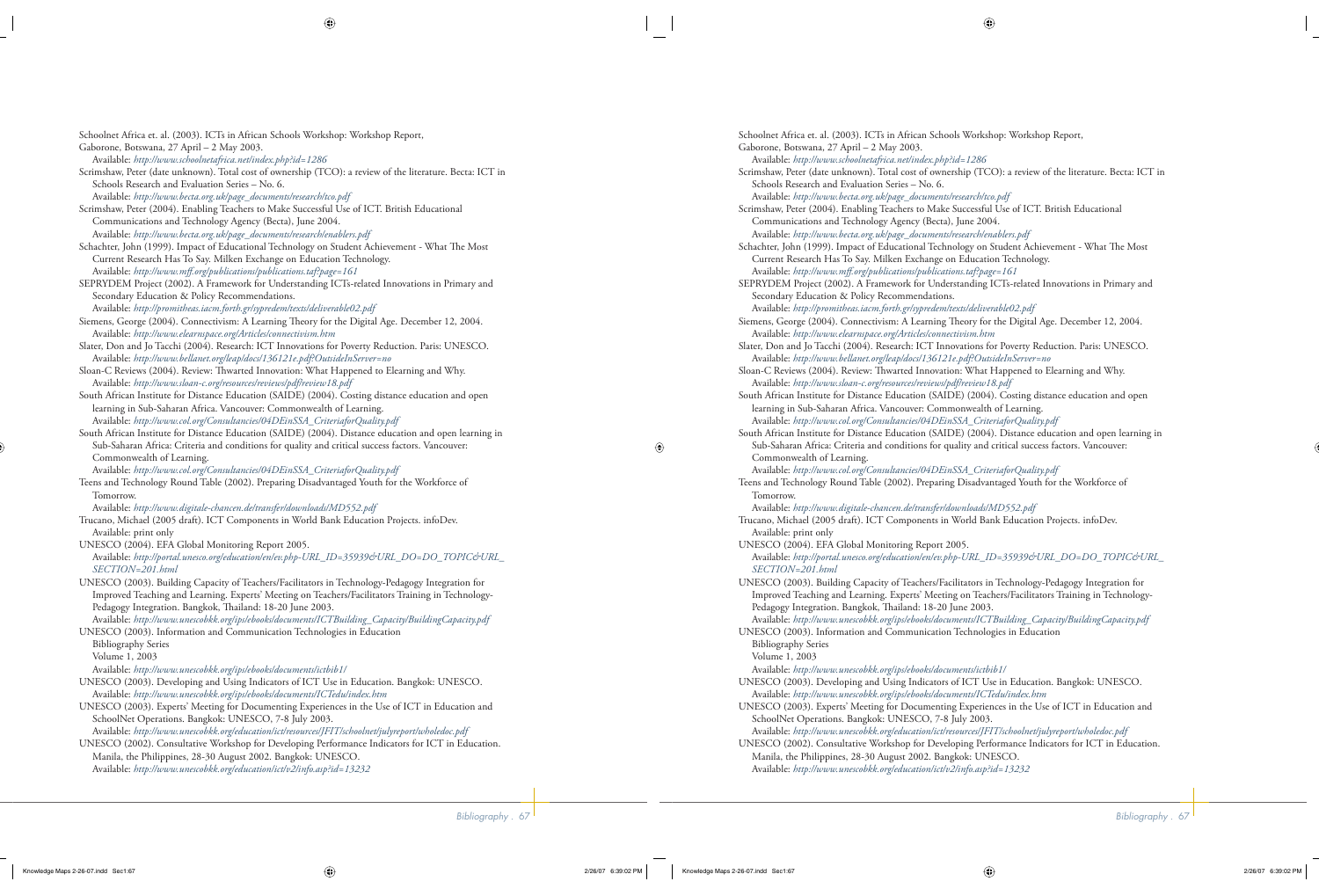UNESCO (2001). Using ICT for Quality Teaching Learning and Effective Management

UNESCO-ACEID International Conference on Education, 7th, Bangkok, Thailand.

Available: *http://www.unescobkk.org/ips/ebooks/documents/aceidconf7/rajaroysingh.pdf*

UNESCO (2001). Teacher Education through Distance Learning: Technology, Curriculum, Evaluation and Cost. Summary of Case Studies: Brazil, Burkina Faso, Chile, China, India, Mongolia, Nigeria, South Africa (two studies), United Kingdom.

Available: *http://unesdoc.unesco.org/images/0012/001242/124208e.pdf*

UNESCO-ACEID (2003). IT in Education Innovation for Development - Interfacing Global and Indigenous Knowledge.

Available: *http://www.unescobkk.org/ips/ebooks/documents/aceidconf6/themetwo.pdf*

UNESCO-Bangkok (2005, unpublished draft). ICT in Education Policy-Makers Toolkit . see *http://www.unescobkk.org/education/ict/v2/detail.asp?id=15399*

UNESCO-Bangkok (2005). Infoshare: Sources and Resources Bulletin. ICT for Education in Asia and the Pacific. Volume 6, 2004/2005. Bangkok: The ICT Unit, Asia and Pacific Regional Bureau for Education, UNESCO-Bangkok.

Available: *http://www.unescobkk.org/ips/ebooks/infoshare/infoshare.html*

- UNESCO-Bangkok (2004). Integrating ICTs into Education: Lessons Learned Available: *http://www.unescobkk.org/education/ict/v2/info.asp?id=16158*
- UNESCO-Bangkok (2004). Schoolnet Toolkit. Bangkok: UNESCO. Available: *http://www.unescobkk.org/education/ict/v2/info.asp?id=16282*
- UNESCO-Bangkok (2004). Schoolnetworking: Lessons Learned (part 2) Bangkok: UNESCO.

Available: *http://www.unescobkk.org/education/ict/v2/info.asp?id=17377*

UNESCO-Bangkok (2004). Teacher professional development on ICT Use in Education in Asia and the Pacific: Overview from Selected Countries.

Available: *http://www.unescobkk.org/ips/ebooks/documents/ICTteacher/index.htm*

University of London Institute of Education (2001). Using ICT to Develop Literacy and Numeracy: Research Summary.

Available: *http://www.basic-skills-observatory.co.uk/uploads/doc\_uploads/284.pdf*

UN Millennium Project (2005). Investing in Development: A Practical Plan to Achieving the Millennium Development Goals

Available: *http://www.undp.org/mdg/*

Vahey, Phil and Valerie Crawford (2003). Learning With Handhelds: Findings From Classroom Research. Menlo Park, CA: SRI International.

Available: *http://makingsens.stanford.edu/pubs/LearningFromHandhelds.pdf*

- Wagner, Dan, Bob Day, and Joseph S. Sun (2004). Information Technologies and Education for the Poor in Africa (ITEPA). Recommendations for a Pro-Poor ICT4D Non-Formal Education Policy. Final Report for Imfundo: Partnership for IT in Education
- U.K. Department For International Development (DFID). Available: *http://imfundo.digitalbrain.com/imfundo/web/papers/itepa/ITEPA.pdf*
- WestEd (2002). The Learning Return on our Educational Technology Investment A Review of Findings from Research.

Available: *http://www.wested.org/online\_pubs/learning\_return.pdf*

Wong, Kenneth and Phet Sayo (2004). Free Open Source Software - A General Introduction. UNDP-APDIP.

 Available: *http://www.iosn.net/foss/foss-general-primer/foss\_primer\_print\_covers.pdf* World Bank (May 2004)

- Information and Communication Technologies @ the World Bank: Overview of Roles of Central Units Available: Print only
- World Bank (2004). Task Managers' ICT Toolkit: A Route Map for ICT Components In World Bank Projects.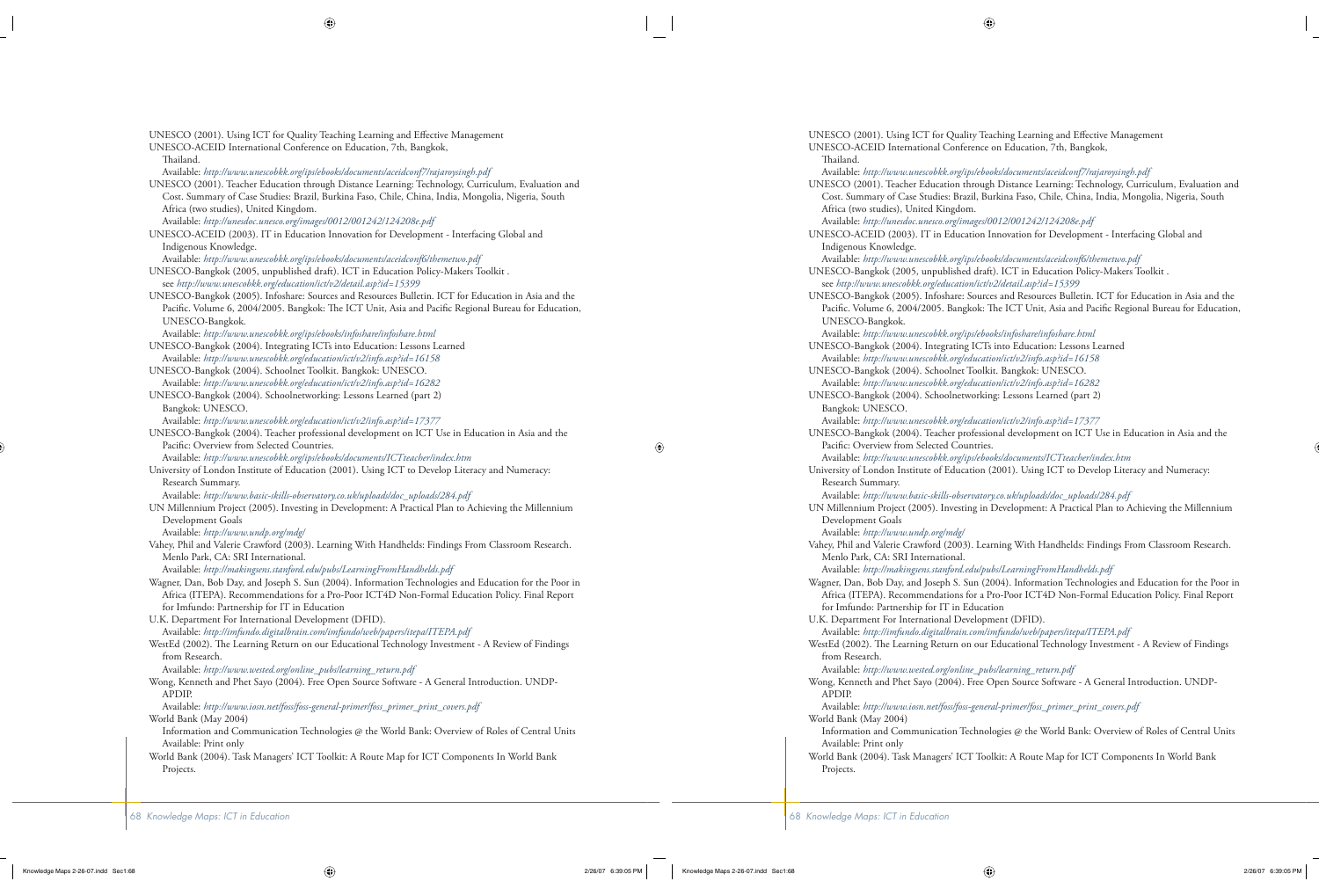Available: *http://wbln0018.worldbank.org/ict/resources.nsf/a693f575e01ba5f385256b500062af05/ 009339446b44a82585256da400504bd3/\$FILE/ATTQS146/Report%20No.%2025919A.pdf*

World Bank (2004). Task Managers' ICT Toolkit: Good Practice for Planning, Delivering, and Sustaining ICT Products.

 Available: *http://wbln0018.worldbank.org/ict/resources.nsf/a693f575e01ba5f385256b500062af05/ 009339446b44a82585256da400504bd3/\$FILE/Report%20No.%2025919B.pdf*

- World Bank (2001). A Chance to Learn: Knowledge and Finance for Education in Sub-Saharan Africa. Available: *http://www-wds.worldbank.org/servlet/WDS\_IBank\_Servlet?pcont=details&eid=000094946\_ 01032905304794*
- World Bank (date unknown). Achieving EFA in Uganda The Big Bang Approach. Available: print only
- World Bank Group, Global ICT Department (2003). ICTs and MDGs: A World Bank Perspective. Washington, DC: World Bank Group.

Available: *http://info.worldbank.org/ict/assets/docs/mdg\_Complete.pdf*

- World Bank Institute (2002). The World of ICT in Education: A Seminar for Policymakers. Available: *http://www.worldbank.org/wbi/ictforeducation/html/policymakers.html*
- World Declaration on Education For All and Framework For Action To Meet Basic Needs (1990). Jomtein, **Thailand**

Available: *http://www.unesco.org/education/efa/ed\_for\_all/background/jomtien\_declaration.shtml*

Zemsky, Robert and William F. Massy (2004). Thwarted Innovation: What Happened to e-learning and Why. A Final Report for The Weatherstation Project of the Learning Alliance at the University of Pennsylvania.

Available: http://www.irhe.upenn.edu/Docs/Jun2004/ThwartedInnovation.pdf